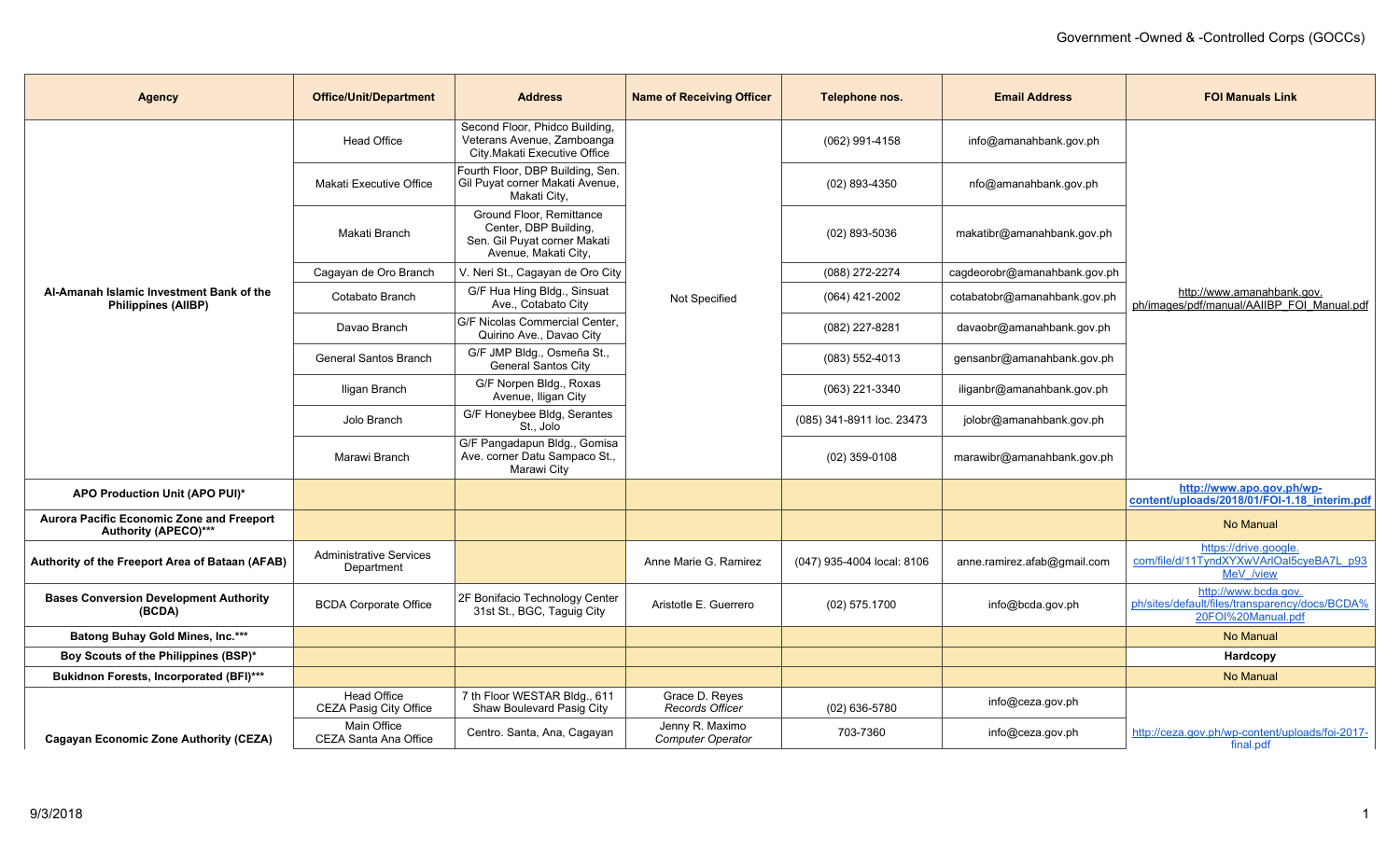| <b>Agency</b>                                                              | <b>Office/Unit/Department</b>                           | <b>Address</b>           | <b>Name of Receiving Officer</b>                                                   | Telephone nos. | <b>Email Address</b>  | <b>FOI Manuals Link</b>                                                                                                                                 |
|----------------------------------------------------------------------------|---------------------------------------------------------|--------------------------|------------------------------------------------------------------------------------|----------------|-----------------------|---------------------------------------------------------------------------------------------------------------------------------------------------------|
|                                                                            | Satellite Office<br>Tuguegarao City Office              | Tuguegarao City, Cagayan | Loisan S. Mabborang<br><b>Business Development/</b><br><b>Marketing Specialist</b> | (078) 533-3439 | info@ceza.gov.ph      | <b>ШКИ.МИ</b>                                                                                                                                           |
| Cebu Ports Authority (CPA)*                                                |                                                         |                          |                                                                                    |                |                       | http://www.cpa.gov.<br>ph/external/pdf/Transparency-<br>Seal/FOI08102017165719.pdf                                                                      |
| Center for International Trade Expositions and<br><b>Missions (CITEM)*</b> |                                                         |                          |                                                                                    |                | feedback@citem.com.ph | http://www.citem.gov.ph/images/transparency-<br>seal/Signed CITEM FOI Manual.pdf                                                                        |
| Central Bank - Board of Liquidators (CB-BOL)***                            |                                                         |                          |                                                                                    |                |                       | <b>No Manual</b>                                                                                                                                        |
| <b>Civil Aviation Authority of the Philippines</b><br>(CAAP)               |                                                         |                          | Ms. Jennilyn Salvador                                                              |                |                       | (site cannot be reached)<br>Removed their previous Manual, replaced it with:<br>http://www.caap.gov.ph/?<br>s=freedom+of+information                    |
| Clark Development Corporation (CDC)*                                       |                                                         |                          |                                                                                    |                |                       | http://www.clark.com.<br>ph/AboutUs/transparency seal/PFOI Manual<br>pdf                                                                                |
| Clark International Airport Corporation (CIAC)*                            |                                                         |                          |                                                                                    |                |                       | http://crk.clarkairport.<br>com/downloads/tranparency-seal/foi.pdf                                                                                      |
| Corregidor Foundation, Incorporated (CFI)***                               |                                                         |                          |                                                                                    |                |                       | <b>No Manual</b>                                                                                                                                        |
| Credit Information Corporation (CIC)*                                      |                                                         |                          |                                                                                    |                |                       | http://www.creditinfo.gov.ph/freedom-of-<br>information                                                                                                 |
| <b>Cultural Center of the Philippines (CCP)</b>                            | Management Services Division                            |                          | Planning Officer II/ Computer<br><b>Programmer Analyst</b>                         |                |                       | http://culturalcenter.gov.ph/wp-<br>content/uploads/downloads/2018/01/CCP-FOI-<br>Manual-revised-as-of-1-December-2017.pdf                              |
| <b>DBP Data Center, Inc. (DCI)</b>                                         | Admin & Finance Department                              |                          | <b>Document Controller</b><br>Custodian                                            |                |                       | http://www.dci.ph/Download%20for%<br>20Transparency/Freedom%20of%<br>20information DCI1.pdf                                                             |
| <b>DBP Leasing Corporation (DBPLC)</b>                                     | Centralized Receiving and<br>Dispatching Section (CRDS) |                          |                                                                                    |                |                       | http://www.dbp-leasing.gov.<br>ph/images/2017/FOIManual.pdf                                                                                             |
| Development Academy of the Philippines (DAP)                               |                                                         |                          |                                                                                    |                |                       | https://www.dap.edu.ph/wp-<br>content/uploads/2017/11/DAP-FOI-Manual.pdf<br>new: https://www.dap.edu.ph/dap-transparency-<br>seal/dap-foi-manual-rev-1/ |
| Development Bank of the Philippines (DBP)                                  | Corporate Affairs Department                            |                          | Head                                                                               |                |                       | https://www.devbnkphl.com/UserFiles/DBP%<br>20Freedom%20of%20Information%20Manual2.<br>pdf                                                              |
| Duty Free Philippines Corporation (DFPC)*                                  |                                                         |                          |                                                                                    |                |                       | http://www.dutyfree.gov.<br>ph/sites/default/files/pdf/FOI.pdf<br>cannot access file                                                                    |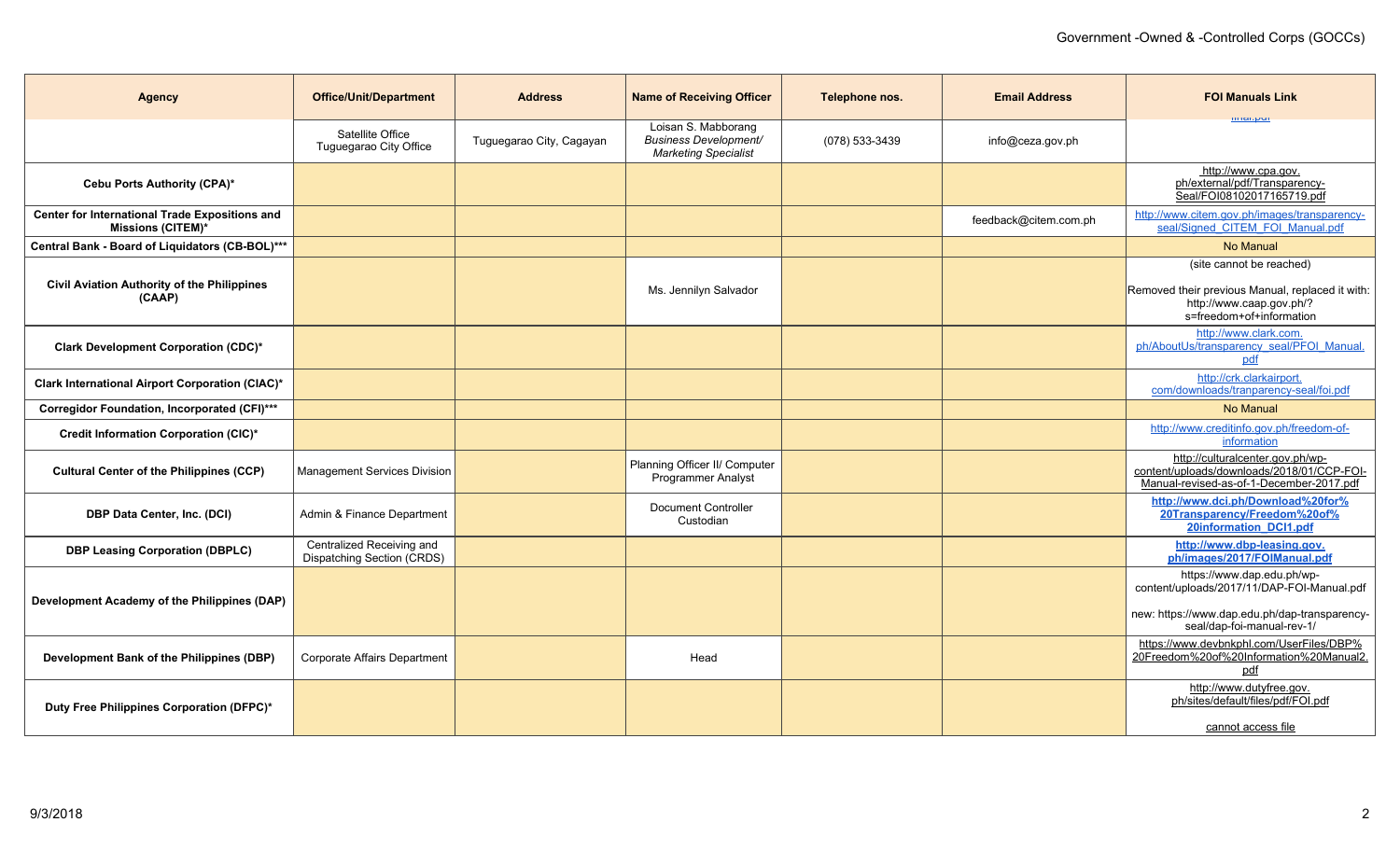| <b>Agency</b>                                                                 | <b>Office/Unit/Department</b> | <b>Address</b>                                               | <b>Name of Receiving Officer</b>                                       | Telephone nos.                                         | <b>Email Address</b>      | <b>FOI Manuals Link</b>                                                                                               |
|-------------------------------------------------------------------------------|-------------------------------|--------------------------------------------------------------|------------------------------------------------------------------------|--------------------------------------------------------|---------------------------|-----------------------------------------------------------------------------------------------------------------------|
|                                                                               |                               | 5th Floor, ECC Bldg.,<br>Sen. Gil Puyat Ave.,<br>Makati City | Jay B. Galasinao<br>Information Officer II                             | 8994251 local 218                                      |                           | http://ecc.gov.ph/wp-                                                                                                 |
| <b>Employees' Compensation Commission (ECC)</b>                               |                               | 5th Floor, ECC Bldg.,<br>Sen. Gil Puyat Ave.,<br>Makati City | Jorge D.C. Eria<br>Records Officer II                                  | 8994251 local 212/233                                  |                           | content/uploads/2017/04/FOI_Manual.pdf                                                                                |
| Food Terminal Incorporated (FTI)*                                             |                               |                                                              |                                                                        |                                                        |                           | http://www.fti.gov.ph/FOI/FTI%20FOI%<br>20Manual.pdf                                                                  |
| Freeport Services Corporation (FSC)***                                        |                               |                                                              |                                                                        |                                                        |                           | No Manual                                                                                                             |
| Government Service Insurance System (GSIS)*                                   |                               |                                                              |                                                                        |                                                        |                           | http://www.gsis.gov.<br>ph/downloads/transparency/20170123-<br>Transparency GSIS FOI Manual.pdf                       |
| Home Development Mutual Fund (HDMF)*                                          |                               |                                                              |                                                                        |                                                        |                           | http://www.pagibigfund.gov.ph/FOI%<br>20Manual/People's%20Manual.pdf                                                  |
| <b>Home Guaranty Corporation (HGC)</b>                                        |                               |                                                              | Mr. Roger F. Saltiga<br>Officer-in-Charge.<br>Corporate Planning Dept. | T:897-3531<br>F:897-3296                               | roger saltiga@hgc.gov.ph  | http://www.hgc.gov.ph/downloadable/HGC%<br>20People's%20FOI%20Manual.pdf                                              |
| Intellectual Property Office of the Philippines<br>(IPOPHL)*                  |                               |                                                              |                                                                        |                                                        |                           | http://www.ipophil.gov.<br>ph/images/TransparencySeal/IPOPHL-FOI-<br>Manual-revised.pdf                               |
|                                                                               |                               | OPCEO Cottage 628, JHSEZ,<br>Camp John Hay                   | <b>Community Relations Officer</b>                                     | (074) 424-5824                                         |                           | https://www.jhmc.com.ph/wp-                                                                                           |
| John Hay Management Corporation (JHMC)*                                       |                               | ICTD Cottage 624,<br>JHSEZ, Camp<br>John Hay                 | Records Management<br>Specialist                                       | (074) 444-5823                                         |                           | content/uploads/Freedom-of-Information-<br>Manual.pdf                                                                 |
| Laguna Lake Development Authority (LLDA)*                                     |                               |                                                              |                                                                        |                                                        |                           | http://www.llda.gov.ph/dox/foi/peoples-foi-<br>manual.pdf                                                             |
| <b>Land Bank Countryside Development</b><br>Foundation, Incorporated (LCDFI)* |                               |                                                              |                                                                        |                                                        |                           | https://www.landbank.<br>com/sites/default/files/basic/LCDFI-FREEDOM-<br>OF-INFORMATION-MANUAL.pdf                    |
| Land Bank of the Philippines (LBP)*                                           |                               |                                                              |                                                                        |                                                        |                           | https://www.landbank.<br>com/sites/default/files/transparency/LBPPeoples<br>FreedomofInformationManual EO125S2016.pdf |
| La Union Medical Center (LUMC)***                                             |                               |                                                              |                                                                        |                                                        |                           | No Manual                                                                                                             |
| LBP Insurance Brokerage, Incorporated (LIBI)*                                 |                               |                                                              |                                                                        |                                                        | libi@lbp-insurance.com    | http://lbp-insurance.com/foicert.pdf                                                                                  |
| LBP Leasing and Finance Corporation (LLFC)*                                   |                               |                                                              |                                                                        |                                                        | info@lbpleasing.com       | http://lbpleasing.com/GCG_Docs/Interim%<br>20FOI%20Manual%20LLFC.pdf                                                  |
| <b>LBP Resources and Development Corporation</b><br>(LBRDC)*                  |                               |                                                              |                                                                        |                                                        | lbpresources.hr@gmail.com | https://drive.google.<br>com/file/d/0B0rXYvr2LirGRDV3Nmc1US1ha2M/<br>view                                             |
| <b>Light Rail Transit Authority (LRTA)</b>                                    |                               |                                                              | Ms. Zhenele Faye Ganancial                                             | 647-3479/6473485/6473487<br>locals 29938, 29932, 29962 | Irtarecords@gmail.com     | http://www.lrta.gov.ph/images/upload/FOI-<br>Manual-Signed.pdf                                                        |
|                                                                               |                               |                                                              | Ms. Mericel Tan                                                        |                                                        |                           |                                                                                                                       |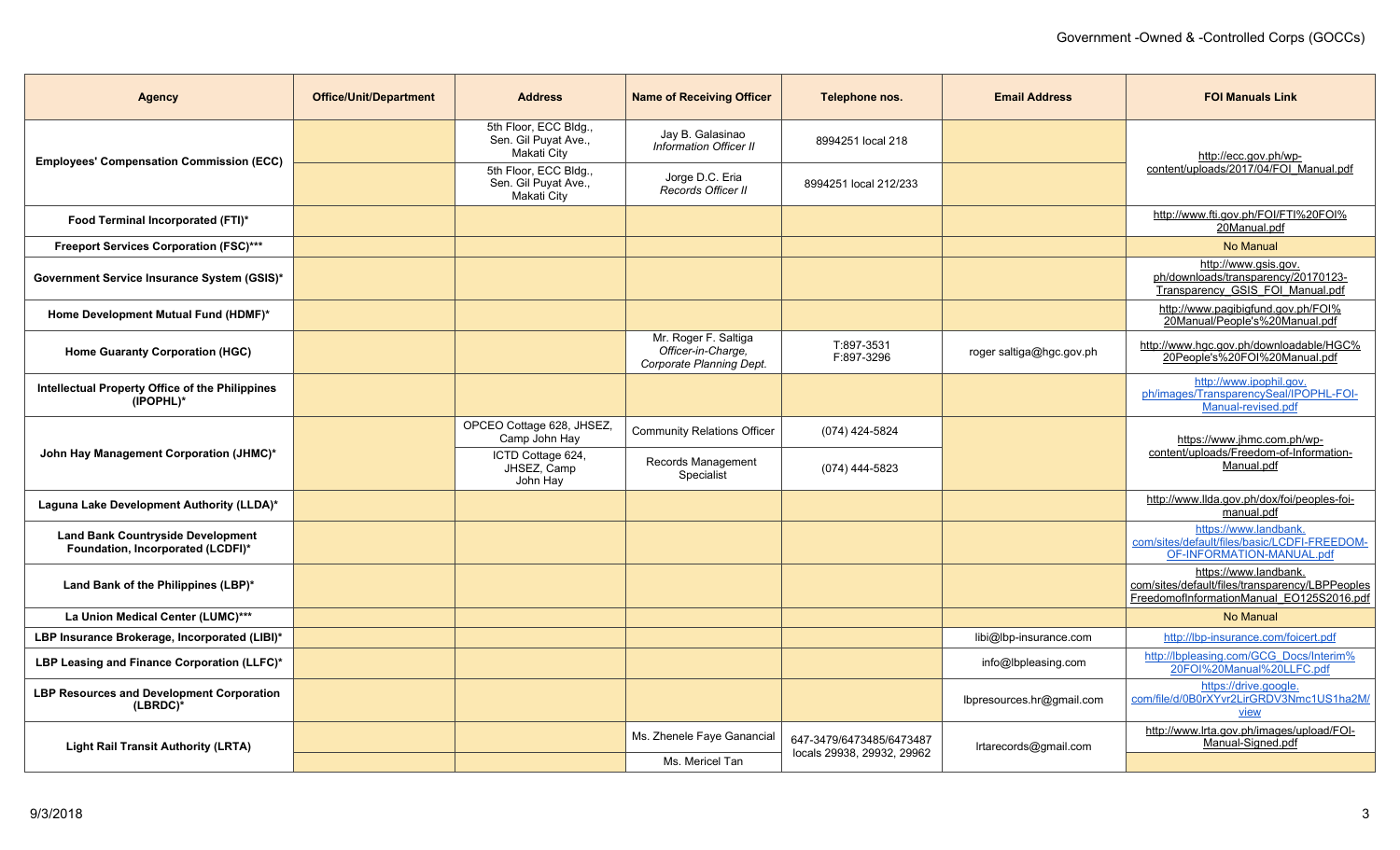| <b>Agency</b>                                                                         | <b>Office/Unit/Department</b>                                                         | <b>Address</b>                                                           | <b>Name of Receiving Officer</b>                                                                           | Telephone nos.                   | <b>Email Address</b>                                                           | <b>FOI Manuals Link</b>                                                                                                                                                  |
|---------------------------------------------------------------------------------------|---------------------------------------------------------------------------------------|--------------------------------------------------------------------------|------------------------------------------------------------------------------------------------------------|----------------------------------|--------------------------------------------------------------------------------|--------------------------------------------------------------------------------------------------------------------------------------------------------------------------|
| Local Water Utilities Administration (LWUA)*                                          |                                                                                       |                                                                          |                                                                                                            |                                  |                                                                                | http://www.lwua.gov.ph/FOI/FOI-Peoples%<br>20Manual.pdf                                                                                                                  |
| Lung Center of the Philippines (LCP)                                                  |                                                                                       |                                                                          | Concepcion B. Griar                                                                                        | 924-6101 local 1021              | cbgriar@yahoo.com                                                              | http://lcp.gov.<br>ph/images/Transparency/LCP_FOI_Manual.pdf                                                                                                             |
| <b>Mactan-Cebu International Airport Authority</b><br>$(MCIAA)^*$                     |                                                                                       |                                                                          |                                                                                                            |                                  |                                                                                | http://mciaa.gov.ph/Images/Index/MCIAA%<br>20FOI%20Manual.pdf                                                                                                            |
| <b>Manila International Airport Authority (MIAA)</b>                                  | Public Affairs Office or<br><b>Customer Relations Center</b>                          |                                                                          |                                                                                                            |                                  |                                                                                | http://125.60.203.88<br>/miaa/images/stories/Downloads/MIAA FOI Ma<br>nual.pdf<br>http://125.60.203.88<br>/miaa/images/stories/Downloads/FOI Request<br>Form_Annex_B.pdf |
| Marawi Resort Hotel, Incorporated (MRHI)*                                             |                                                                                       |                                                                          |                                                                                                            |                                  |                                                                                | <b>No Manual</b>                                                                                                                                                         |
| Masaganang Sakahan, Inc. (MSI)*                                                       |                                                                                       |                                                                          |                                                                                                            |                                  |                                                                                | http://www.msi.gov.ph/images/pdf_files/foi-<br>manual.pdf<br>Removed their FOI Manual in the Transparency<br>Seal                                                        |
| Metropolitan Waterworks and Sewerage System -<br>Corporate Office (MWSS - CO)         | MWSS Corporate Office                                                                 | <b>Corporate Planning Department</b>                                     | Ronald Atara                                                                                               | 433-3987                         | info@mwss.gov.ph                                                               | http://mwss.gov.ph/wp-content/uploads/MWSS-<br>CO-FOI-Manual amended-ver-170718-1.pdf                                                                                    |
| Metropolitan Waterworks and Sewerage System -<br><b>Regulatory Office (MWSS - RO)</b> | <b>Public Information</b><br>Department, OCR<br>Public Information<br>Department, OCR |                                                                          | Carlito E. Espallardo<br><b>Acting Department Manager</b><br>Alternate: Ma. Karmela B.<br>Bueno, Secretary | 435-8900                         | foi@ro.mwss.gov.ph                                                             | http://ro.mwss.gov.ph/wp-<br>content/uploads/2017/09/MWSS-RO-Peoples-<br><b>FOI-Manual.pdf</b>                                                                           |
| <b>National Dairy Authority (NDA)</b>                                                 | National Dairy Authority (NDA)                                                        | <b>BAI Compound, Visayas</b><br>Avenue, Diliman, Q.C.                    | Karen Joy U. Manalo                                                                                        | (632) 926-0733                   | chinglumanta@yahoo.com<br>ndaoastaff2016@gmail.com<br>karenjoymanalo@yahoo.com | http://www.nda.da.gov.<br>ph/images/TRANS/FOI%20Manual%<br>20Approved.pdf                                                                                                |
| <b>National Development Company (NDC)</b>                                             |                                                                                       | NDC Building, 116 Tordesillas St<br>Salcedo Village, 1227 Makati<br>City | Atty. Cheryl P. Ann                                                                                        | 840-48-38                        |                                                                                | http://www.ndc.gov.<br>ph/images/phocadownload/FOI%20PEOPLES%<br>20MANUAL.pdf                                                                                            |
| National Electrification Administration (NEA)*                                        |                                                                                       |                                                                          |                                                                                                            |                                  |                                                                                | http://www.nea.gov.<br>ph/component/content/article/205                                                                                                                  |
| National Food Authority (NFA)*                                                        |                                                                                       |                                                                          |                                                                                                            |                                  |                                                                                | http://www.nfa.gov.<br>ph/images/files/Transparency/foi/peoplesfoiman<br>ual/part1.peoplesfoim.pdf                                                                       |
| <b>National Home Mortgage Finance Corporation</b><br>(NHMFC)*                         |                                                                                       |                                                                          |                                                                                                            |                                  |                                                                                | http://www.nhmfc.gov.ph/transparency-<br>seal/i agencies mandate vision mission listo<br>manuals/foi-manual/FOI-Manual2017.pdf                                           |
|                                                                                       | PAD Main                                                                              |                                                                          | RAUL F. BEN<br>Action<br>Officer/Community<br><b>Relations Specialist</b>                                  | Loc. 108 & 109<br>(632) 426-4703 | support.pad.ogm@nha.gov.ph                                                     |                                                                                                                                                                          |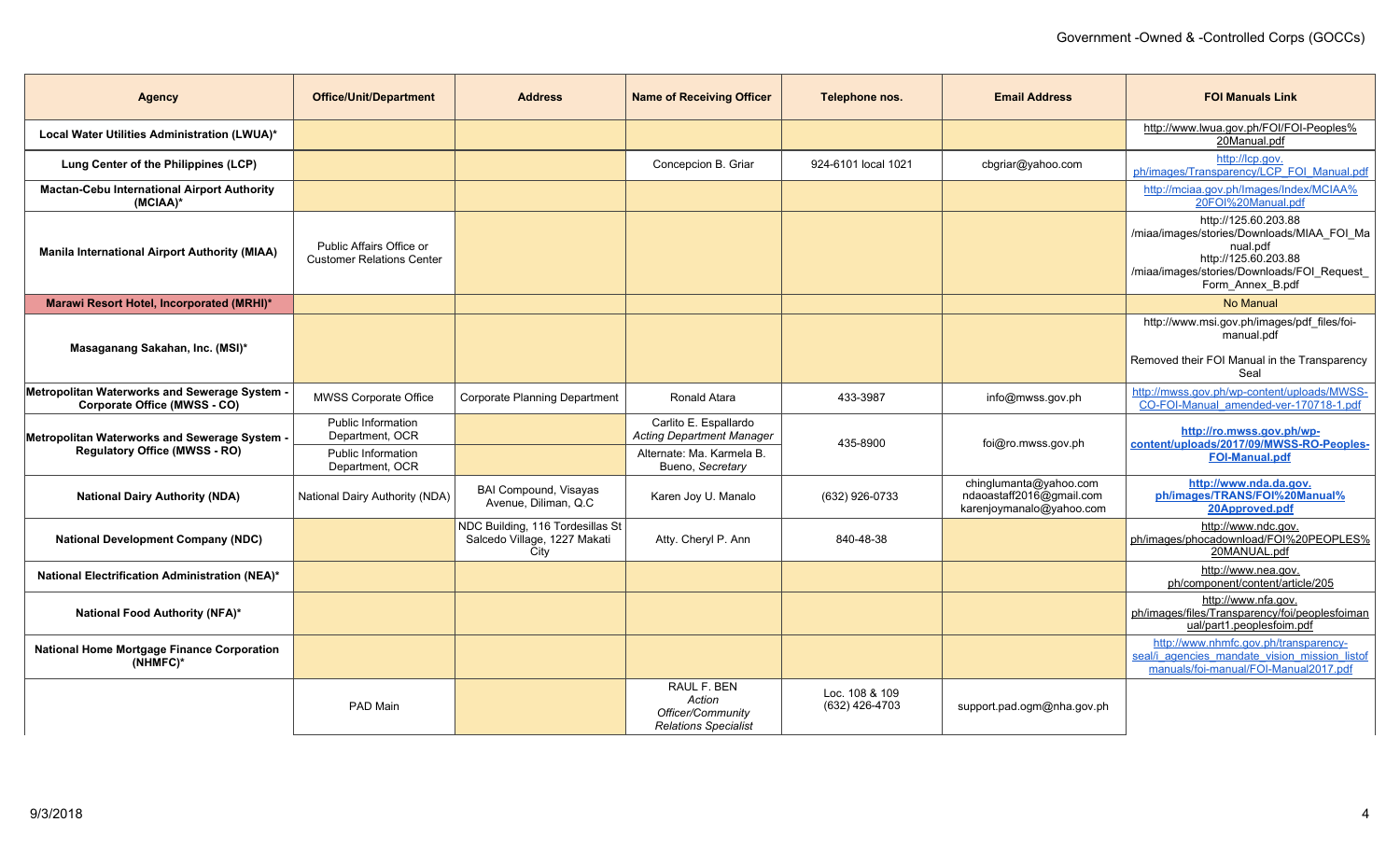| <b>Agency</b> | <b>Office/Unit/Department</b> | <b>Address</b> | <b>Name of Receiving Officer</b>                                                       | Telephone nos.                    | <b>Email Address</b>         | <b>FOI Manuals Link</b> |
|---------------|-------------------------------|----------------|----------------------------------------------------------------------------------------|-----------------------------------|------------------------------|-------------------------|
|               | CRIOD                         |                | <b>MARICRIS G. MANINIT</b><br><b>Assistant Action</b><br>Officer/Information Officer A | Loc. 108 & 109<br>Loc. 172 & 173  | support.pad.ogm@nha.gov.ph   |                         |
|               |                               |                | <b>MARICRIST.</b><br><b>BAUTISTA</b><br>Desk Officer                                   | Loc. 108 & 109<br>(632) 426-4703  | support.pad.ogm@nha.gov.ph   |                         |
|               |                               |                | ARMINA GAIL S. AARON<br><b>Information Analyst</b>                                     | Loc. 108 & 109<br>(632) 426-4703  | support.pad.ogm@nha.gov.ph   |                         |
|               | PAD Main                      |                | JOHN CHRISOPHER<br>A. AUSTRIA<br>Information Officer B                                 | Loc. 108 & 109<br>(632) 426-4703  | support.pad.ogm@nha.gov.ph   |                         |
|               |                               |                | LORRAINE P. PUZON<br><b>Information Officer B</b>                                      | Loc. 108 & 109<br>(632) 426-4703  | support.pad.ogm@nha.gov.ph   |                         |
|               |                               |                | JENNIFER T. BALANZA<br><b>Information Assistant</b>                                    | Loc. 108 & 109<br>(632) 426-4703  | support.pad.ogm@nha.gov.ph   |                         |
|               |                               |                | SANDRA M. ARNIÑO<br>Data Encoder/Controller                                            | Loc. 108 & 109<br>(632) 426-4703  | support.pad.ogm@nha.gov.ph   |                         |
|               | CPO                           |                | CHINITA T. SAN<br><b>JUAN</b><br>Sr. Corporate Planning<br>Analyst                     | loc. 321 to 327<br>(632) 920-0882 | support.admin.cpo@nha.gov.ph |                         |
|               | COSO                          |                | <b>JOSEFA B. RODRIGUEZ</b><br><b>Estate Management</b><br>Specialist                   | loc. 401 to 405<br>(632) 921-7893 | support.admin.cpo@nha.gov.ph |                         |
|               | OCS                           |                | PANFILO H. CASAMA<br>Sr. Computer Operator                                             | loc. 271 to 273<br>(632) 928-5231 | support.admin.cpo@nha.gov.ph |                         |
|               | <b>INFO DIVISION</b>          |                | PIDES AURA J.<br><b>ORATA</b><br><b>Information Officer A</b>                          | Loc. 241 & 242<br>(632) 921-4066  | support.admin.cpo@nha.gov.ph |                         |
|               | <b>HRMD</b>                   |                | CHARLITO E. SINGIAN<br>Sr. Industrial Relations<br>Development Officer B               | Loc. 251 to 259<br>(632) 922-7767 | support.admin.cpo@nha.gov.ph |                         |
|               | LEGAL                         |                | ARIEL A. ESTEBAN<br>Sr. Computer Operator                                              | Loc. 141 to 144<br>(632) 928-9177 | support.admin.cpo@nha.gov.ph |                         |
|               | GSD                           |                | <b>EMELITA I. GARCIA</b><br><b>Supervising Materials</b><br><b>Planning Officer</b>    | Loc. 471 & 472<br>(632) 921-9577  | support.admin.cpo@nha.gov.ph |                         |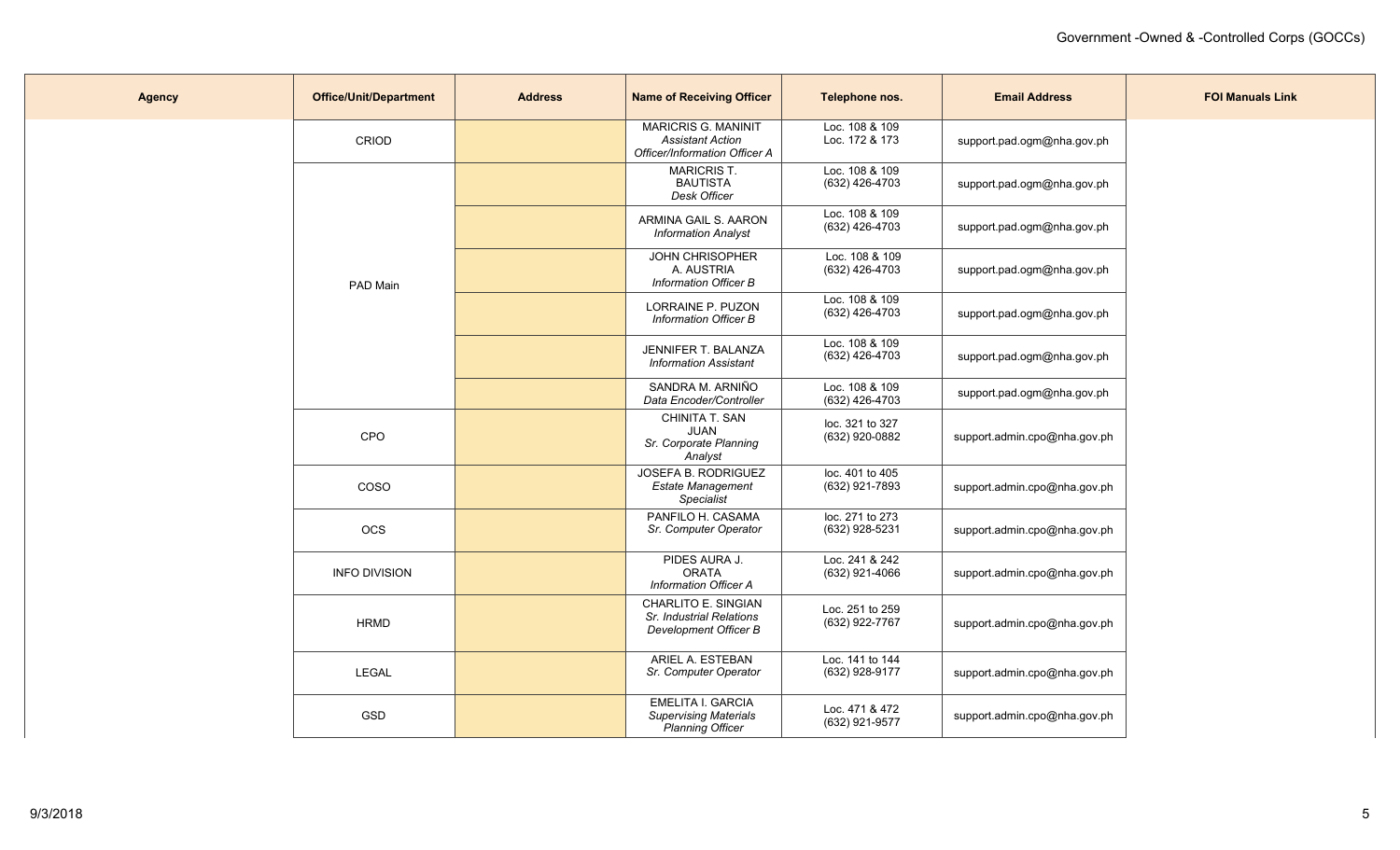| <b>Agency</b> | <b>Office/Unit/Department</b> | <b>Address</b> | <b>Name of Receiving Officer</b>                                                  | Telephone nos.                       | <b>Email Address</b>               | <b>FOI Manuals Link</b> |
|---------------|-------------------------------|----------------|-----------------------------------------------------------------------------------|--------------------------------------|------------------------------------|-------------------------|
|               | <b>GSD CRD</b>                |                | <b>CRESTITA S. TAYAO</b><br><b>Division Manager B</b>                             | Loc. 491<br>(632) 927-1093           | support.crd.gsd@nha.gov.ph         |                         |
|               | <b>FMD</b>                    |                | MARILYN A. VALDEHUEZA<br>Administrative<br>Services Officer A                     | Loc. 331 to 337<br>(632) 928-5255    | support.admin.fmd@nha.go<br>v.ph   |                         |
|               | <b>ACCTG - GAD</b>            |                | EDITHA M. OCAMPO<br><b>Division Manager A</b>                                     | Loc. 204 & 205<br>(632) 926-5820     | support.gad.acctg@nha.go<br>v.ph   |                         |
|               | <b>ACCTG</b>                  |                | MARILYN V.<br><b>HERNANDO</b><br><b>Administrative Services</b><br>Officer A      | Loc. 202 to 203<br>$(632)$ 922-8214) | support.admin.acctg@nha.<br>gov.ph |                         |
|               | <b>TREAS</b>                  |                | TERESITA R.<br><b>JUROGUAS</b><br><b>Administrative Services</b><br>Officer A     | Loc. 191 to 199<br>(632) 921-7830    | support.admin.treas@nha.g<br>ov.ph |                         |
|               | CRIOD                         |                | EUFEMIA N.<br><b>DOCTOR</b><br>Senior Project Planning and<br>Development Officer | Loc. 172 & 173<br>(632) 923-0405     | support.admin.criod@nha.g<br>ov.ph |                         |
|               | <b>LDD</b>                    |                | <b>GREGORIA R. ALFECHE</b><br><b>Division Manager A</b>                           | Loc. 261 to 263<br>(632) 923-0409    | support.pprd.ldd@nha.gov.<br>ph    |                         |
|               | <b>RDSD</b>                   |                | DENESSE B. HANDUMON<br><b>Resettlement &amp; Development</b><br>Officer A         | Loc. 111 to 115<br>(632) 922-2058    | support.admin.rdsd@nha.g<br>ov.ph  |                         |
|               | <b>POSSO</b>                  |                | ROMAN E. MACATANGAY<br><b>Principal Engineer A</b>                                | Loc. 281 to 283<br>(632) 922-3318    | support.admin.posso@nha.<br>gov.ph |                         |
|               | <b>HTDO</b>                   |                | <b>MEREDEL A. PERALTA</b><br>Project Planning &<br>Development Officer            | Loc. 421 to 427<br>(632) 929-5850    | support.admin.htdo@nha.g<br>ov.ph  |                         |
|               | CIED                          |                | <b>EMERITA M. RIVERA</b><br><b>Administrative Services</b><br>Officer B           | Loc. 221 to 223<br>(632) 922-3002    | support.admin.cied@nha.g<br>ov.ph  |                         |
|               | <b>EMD</b>                    |                | EDITHA O. STA, CRUZ<br><b>Administrative Services</b><br>Officer A                | Loc. 181 to 187<br>(632) 926-5820    | support.admin.emd@nha.g<br>ov.ph   |                         |
|               | <b>NCR</b>                    |                | CAROLINA J. TABIA<br><b>Program Executive Assistant</b><br>В                      | Loc. 341<br>(632) 923-0386           | support.admin.ncr@nha.go<br>v.ph   |                         |
|               | <b>NCL</b>                    |                | ELIZABETH E. AGUILAR<br><b>Program Community</b><br>Relations Chief A             | Loc. 431 to 429<br>(632) 922-3325    | support.admin.ncl@nha.go<br>v.ph   |                         |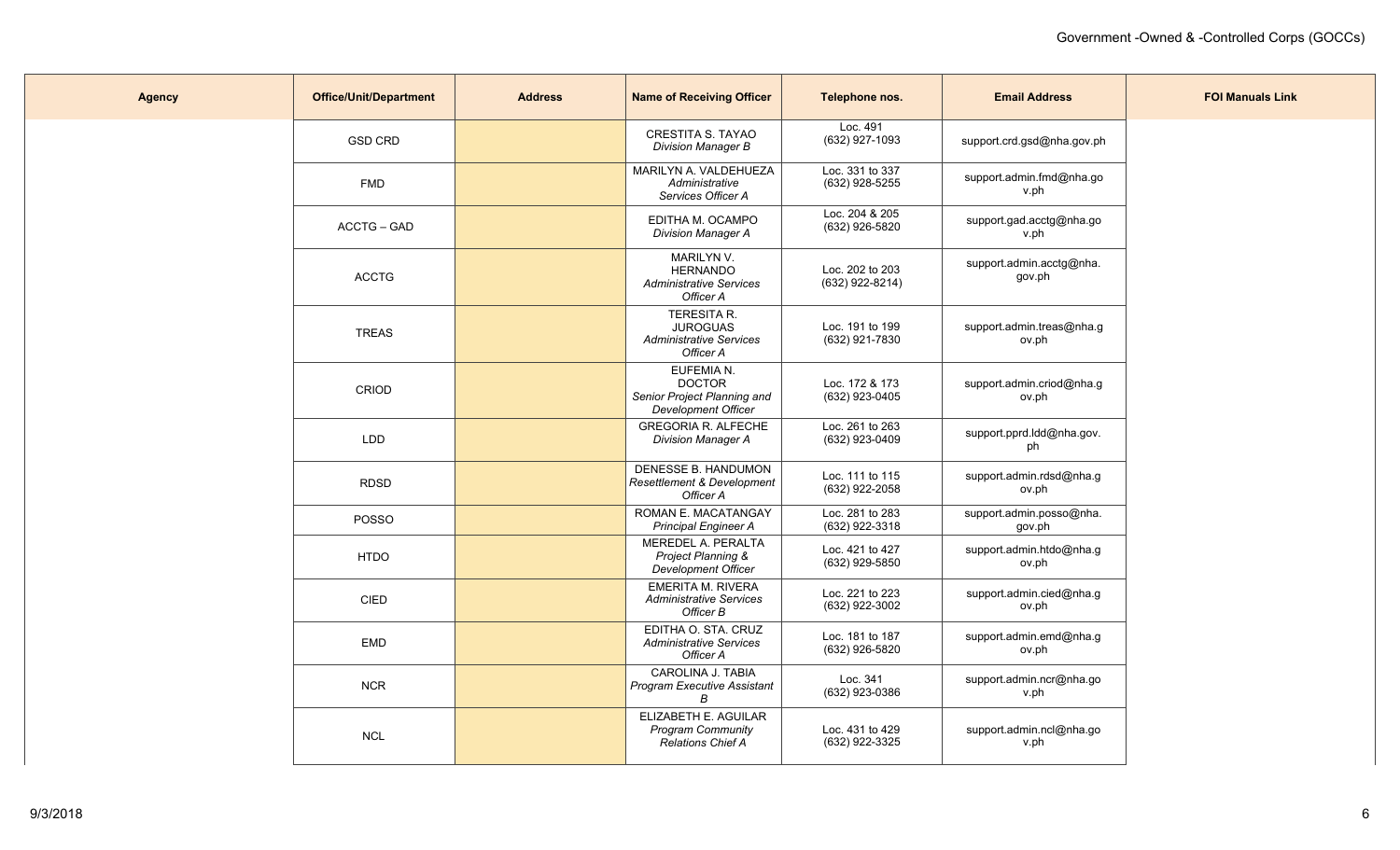| <b>Agency</b>                           | <b>Office/Unit/Department</b>                | <b>Address</b> | <b>Name of Receiving Officer</b>                                              | Telephone nos.                                         | <b>Email Address</b>                | <b>FOI Manuals Link</b>                                 |
|-----------------------------------------|----------------------------------------------|----------------|-------------------------------------------------------------------------------|--------------------------------------------------------|-------------------------------------|---------------------------------------------------------|
|                                         | <b>SLB</b>                                   |                | AR. FLORENTINO<br>CARMELO C. ARCEO<br>Program Division Manager A              | Loc. 451 to 453<br>(632) 922-3319                      | support.admin.slb@nha.go<br>v.ph    |                                                         |
|                                         |                                              |                | CARMENCITA V. CALPO<br>Program Finance Officer B                              | Loc. 451 to 453<br>(632) 922-3319                      | support.admin.slb@nha.go<br>v.ph    |                                                         |
|                                         | <b>VMO</b>                                   |                | MYRNA P. GARIN<br><b>Program Office Community</b><br>Relations Specialist     | Loc. 121 to 124<br>(632) 922-8577                      | support.admin.vamo@nha.<br>gov.ph   |                                                         |
|                                         | <b>MMO</b>                                   |                | CORAZON P. ANDRADE<br>Program Community<br><b>Relations Specialist</b>        | Loc. 131 to 135                                        | support.admin.mamo@nha.<br>gov.ph   |                                                         |
|                                         | West Sector 1                                |                | ADELAIDA MIRA<br>Clerk Processor A                                            | (632) 255-6190<br>$(632)$ 521-5104<br>$(632)$ 254-5527 | support.admin.west1@nha.<br>gov.ph  |                                                         |
|                                         |                                              |                | FRANCISCO DEVARAS, JR.<br>Sr. Community Relations<br><b>Specialist</b>        | (632) 716-2433<br>$(632)$ 716-7582                     | support.admin.west1@nha.<br>gov.ph  |                                                         |
|                                         | West Sector 2<br>Smokey Mountain             |                | MILAJI G. MENDEZ<br><b>Acting Administrative</b><br>Services Assistant B      | (632) 254-1789                                         | support.admin.west2@nha.<br>gov.ph  |                                                         |
|                                         | Development & Reclamation<br>Project (SMDRP) |                | <b>MARY GRACE S. ALMAYDA</b><br>Sr. Community Relations<br><b>Officer</b>     | (632) 254-1789                                         | support.admin.west2@nha.<br>gov.ph  |                                                         |
|                                         | North Sector 2 Dagat Dagatan                 |                | MARIA LOURDES P.<br><b>GARCIA</b><br><b>Estate Management</b><br>Supervisor B | (632) 282-6426<br>(632) 282-6427                       | support.admin.north2@nha.<br>gov.ph |                                                         |
|                                         | Development Project (DDDP)                   |                | CATHARINE D. BAUTISTA<br>Sr. Corporate Accounts<br>Analyst                    | (632) 282-6426<br>(632) 282-6427                       | support.admin.north2@nha.<br>gov.ph |                                                         |
|                                         | NCR North Sector 2 Bagong<br>Barrio          |                | ROSEMARIE P. MANALO<br><b>Estate Management</b><br>Specialist                 | (632) 709-9655                                         | support.admin.north2@nha.<br>gov.ph |                                                         |
|                                         | East Sector 1                                |                | FE M. BABIERRA<br>Sr. Community Relations<br>Officer                          | Loc. 441 & 442<br>(632) 426-6707                       | support.admin.east1@nha.<br>gov.ph  |                                                         |
| <b>National Housing Authority (NHA)</b> | East Sector 2                                |                | <b>NELIA B. VICENTE</b><br><b>Community Relations Chief B</b>                 | (632) 656-8114<br>(632) 645-5912                       | support.admin.east2@nha.<br>gov.ph  | http://www.nha.gov.ph/foi/NHA-PEOPLE-FOI-<br>MANUAL.pdf |
|                                         |                                              |                | <b>VERGIE P. GARAY</b><br>Cashier B                                           | (632) 846-8829                                         | support.admin.south1@nha<br>.gov.ph |                                                         |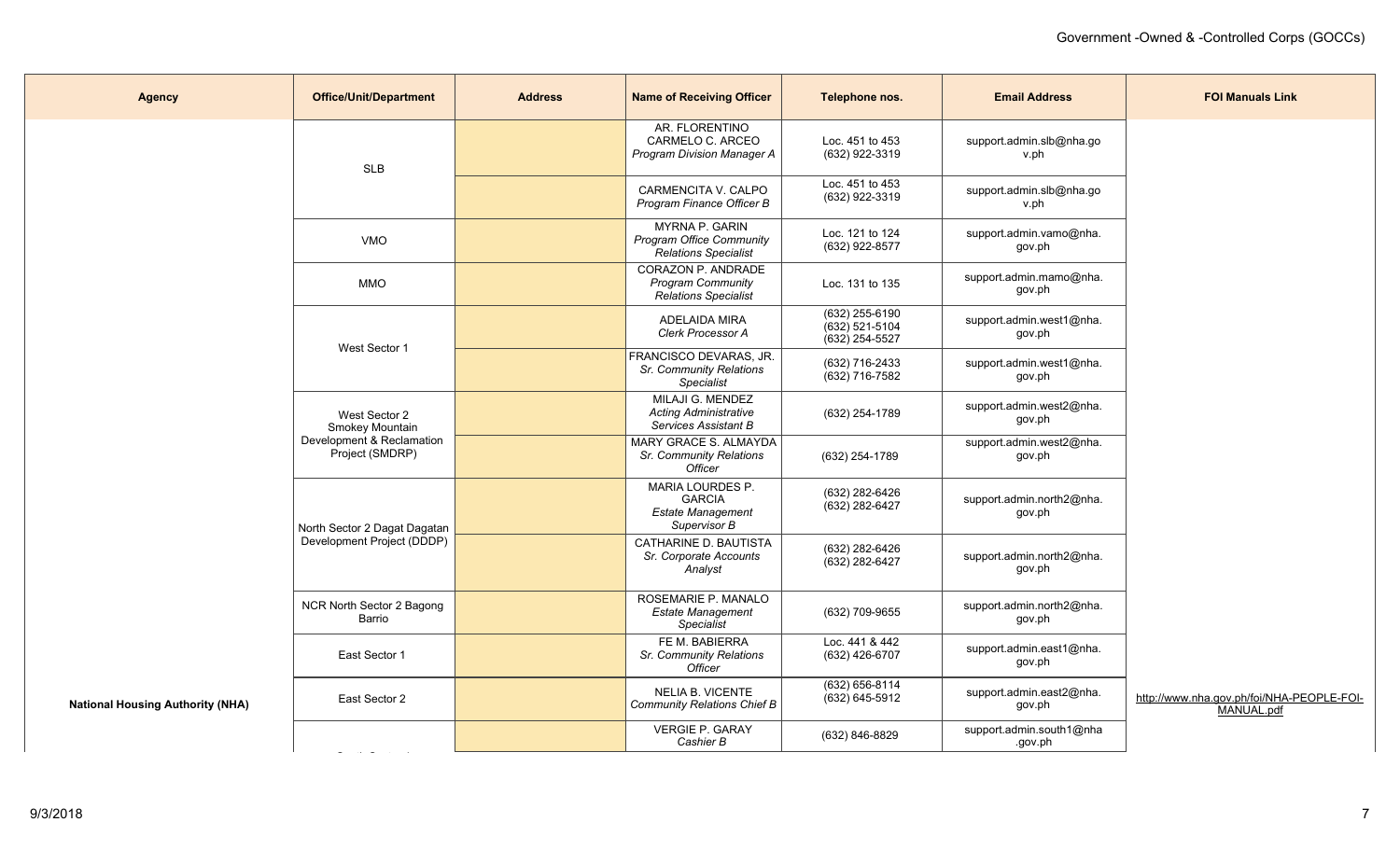| <b>Agency</b> | <b>Office/Unit/Department</b>                                                     | <b>Address</b> | <b>Name of Receiving Officer</b>                                                             | Telephone nos.                         | <b>Email Address</b>                    | <b>FOI Manuals Link</b> |
|---------------|-----------------------------------------------------------------------------------|----------------|----------------------------------------------------------------------------------------------|----------------------------------------|-----------------------------------------|-------------------------|
|               | South Sector 1                                                                    |                | JOCELYN A. BAYONA<br>Sr. Livelihood Development<br>Officer                                   | (632) 846-7844<br>(632) 8040519        | support.admin.south1@nha<br>.gov.ph     |                         |
|               |                                                                                   |                | EDNA LUCIA G. BISQUERA<br>Southville 3 Community<br><b>Relations Officer</b>                 | (632) 869-9507                         | support.admin.south2@nha<br>.gov.ph     |                         |
|               | South Sector 2                                                                    |                | <b>GERARDO B. SUYAT</b><br>Cashier A                                                         | (632) 838-4183                         | support.admin.south2@nha<br>.gov.ph     |                         |
|               |                                                                                   |                | JIMMY L. CAÑETE<br><b>Acting Administrative Officer</b>                                      | (632) 837-1227                         | support.admin.south2@nha<br>.gov.ph     |                         |
|               | <b>National Government Center</b><br>(NGC)                                        |                | LINA S. FUENSALIDA<br><b>Project Evaluation Officer I</b>                                    | (632) 428-2629<br>$(632)$ 430-3949     | support.admin.ngc@nha.go<br>v.ph        |                         |
|               | Region III A<br>□ Sapang Palay<br>Resettlement<br>Project<br>□ Liberty Farms      |                | LAARNI E. SAN DIEGO<br><b>Upgrading Project</b><br>Financial Planning<br>Specialist B        | 0998-9687936                           | support.admin.sprp@nha.gov.ph           |                         |
|               | Region III A<br>□ Sapang Palay<br>Resettlement<br>Project<br><b>Liberty Farms</b> |                | FATIMA Y. MACALALAG<br><b>Upgrading Project</b><br><b>Financial Planning</b><br>Specialist B | 0998-9687936                           | support.admin.sprp@nha.gov.ph           |                         |
|               | <b>Towerville Community</b>                                                       |                | DAISY D. MARIÑAS<br><b>Relations Chief B</b>                                                 | 0998-9687981                           | support.admin.towerville@nha.gov.<br>ph |                         |
|               | <b>Towerville Estate</b>                                                          |                | ROSALIO N.<br><b>PLASENCIA</b><br>Supervisor A                                               | 0998-9687981                           | support.admin.towerville@nha.gov.<br>ph |                         |
|               |                                                                                   |                | <b>LILIOSA S.FARRALES</b><br><b>Estate Supervisor B</b>                                      | 0909-9455889                           | support.admin.pabahay@nha.gov.<br>ph    |                         |
|               | Pabahay 2000                                                                      |                | FLORDELINA J.<br><b>RASDAS</b><br>Supervising Livelihood<br>Center                           | 0909-9455889                           | support.admin.pabahay@nha.gov.<br>ph    |                         |
|               | Region 1/CAR 1                                                                    |                | <b>CHARITA S. RASAY</b><br>Sr. Community Relations<br><b>Officer</b>                         | (074) 300-1993                         | support.admin.baguio@nha.gov.ph         |                         |
|               | Region 2/CAR 2                                                                    |                | CHERYLL D.MORENO<br><b>Supervising Architect</b>                                             | (078) 844-4342<br>(045) 961-1248       | support.admin.reg2@nha.gov.ph           |                         |
|               | Region III B<br>D Pampanga<br>$\Box$ Bataan<br>□ Zambales                         |                | LORNA C. IGNACIO<br>Estate Supervisor C                                                      | $(045) 860 - 5163$<br>$(045)$ 961-1248 | support.admin.pampanga@nha.<br>gov.ph   |                         |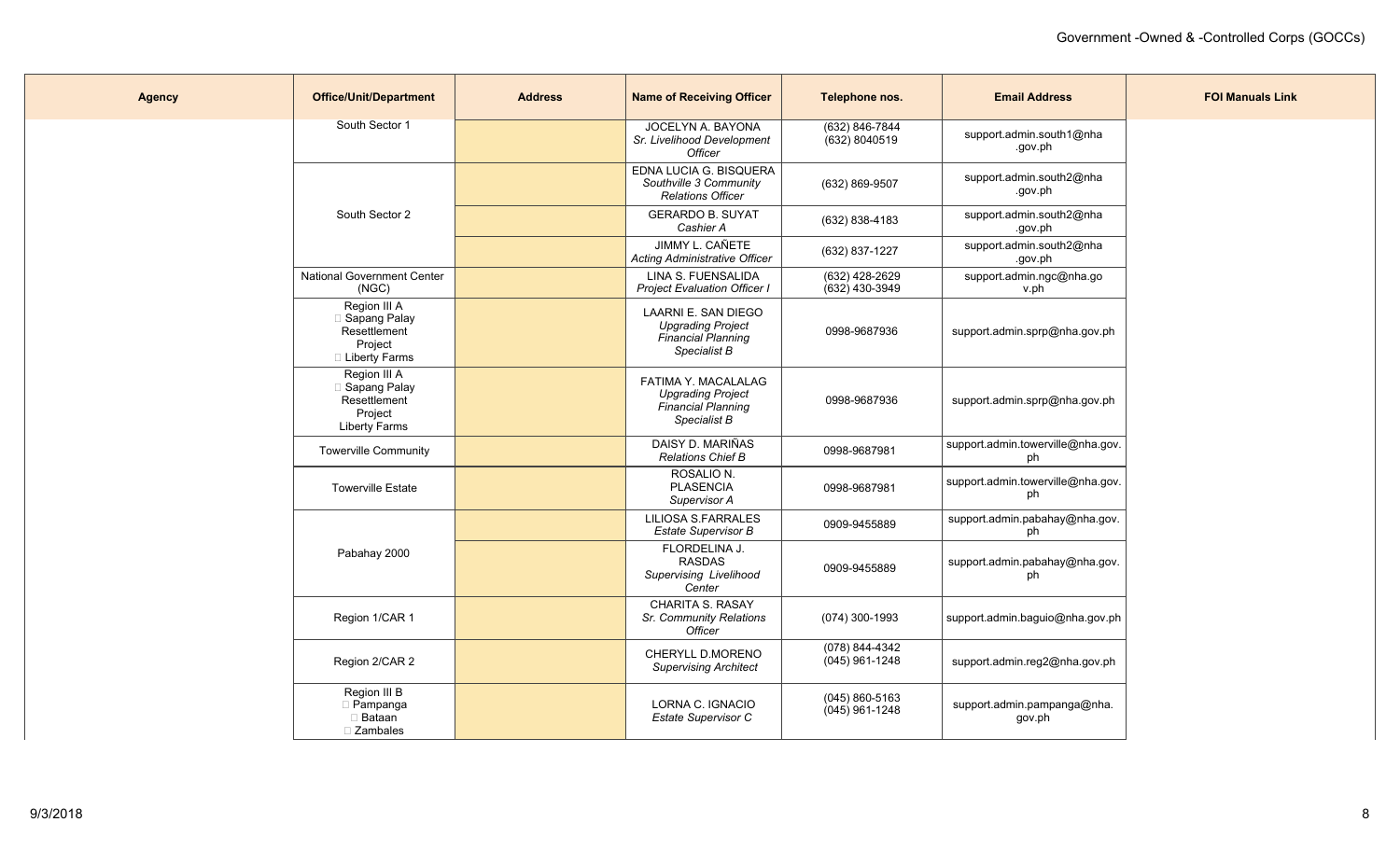| <b>Agency</b> | <b>Office/Unit/Department</b>                                                                                             | <b>Address</b> | <b>Name of Receiving Officer</b>                                         | Telephone nos.                       | <b>Email Address</b>                                            | <b>FOI Manuals Link</b> |
|---------------|---------------------------------------------------------------------------------------------------------------------------|----------------|--------------------------------------------------------------------------|--------------------------------------|-----------------------------------------------------------------|-------------------------|
|               | Region III B<br><b>Pampanga</b><br>□ Bataan<br>$\Box$ Zambales                                                            |                | <b>MARIA ELIZABETH C.</b><br><b>SUNGA</b><br><b>Principal Engineer C</b> | $(045)$ 860-5163<br>$(045)$ 961-1248 | support.admin.pampanga@nha.<br>gov.ph                           |                         |
|               | Region III B<br>□ Tarlac<br>□ Nueva Ecija<br>□ Aurora                                                                     |                | JAMES C. SUNGA<br><b>Estate Management</b><br>Specialist                 | (045) 491-4678                       | support.admin.tarlac@nha.gov.ph                                 |                         |
|               | <b>E KKTV</b><br>Southville 2<br>Dasmariñas<br>Bagong Bayan<br>Paliparan                                                  |                | ENGR. DANTE M. ANGULO<br><b>Division Manager A</b>                       | (046) 605-0322                       | support.admin.dasma@nha.gov.ph                                  |                         |
|               | □ General Mariano<br>Alvarez (GMA),<br>Cavite<br>$\square$ SP<br>□ Bulihan Sites &<br>Services Project<br>□ Southville 3A |                | ENGR. ALPH L. ORTICIO<br><b>Project Manager</b>                          | (046) 460-4542                       | support.admin.gma@nha.gov.ph                                    |                         |
|               | □ Batangas<br>Quezon<br>□ Southville 7                                                                                    |                | ENGR. MA. BELINDA V.<br><b>SEVALLA</b><br><b>Division Manager A</b>      | $(043)$ 756-2198                     | support.admin.sv7@nha.gov.ph                                    |                         |
|               | Southville 1, 4, 5, 5A & 6                                                                                                |                | ENGR. RAYMUND N. ABAD<br><b>Division Manager A</b>                       | $(049)$ 568-0298                     | support.admin.sv1@nha.gov.ph                                    |                         |
|               | <b>Bagong Nayon,</b><br>Antipolo, Rizal<br>□ Southville 9 & 10,<br>Tanay, Rizal                                           |                | ENGR. LORENZO D.<br><b>PINEDA</b><br><b>Project Manager</b>              | (632) 261-1066                       | lorenzo.pineda.slb@nha.gov.ph                                   |                         |
|               | □ Kasiglahan Village<br>$1$ (KV)<br>□ Southville 8A. B &<br>C, Rodriguez, Rizal                                           |                | ELIZABETH M. MATIPO<br><b>Division Manager A</b>                         | (632) 506-8816<br>0998-9687941       | eliizabeth.matipo.slb@nha.gov.ph                                |                         |
|               | □ Albay<br>□ Catanduanes                                                                                                  |                | BARBARA A. CLARINO<br><b>Project Manager</b>                             | (054) 472-3257<br>0917-5386071       | support.admin.naga@nha.gov.ph<br>barbara.clarino.slb@nha.gov.ph |                         |
|               | □ Camarines Sur<br>□ Camarines Norte                                                                                      |                | ENGR. CRISTINA A.<br><b>CABANGON</b><br><b>Project Manager</b>           | 0917-5386071                         | cristina.cabangon.slb@nha.gov.ph                                |                         |
|               | □ Sorsogon<br>□ Masbate                                                                                                   |                | <b>ENGR. MANUEL</b><br>SALVADORA<br>Officer in Charge                    | 0920-4609586                         | support.admin.sorsogon@nha.gov.<br>ph                           |                         |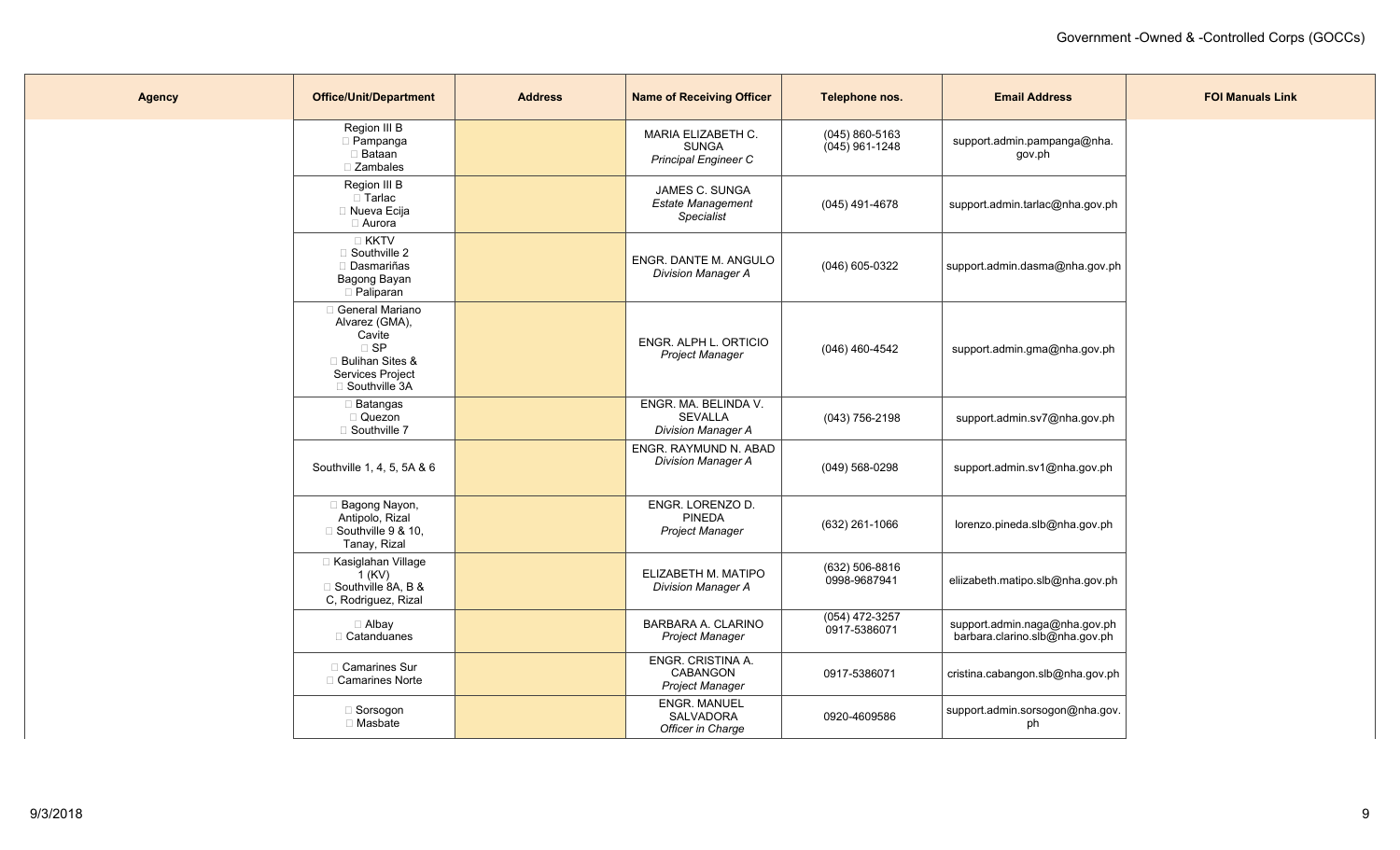| <b>Agency</b> | <b>Office/Unit/Department</b>                            | <b>Address</b> | <b>Name of Receiving Officer</b>                                                   | Telephone nos.                         | <b>Email Address</b>                   | <b>FOI Manuals Link</b> |
|---------------|----------------------------------------------------------|----------------|------------------------------------------------------------------------------------|----------------------------------------|----------------------------------------|-------------------------|
|               | $\Box$ Mindoro<br>□ Marinduque<br>□ Romblon<br>□ Palawan |                | AMELIA C. ROMERO<br><b>Division Manager A</b>                                      | (048) 434-4031<br>(048) 433-2636       | support.admin.palawan@nha.gov.<br>ph   |                         |
|               | lloilo                                                   |                | MA. LUZ S. YSATAM<br><b>Project Manager</b>                                        | $(033)$ 321-6196                       | support.admin.iloilo@nha.gov.ph        |                         |
|               | Bacolod                                                  |                | MARISSA L. MURILLO<br>Sr. Community Relations<br><b>Officer</b>                    | $(034)$ 433-7911<br>$(034)$ 433-2181   | support.admin.bacolod@nha.gov.<br>ph   |                         |
|               | Cebu                                                     |                | <b>GRACE V. SOLIS</b><br>Community Relations Chief B                               | (032) 232-9053<br>(032) 232-9048       | support.admin.cebu@nha.gov.ph          |                         |
|               | Tacloban                                                 |                | MARILYN C. LAUZON<br>Project Manager                                               | $(053) 523 - 7095$<br>$(053)$ 832-4085 | support.admin.tacloban@nha.gov.<br>ph  |                         |
|               | Zamboanga City                                           |                | HANZEL C. HOFFDAHL<br><b>District Office Community</b><br><b>Relations Officer</b> | (062) 925-1384                         | support.admin.zambo@nha.gov.ph         |                         |
|               | Pagadian City Regional Office                            |                | <b>SHARON C. FERRER</b><br>Sr. Community Relations<br><b>Officer</b>               | (062) 925-1384                         | support.admin.pagadian@nha.gov.<br>ph  |                         |
|               | Cagayan de Oro Regional<br>Office                        |                | ROSITA C. PINONGCOS<br><b>Community Relations Officer</b>                          | (088) 856-8778<br>$(088)$ 309-0453     | support.admin.cdo@nha.gov.ph           |                         |
|               | Cagayan de Oro Regional<br>Office                        |                | <b>IVY N. TABLANDO</b><br><b>Community Relations Officer</b>                       | (088) 856-8778<br>$(088) 856 - 8765$   | support.admin.cdo@nha.gov.ph           |                         |
|               | Davao City Regional Office                               |                | ROSARIO Q. CAMARILLO<br><b>Community Relations Chief B</b>                         | (082) 221-2002<br>$(082) 856 - 8778$   | support.admin.davao@nha.gov.ph         |                         |
|               | Koronadal Regional Office                                |                | DORCAS A. ODI<br><b>Community Relations</b><br>Specialist                          | (083) 228-8650<br>$(083)$ 553-2608     | support.admin.koronadal@nha.<br>gov.ph |                         |
|               | <b>General Santos City District</b><br>Office            |                | MARK JAY B. TADEJE<br><b>Supervising Engineer A</b>                                | $(083)$ 228-8650<br>$(083)$ 553-2608   | support.admin.gensan@nha.gov.<br>ph    |                         |
|               | Kidapawan City District Office                           |                | ELLEN B. WALSH<br><b>Supervising Engineer A</b>                                    | $(064)$ 577-1697                       | support.admin.kidapawan@nha.<br>gov.ph |                         |
|               | <b>Butuan City Regional Office</b>                       |                | ELLEN T. CAGUINDANGAN<br>Sr. Community Relations<br><b>Officer</b>                 | (085) 342-5279                         | support.admin.butuan@nha.gov.ph        |                         |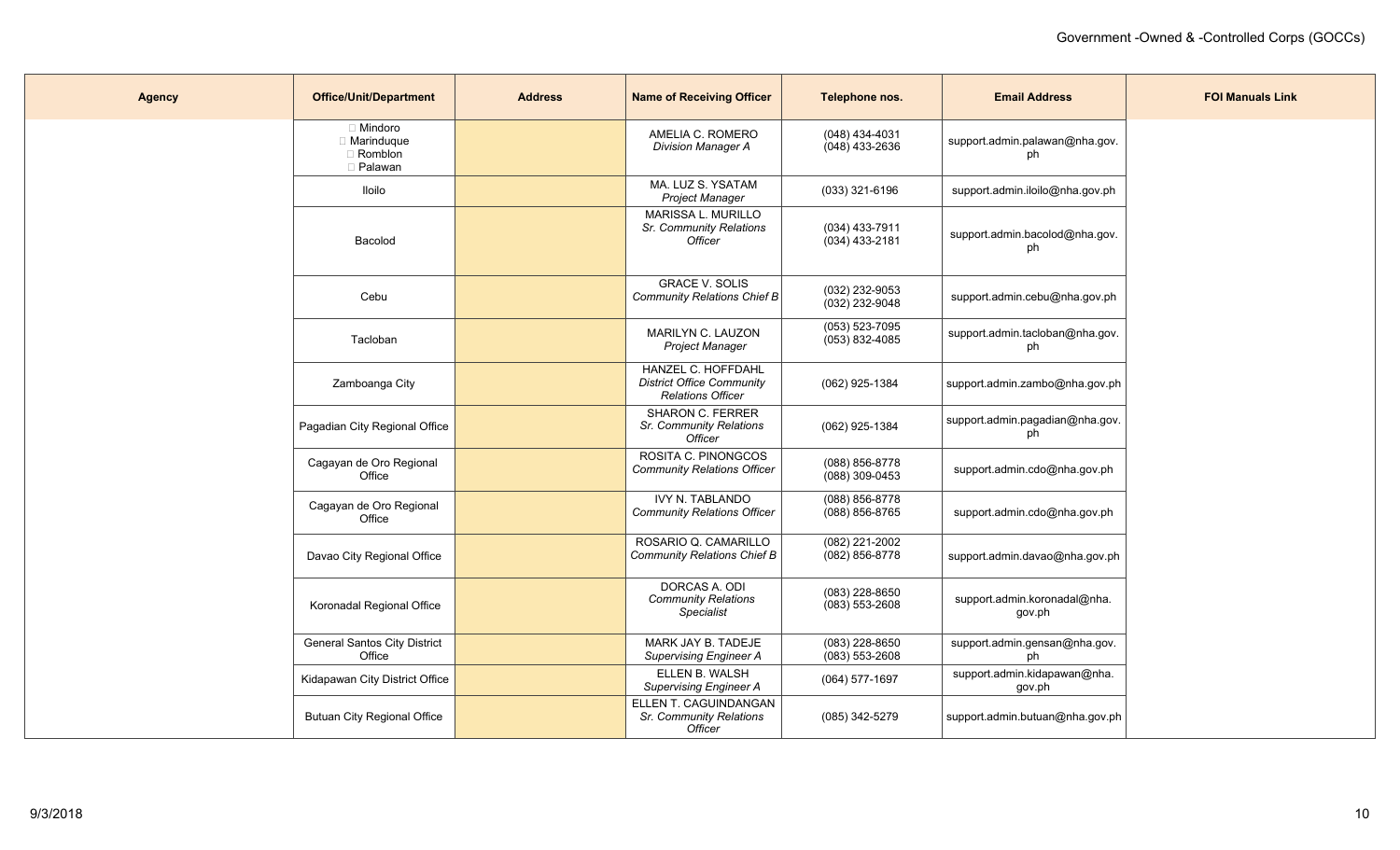| <b>Agency</b>                                   | <b>Office/Unit/Department</b>                                    | <b>Address</b>                                           | <b>Name of Receiving Officer</b> | Telephone nos.   | <b>Email Address</b>         | <b>FOI Manuals Link</b>                                                      |
|-------------------------------------------------|------------------------------------------------------------------|----------------------------------------------------------|----------------------------------|------------------|------------------------------|------------------------------------------------------------------------------|
|                                                 |                                                                  | Bayaoas,<br>Urdaneta City,<br>Pangasinan                 | Oscar S. Navata                  | (075) 632 2776   | niaregion1.pro@gmail.com     |                                                                              |
|                                                 | $\overline{2}$                                                   | Minante 1,<br>Cauayan City,<br>Isabela                   | Dorothy Belle C. de<br>Leon      | (078) 307 1681   | niacag02@yahoo.com.ph        |                                                                              |
|                                                 | 3                                                                | Tambobong,<br>San Rafael,<br>Bulacan                     | Eliseo V. Bitangcol              | (044) 766 2467   | nia03@gmail.com              |                                                                              |
|                                                 | 4-A                                                              | National Highway, Santa Clara<br>Sur, Pila, Laguna       | Marietta M. dela Cruz            | (049) 559 0726   | niaregion4a@yahoo.com        |                                                                              |
|                                                 | $4 - B$                                                          | anan II, Calapan City, Oriental Min                      | Aileen Vernice A.Bahia           | (043) 288 2367   | nia4b_mimaropa@yahoo.com     |                                                                              |
|                                                 | $5\phantom{.0}$                                                  | Panganiban Drive, Naga City                              | Eduardo G. Yu                    | (054) 473 8967   | strive_nia5@yahoo.com        |                                                                              |
|                                                 | 6                                                                | Tacas, Jaro, Iloilo City                                 | Marites Bolinas                  | (033) 329 6596   | niaregion6@gmail.com         |                                                                              |
|                                                 | $\overline{7}$                                                   | J.A. Clarin St., Dao District,<br><b>Tagbilaran City</b> | Anthony O. Alonzo                | $(038)$ 501 9544 | niaregion7@yahoo.com         |                                                                              |
|                                                 | 8                                                                | Marasbaras,<br>Tacloban City                             | Lilia V. Dapuran                 | (053) 232 6743   | paolomon80@gmail.com         |                                                                              |
|                                                 | 9                                                                | Tawagan, Labangan,<br>Zamboanga del Sur                  | Maria Teresa A. Empleo           | (062) 215 4167   | empleo.mariateresa@gmail.com |                                                                              |
|                                                 | 10 <sup>°</sup>                                                  | Villarin St., Carmen, Cagayan de<br>Oro                  | Janeta G. Larono                 | (088) 858 3256   | niareg10@yahoo.com           |                                                                              |
|                                                 | 11                                                               | Bolton St.,<br>Davao City                                | <b>Bernadette Robin</b>          | (082) 224 0717   | badette_robin@yahoo.com      |                                                                              |
|                                                 | 12                                                               | Villarica, Midsayap, Cotobato                            | Evelyn A. Bragasin               | (064) 229 8562   | nia_region12@yahoo.com       |                                                                              |
|                                                 | 13 (CARAGA)                                                      | Bancasi,<br><b>Butuan City</b>                           | Jane Huqueriza                   | (085) 342 5353   | niacaraga13@yahoo.com.ph     |                                                                              |
|                                                 | Cordillera Administrative<br>Region (CAR)                        | Wangal, La Trinidad, Benguet                             | Mylene I. Malecdan               | (074) 422 5064   | niaregioncar@yahoo.com.ph    |                                                                              |
|                                                 | Magat River Integrated<br>Irrigation System (MRIIS)              | Minante 1, Cauayan City,<br>Isabela                      | Melissa C. Agbisit               | (078) 307 0288   | niamriis_HO@yahoo.com        |                                                                              |
| <b>National Irrigation Administration (NIA)</b> | Upper Pampanga River<br>Integrated Irrigation System<br>(UPRIIS) | Maharlika Highway, Cabanatuan<br>City                    | Maria Isobel F. Padolina         | (044) 958 9707   | upriispr_desk@yahoo.com      | http://www.nia.gov.<br>ph/sites/default/files/pdf reader/FOI Revised.<br>pdf |
|                                                 | Negros Island Region (NIR)                                       | Celis St., Bago City, Negros<br>Occidental               | Florentina Magbanua              | (034) 461 0494   | nianegrosislandrio@yahoo.com |                                                                              |
|                                                 | Agno River Irrigation System<br>Extension Project (ARISEP)       | Tumana East, Rosales,<br>Pangasinan                      | Ceniza T. Tolentino              | (075) 7091       |                              |                                                                              |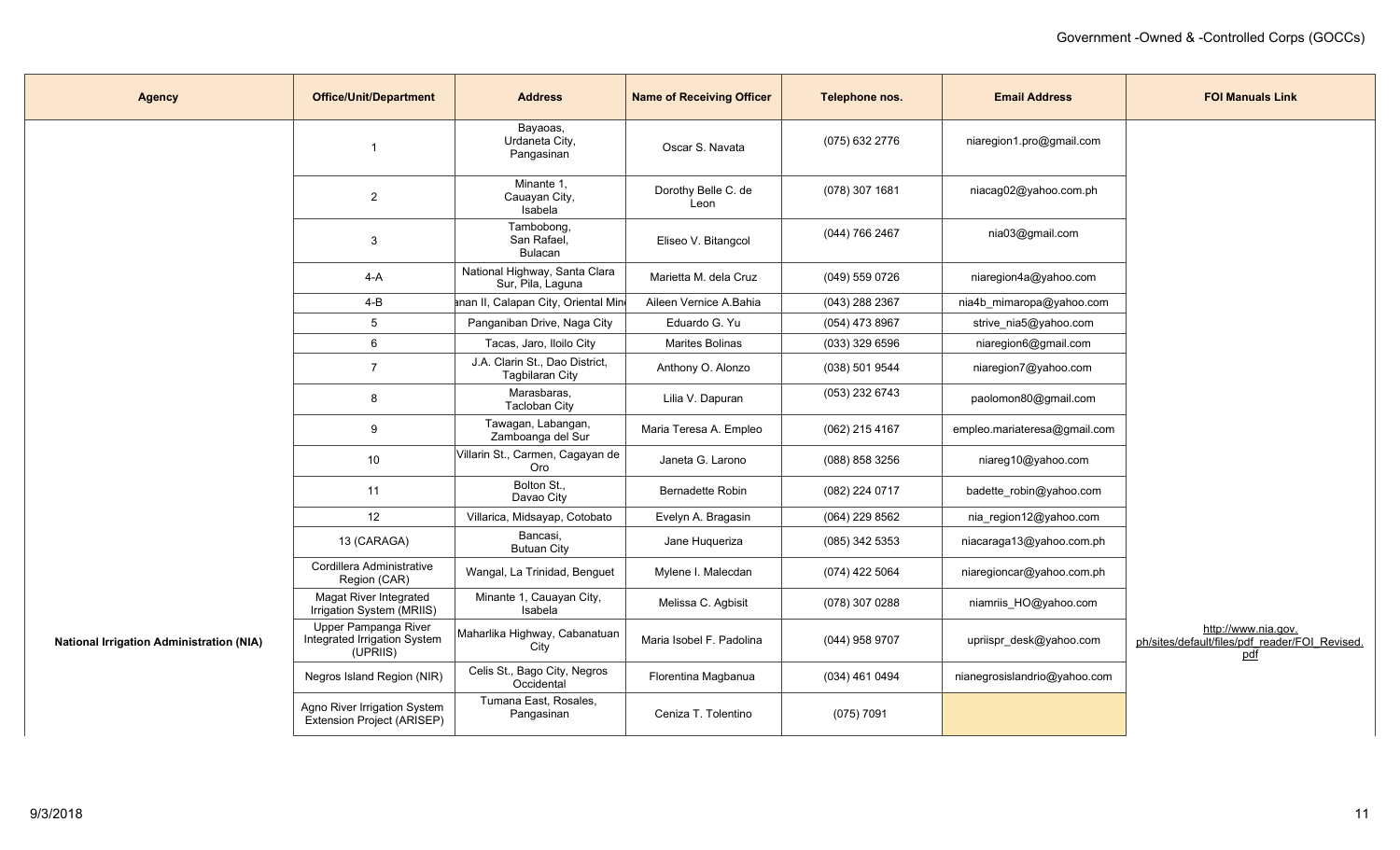| <b>Agency</b>                                    | <b>Office/Unit/Department</b>                                                               | <b>Address</b>                                                                           | <b>Name of Receiving Officer</b> | Telephone nos.                           | <b>Email Address</b> | <b>FOI Manuals Link</b>                                                      |
|--------------------------------------------------|---------------------------------------------------------------------------------------------|------------------------------------------------------------------------------------------|----------------------------------|------------------------------------------|----------------------|------------------------------------------------------------------------------|
|                                                  | Balog-balog<br>Multipurpose<br>Project (BBMP)                                               | Matatalaib, Tarlac City                                                                  | Edgar Ubaldo                     | (045) 982 0443                           |                      |                                                                              |
|                                                  | Casecnan Multipurpose<br>Irrigation and Power Project<br>(CMIPP) Phase II                   | Central Luzon State University<br>Compound, Science City of<br>Muñoz, Nueva Ecija        | Mildred G. Cruz                  | (044) 456 0272                           |                      |                                                                              |
|                                                  | Pinipisakan Irrigation Project                                                              | Capitol Site, Brgy. Dalakit,<br>Catarman, Northern Samar                                 | Estelita S. Sumile               | (055) 500 9150                           |                      |                                                                              |
|                                                  | Jalaur River Multipurpose<br>Project (JRMP)                                                 | Brgy. Tacas, Jaro, Iloilo City                                                           | Steve Cordero                    | (033) 320 5510                           |                      |                                                                              |
|                                                  | Malitubog Maridagao<br>Irrigation<br>Project (MMIP)<br>Villarica                            | Midsayap, Cotobato                                                                       | Sally Sangeban                   | (064) 229 8843                           |                      |                                                                              |
|                                                  | <b>National Irrigation Sector</b><br>Rehabilitation and<br>Improvement Project (NISRIP)     | 4/F Bldg B, National Irrigation<br>Administration, EDSA, Diliman,<br>Quezon City         | Ana Paula C.Estanislao           | (02) 929 6071 local 222                  |                      |                                                                              |
|                                                  | Participatory<br>Irrigation<br>Development<br>Project (PIDP)                                | 4/F IEC Bldg., National Irrigation<br>Administration, EDSA, Diliman,<br>Quezon City      | Ma. Victoria J. Mamaril          | (02) 927 7270                            |                      |                                                                              |
|                                                  | Small Reservoir Irrigation<br>Project (SRIP)                                                | 6/F Bldg A, National Irrigation<br>Administration, EDSA, Diliman,<br>Quezon City         | Olivia G. Ortile                 | $(02)$ 926 1601                          |                      |                                                                              |
|                                                  | Comprehensive Agrarian<br>Reform Program - Irrigation<br>Component (CARP-IC)                | 4/F IEC Bldg, National Irrigation<br>Administration, EDSA, Diliman,<br>Quezon City       | Ma. Theresa C. Lee               | $(02)$ 928 8841                          |                      |                                                                              |
| National Kidney and Transplant Institute (NKTI)* | Management Services Office                                                                  | NKTI East Avenue, Diliman,<br>Quezon City, 1100                                          |                                  | (02) 981-0300                            |                      | https://nkti.gov.<br>ph/images/transparency/XIV/XIV/NKTI_FOI_Ma<br>nual.pdf  |
|                                                  | Central Records and<br><b>Technical Documents</b><br>Divison, Head Office                   | <b>Ground Floor NPCOBC</b><br>Quezon Ave. corner BIR Rd.<br>Diliman Quezon City          | Roel M. Manansala                | 921-3541 local 5256, 5467,<br>5456, 5457 |                      |                                                                              |
|                                                  | HR and Administration<br>Division Mindanao<br>Generations Mindanao<br>Regional Center (MRC) | Maria Cristina, Iligan City                                                              | Miriam Dannette S. Roque         | (063) 223-4320                           |                      |                                                                              |
| <b>National Power Corporation (NAPOCOR)</b>      | Administration and Finance<br>Division SPUG Luzon<br><b>Operations Department</b>           | Km 36 Quirino Highway cor.<br>Newtown Rd., Brgy. Minuyan,<br>San Jose Del Monte, Bulacan | Lolita B. Chavez                 | 920-6120 loc. 3101 or 927-<br>8624       |                      | https://www.napocor.gov.ph/images/FOI/NPC-<br>FOI-002 Peoples FOI Manual.pdf |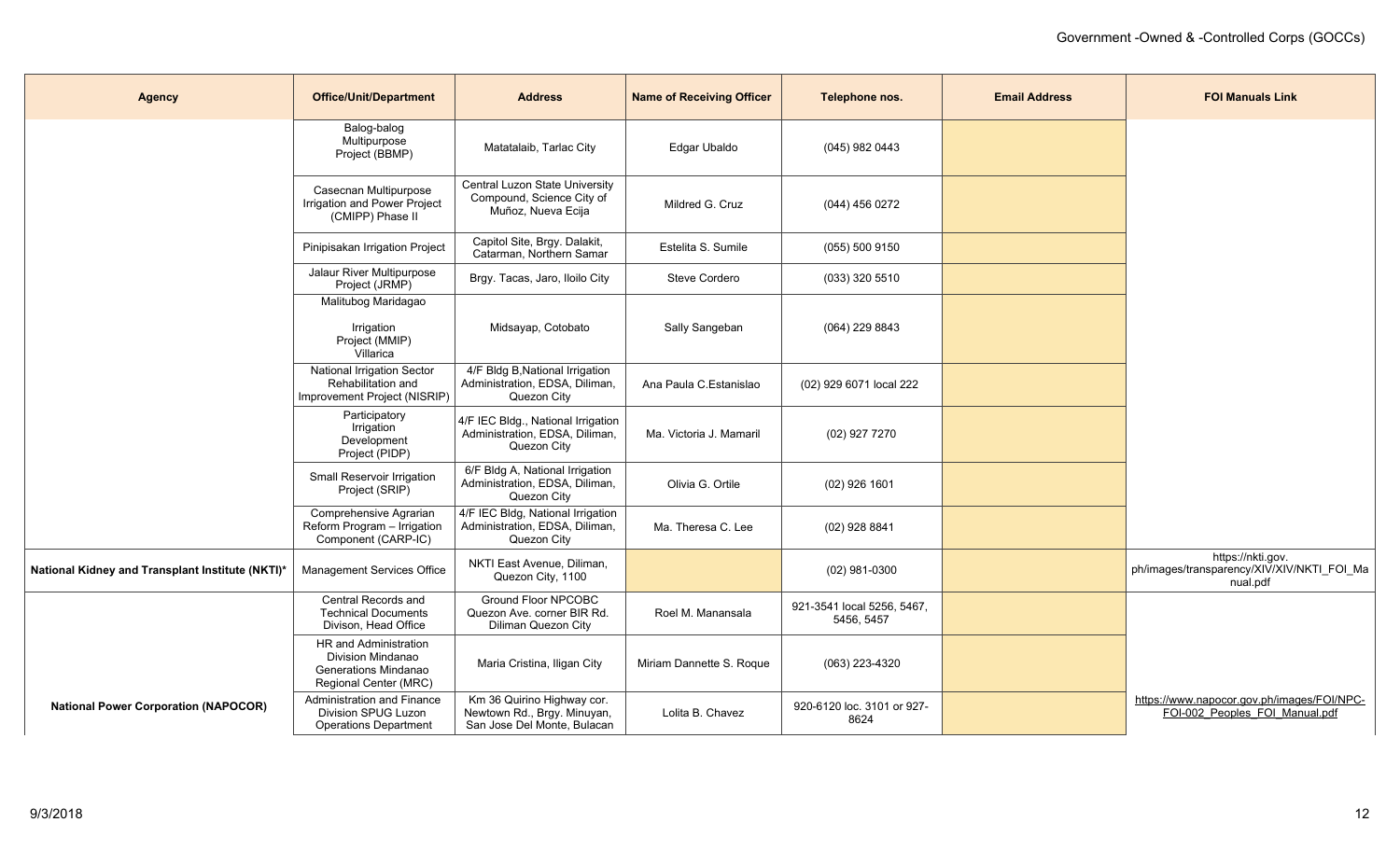| <b>Agency</b>                                                    | <b>Office/Unit/Department</b>                                                              | <b>Address</b>                                                                                                   | <b>Name of Receiving Officer</b> | Telephone nos.                | <b>Email Address</b>                     | <b>FOI Manuals Link</b>                                    |
|------------------------------------------------------------------|--------------------------------------------------------------------------------------------|------------------------------------------------------------------------------------------------------------------|----------------------------------|-------------------------------|------------------------------------------|------------------------------------------------------------|
|                                                                  | Administration and Finance<br><b>Division SPUG Visayas</b><br><b>Operations Department</b> | 6F BF Building Escario St.<br>Capitol, Cebu City                                                                 | Reynaldo M. Regis                | 02 256-3695 or 412-6621       |                                          |                                                            |
|                                                                  | Administration and Finance<br>Division SPUG Mindanao<br><b>Operations Department</b>       | Governor Camins, Avenue<br>Extension, Zamboanga City                                                             | Conrad D. Isahac                 | 63 62 992-7754<br>or 990-2920 |                                          |                                                            |
| <b>National Tobacco Administration (NTA)</b>                     | National Tobacco<br>Administration (NTA)                                                   | Panay Avenue Cor. Scout Reyes<br>St. Quezon City                                                                 | Neyo Valdez                      | (632) 372-3188                | nta_oad@yahoo.com<br>nmevaldez@gmail.com | http://www.nta.da.gov.<br>ph/images/NTAFOImanual.pdf       |
|                                                                  | Office of the President                                                                    | Transco Head Office 2nd flr,<br>Transco. Main Building, Cor. BIR<br>Rd. Agham Rd., Diliman,<br>Quezon City       | Teresa Alzona                    | (02) 902-1500 Local 1534      | tsalzona@transco.ph                      |                                                            |
|                                                                  | <b>Concession Contract</b><br>Management Group (CCMG)                                      | <b>Transco Head Office</b><br>2nd Flr. Transco Main Building,<br>Cor. BIR Rd., Agham Rd.<br>Diliman Quezon City  | Angelita D. Balisbis             | (02) 902-1500 local 1566      | adbalisbil@transco.ph                    | https://www.transco.<br>ph/downloads/FOICOMPLIANCE2017.pdf |
|                                                                  | Legal and Row Land<br>Management Services Group<br>(LRLMSG)                                | <b>Transco Head Office</b><br>2nd Flr. Transco Main Building,<br>Cor. BIR Rd. Agham Rd.,<br>Diliman, Quezon City | Michelle F. Pineda               | (02) 902-1500 loc. 1539       | mfpineda@transco.ph                      |                                                            |
| <b>National Transmission Corporation (TRANSCO)</b>               | Corporate Services Group<br>(CSG)                                                          | Transco Head Office<br>Ground Floor Transco Main<br>Building Cor. BIR Rd. Agham<br>Rd. Diliman, Quezon City      | Lorena J. Parreno                | (02) 902-1500 local 1522      | ljparreno@transco.ph                     |                                                            |
|                                                                  | Transco Baguio Economic<br>Zone                                                            | PEZA Administration Bldg.<br>Loakan Rd. Baguio City                                                              | Ma. Anne Russel Anden            | (074) 447-3958                | mananden@transco.ph                      |                                                            |
|                                                                  | Transco-(AFAB) Authority of<br>the Freeport Area of Bataan                                 | AFAB Administration Bldg.<br>Mariveles, Bataan                                                                   | Michelle P. Agunos               | (047) 935-7554                | mpagunos@transco.ph                      |                                                            |
|                                                                  | Transco-Cebu Satellite Office                                                              | Sedaville Residential Bldg.<br>Nasipit, Talamban, Cebu City                                                      | Hannah Kristin Abrahan           | $(032)$ 412-1667              | hgabrahan@transco.ph                     |                                                            |
|                                                                  | Transco-Davao Satellite Office                                                             | NOC Compound Kumintang St.<br>Mintal, Davao City                                                                 | Ruby Noelle J. Meneses           | 0975-780-0656                 | rjmensec@transco.ph                      |                                                            |
| <b>Natural Resources Development Corporation</b><br>$(NRDC)$ *** |                                                                                            |                                                                                                                  |                                  |                               |                                          | No Manual                                                  |
| Nayong Pilipino Foundation (NPF)***                              |                                                                                            |                                                                                                                  |                                  |                               |                                          | <b>No Manual</b>                                           |
| <b>North Davao Mining Corporation (NDMC)***</b>                  |                                                                                            |                                                                                                                  |                                  |                               |                                          | <b>No Manual</b>                                           |
| North Luzon Railways Corporation (NorthRail)*                    |                                                                                            |                                                                                                                  |                                  |                               |                                          | http://www.northrail.com.ph/pts7.php                       |
| Northeastern Luzon Pacific Coastal Service Inc.<br>$(NLPCSI)***$ |                                                                                            |                                                                                                                  |                                  |                               |                                          | No Manual                                                  |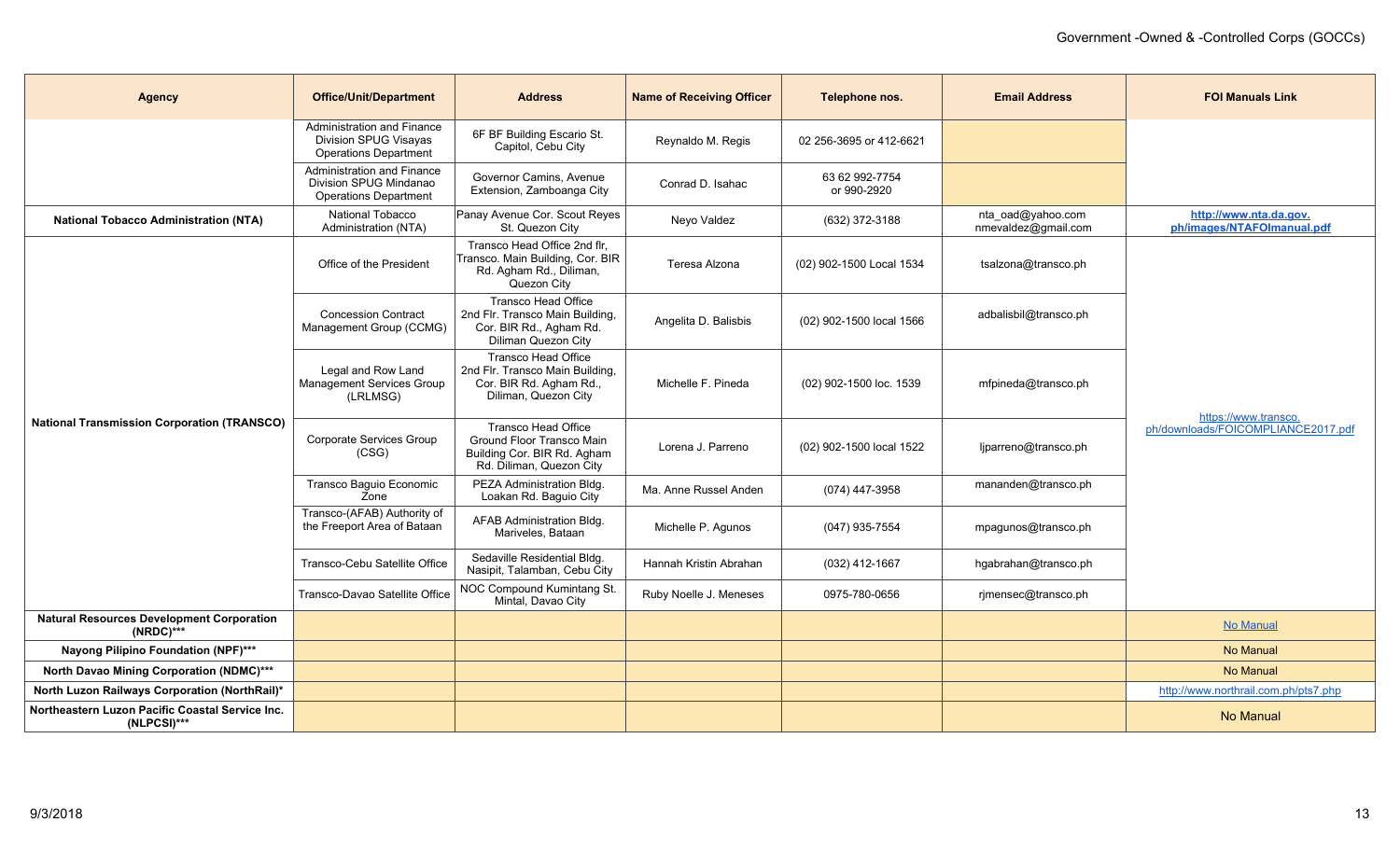| <b>Agency</b>                                       | <b>Office/Unit/Department</b>                                 | <b>Address</b>                                                                                                       | <b>Name of Receiving Officer</b>                            | Telephone nos.                                   | <b>Email Address</b>                                           | <b>FOI Manuals Link</b>                                                                                                                                                                                                                                                          |
|-----------------------------------------------------|---------------------------------------------------------------|----------------------------------------------------------------------------------------------------------------------|-------------------------------------------------------------|--------------------------------------------------|----------------------------------------------------------------|----------------------------------------------------------------------------------------------------------------------------------------------------------------------------------------------------------------------------------------------------------------------------------|
| Northern Foods Corporation (NFC)*                   |                                                               |                                                                                                                      |                                                             |                                                  |                                                                | http://nfc.gov.ph/wp-<br>content/uploads/2017/09/NFC-FOI-Manual-<br>22Sept2017.pdf                                                                                                                                                                                               |
|                                                     |                                                               |                                                                                                                      | Maritess DP Sison<br><b>Records Officer II</b>              | 929-6036 to 39, fax no. 929-<br>6030             | queries@oshc.dole.gov.ph                                       |                                                                                                                                                                                                                                                                                  |
|                                                     | <b>OSHC Region Extension Unit</b><br>(REU 2)<br>c/o DOLE RO 2 | 2F DOLE RO2 Building, Dalan<br>na pappabalo REgional<br>Government Center<br>Carig, Tuguegarao City,<br>Cagayan 3500 | Engr. Karen B. Matusalem<br>Administrative Officer II       | 0998-591-490 (078) 396 1673                      | oshc_ro2@yahoo.com.ph                                          |                                                                                                                                                                                                                                                                                  |
|                                                     | One-Stop Shop Processing<br>Center for OFW                    | Clark Polytechnic, Jose Abad<br>Santos Ave.<br>Clark Freeport Zone, Pampanga                                         | Elisa Faye I. Baldevarona<br>Administrative Officer II      | 0977-754-5197                                    | reu.3oshc@gmail.com                                            |                                                                                                                                                                                                                                                                                  |
|                                                     | <b>OSHC Region Extension Unit</b><br>$(REU-4A)$               | 4th Flr., Andenson Bldg. II,<br>Parian, Calamba City, Laguna                                                         | Engr. Marc Patrick C. Agno<br>Industrial Hygienist III      | (049) 545 0294, 0998 968<br>4849                 | oshc_r4a@yahoo.com                                             | http://www.oshc.dole.gov.<br>ph/images/documents/GCG%20Mandated%<br>20Postings/Financial%20and%20Operational%<br>20Matters/foi%20peoples%20manual%20for%<br>20posting.pdf<br>http://www.oshc.dole.gov.<br>ph/images/documents/transparency/MEMO%<br>20343-18%20FOI%20Program.pdf |
|                                                     | <b>OSHC Region Extension Unit</b><br>(REU-5)                  | Dona Aurora St., Old Albay,<br>Legaspi City 4500                                                                     | Mark James S. Andayog, RM,<br>RN. MAN<br>Research Analyst I | (05) 481 0768, (052) 742<br>4058, 0998 968 4853  | oshcro5@gmail.com,<br>oshcbicol@gmail.com,<br>mjsandayog@gmail |                                                                                                                                                                                                                                                                                  |
|                                                     | <b>OSHC Region Extension Unit</b><br>(REU 6)                  | Swan Jose Bldg., Commission<br>Civit St., Jaro, Iloilo City                                                          | Melveem M. Melocoton, RN<br>Administrative Officer II       | (033) 503 4610, 0998 968<br>5852                 | oshc.region6@gmail.com                                         |                                                                                                                                                                                                                                                                                  |
| <b>Occupational Safety and Health Center (OSHC)</b> | <b>OSHC Region Extension Unit</b><br>(REU 7)                  | 6F DILE Bldg., Gorordo Ave.,<br>cor. Gen. Maxilom Ave., Cebu<br>City                                                 | Engr. Gines P. Timosa<br>Engineer II                        | (032) 266 8382, (032) 266<br>9580, 0919 384 9348 | oshcregion7@gmail.com                                          |                                                                                                                                                                                                                                                                                  |
|                                                     | <b>OSHC Region Extension Unit</b><br>(REU 8)                  | DOLE Bldg., Trece Martires,<br>Tacloban City, Leyte                                                                  | Engr. Maria Elena L. Diez<br>Administrative Officer II      | (053) 832 3056, 0998 591<br>4897                 | oshc.reu8@gmail.com                                            |                                                                                                                                                                                                                                                                                  |
|                                                     | <b>OSHC Region Extension Unit</b><br>(REU 10)                 | G/F Montecarlo Bldg., RER<br>Subd., Kauswagan Highway,<br>Cagayan de Oro City                                        | Liezl Anne Marie P. Lee, RN<br>Nurse II                     | (088) 851 1233, 0917 861<br>4190                 | oshcreu10@gmail.com                                            |                                                                                                                                                                                                                                                                                  |
|                                                     | <b>OSHC Region Extension Unit</b><br>(REU 11)                 | 4F Davao Ching Printers Inc<br>(DCPI) Bldg., dacudao Avee.,<br>cor. Lakandula St., Agdao,<br>Davao City              | Engr. Jennifer B. Talo<br>Engineer II                       | (082) 227 4289, 0998 968<br>4854                 | oshcregionxi@yahoo.com.ph                                      |                                                                                                                                                                                                                                                                                  |
|                                                     | <b>OSHC Region Extension Unit</b><br>(REU-CARAGA)             | Nimfa Tiu Bldg., J.P. Rosales<br>Ave., Butuan City                                                                   | Engr. Christian Lee Naguit<br>Engineer II                   | 0947 440 3737                                    | oshc_caraga@yahoo.com                                          |                                                                                                                                                                                                                                                                                  |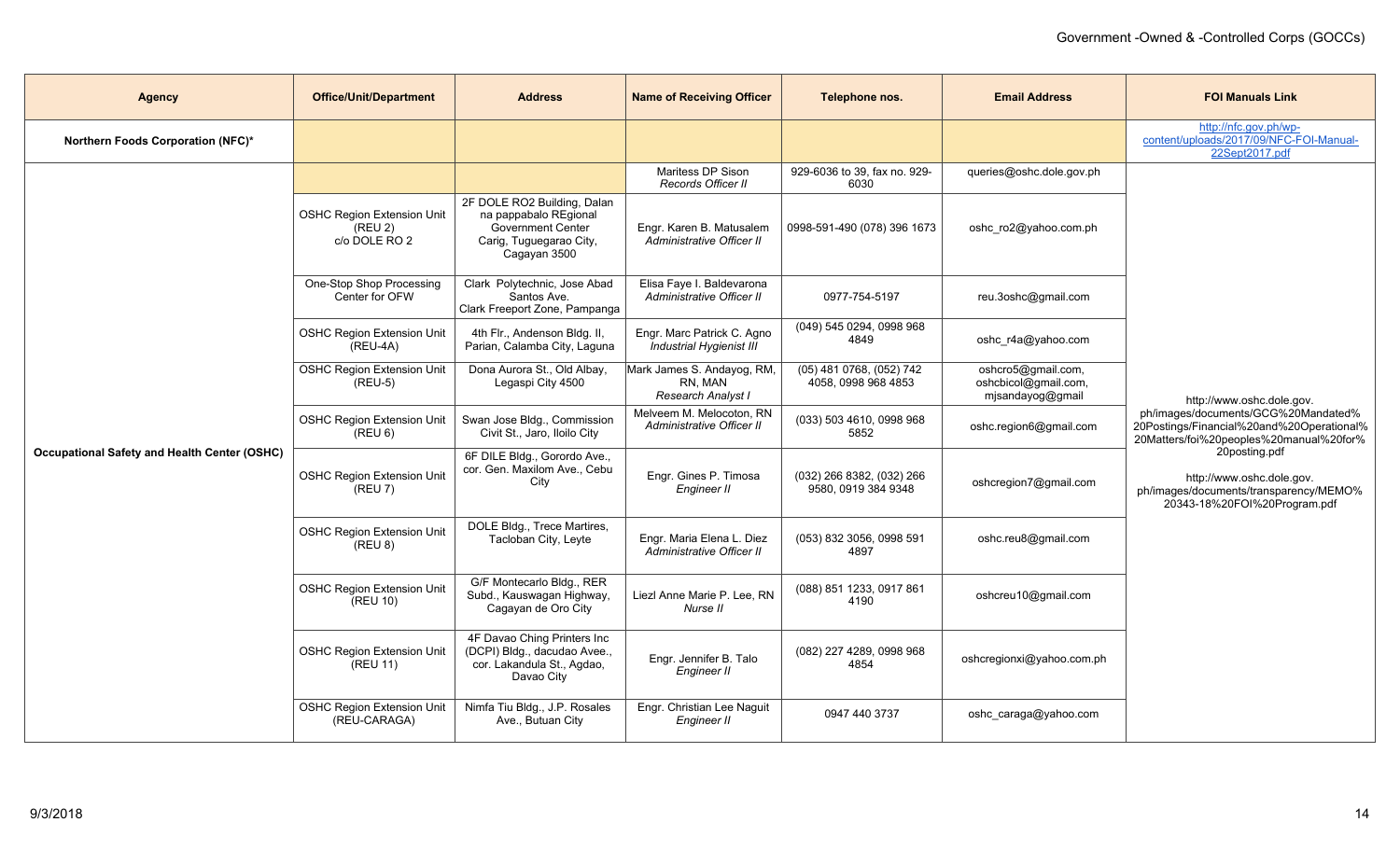| <b>Agency</b>                                                           | <b>Office/Unit/Department</b>                                                                            | <b>Address</b>                                                                              | <b>Name of Receiving Officer</b>                                                                                                                                | Telephone nos.              | <b>Email Address</b>                               | <b>FOI Manuals Link</b>                                                                |
|-------------------------------------------------------------------------|----------------------------------------------------------------------------------------------------------|---------------------------------------------------------------------------------------------|-----------------------------------------------------------------------------------------------------------------------------------------------------------------|-----------------------------|----------------------------------------------------|----------------------------------------------------------------------------------------|
| <b>Palacio Del Gobernador Condominium</b><br><b>Corporation (PDGCC)</b> | <b>PDGCC Administration Office</b><br>Basement Palacio del<br>Gobernador Cond.<br>Corporation            | Andres Soriano Ave. cor.<br>General Luna St.                                                | Gloria S. Papa                                                                                                                                                  |                             | palaciodelgobernador@ymail.com                     | http://www.pdgcc.gov.ph/pdgcc-freedom-of-<br>information-manual/                       |
| Partido Development Administration (PDA)*                               |                                                                                                          |                                                                                             |                                                                                                                                                                 |                             |                                                    | Removed their FOI Manual in the Transparency                                           |
| <b>PEA Tollway Corporation (PEATC)*</b>                                 |                                                                                                          |                                                                                             | ***Unable to open website                                                                                                                                       |                             |                                                    | https://peatc.gov.ph/governance/foi-manual<br>(website unaccessible)                   |
| People's Television Network, Inc. (PTNI)*                               |                                                                                                          |                                                                                             |                                                                                                                                                                 |                             |                                                    | http://corp.ptv.ph/foi-manual-final-copy-from-<br>$p$ coo- $2/$                        |
| <b>Philippine Aerospace Development Corporation</b><br>$(PADC)$ ***     |                                                                                                          |                                                                                             |                                                                                                                                                                 |                             |                                                    | No Manual                                                                              |
| <b>Philippine Amusement and Gaming Corporation</b><br>(PAGCOR)          |                                                                                                          |                                                                                             | Public Assistance Officers of<br>PAGCOR, under<br>the supervision of the<br>Security Department, who<br>hold offices at the lobbies of<br>the<br>PAGCOR offices |                             |                                                    | http://www.pagcor.<br>ph/transparency/docs/pagcor-foi-people-<br>manual-07-18-2017.pdf |
| <b>Philippine Center for Economic Development</b>                       |                                                                                                          |                                                                                             | Ma. Teresa B. Tueres                                                                                                                                            | 927-9686 loc 206            | teresatueres@pced.gov.ph                           | http://www.pced.gov.ph/wp-                                                             |
| (PCED)                                                                  |                                                                                                          |                                                                                             | Juliet R. Gordulan-Caparas                                                                                                                                      | 927-9686 loc 242            | jrgordulan@econ.upd.edu.ph                         | content/uploads/2018/02/PCED-FOI-v2.pdf                                                |
|                                                                         | PCSO Head Office<br>Central Records and Library<br><b>Division</b><br><b>General Services Department</b> | 11/F Sun Plaza Building, Shaw<br>Boulevard cor. Princeton St.,<br>Mandaluyong City          | Records Officer IV/<br>Librarian III                                                                                                                            | 706-9085                    | crld@pcso.gov.ph                                   |                                                                                        |
|                                                                         | PCSO Quezon City<br><b>Extension Office</b><br><b>Charity Assistance</b><br>Department                   | Radiotherapy Bldg, Lung Center<br>the Philippines Complex,<br>Quezon<br>Avenue, Quezon City | Margarita S. Rambayon<br>Communication<br>Equipment Operator V                                                                                                  | (02) 426-3735               | mrambayon@pcso.gov.ph                              |                                                                                        |
|                                                                         | PCSO Quezon City<br><b>Extension Office</b>                                                              | Radiotherapy Bldg, Lung Center<br>of the Philippines Complex,                               | Joseph L. Manjares<br><b>Administrative Officer III</b>                                                                                                         | 9175182477                  | jmanjares@pcso.gov.ph<br>joseph_manjares@yahoo.com |                                                                                        |
|                                                                         | <b>Medical Services Department</b>                                                                       | Quezon Avenue, Quezon City                                                                  | Romelle T. Dela Peña<br>Social Welfare Officer III                                                                                                              | 9282882196                  | rdelapena@pcso.gov.ph<br>romellelin@yahoo.com      |                                                                                        |
|                                                                         | <b>PCSO Manila Extension</b><br>Office<br>Security and Production                                        | San Marcelino, Ermita, Manila                                                               | Fredalen L. Reyes<br>Records Officer III                                                                                                                        | (02) 522-4613 (02) 522-1187 | freyes@pcso.gov.ph                                 |                                                                                        |
|                                                                         | Department                                                                                               |                                                                                             | Junett K. Sangil<br>OIC-Division Chief/PPCO IV                                                                                                                  |                             | jsangil@pcso.gov.ph<br>sangiljunett@yahoo.com      |                                                                                        |
|                                                                         | Benguet                                                                                                  | PPC Building, Post Office Loop,<br>Upper Session Road, Baquio<br>City,<br>Benguet           | Juaymah Ngalatan<br>Acting Administrative Officer                                                                                                               | (074)422-4462               | benguet@pcso.gov.ph                                |                                                                                        |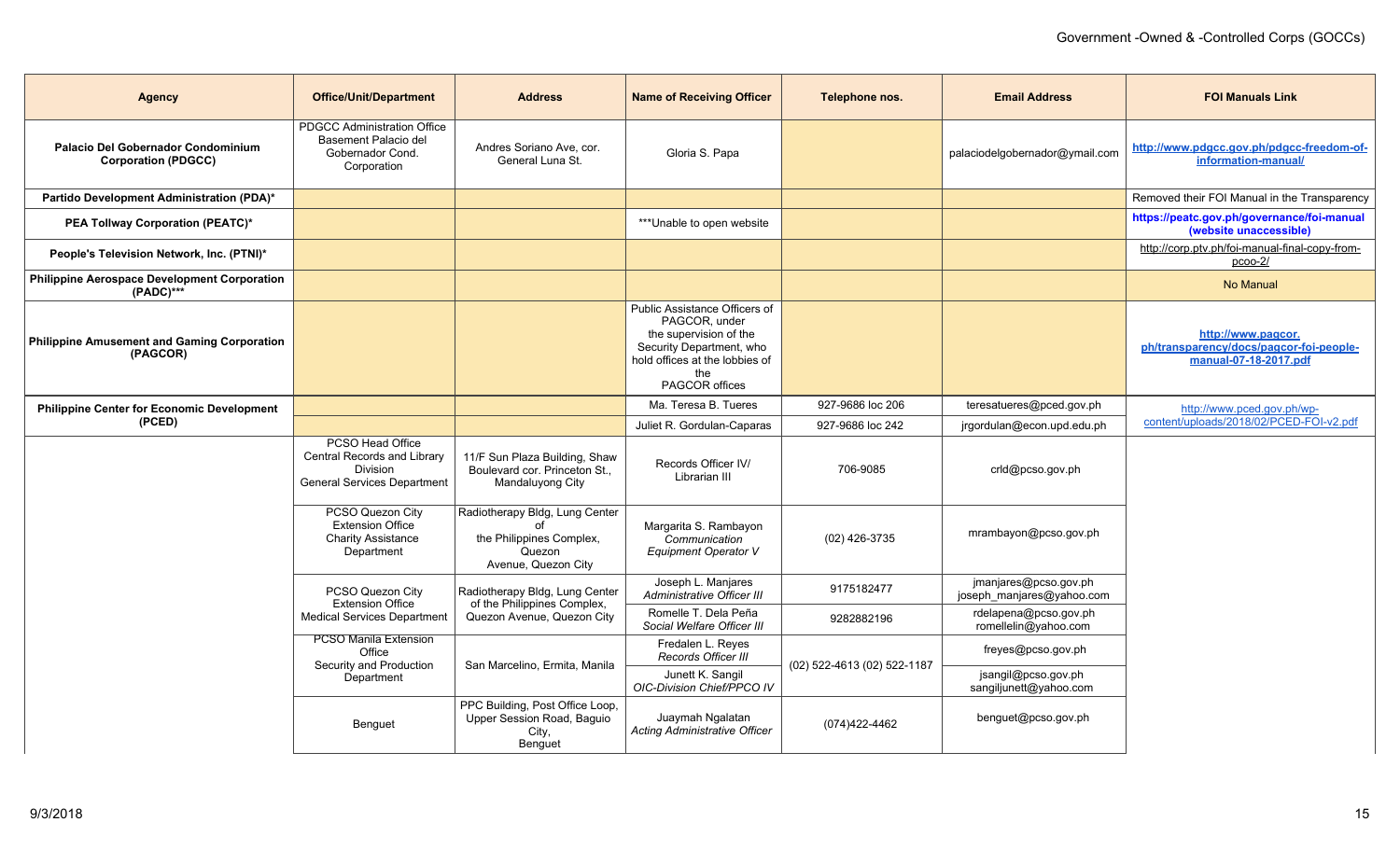| <b>Agency</b> | <b>Office/Unit/Department</b> | <b>Address</b>                                                                                        | <b>Name of Receiving Officer</b>                  | Telephone nos.                                          | <b>Email Address</b>                                        | <b>FOI Manuals Link</b> |
|---------------|-------------------------------|-------------------------------------------------------------------------------------------------------|---------------------------------------------------|---------------------------------------------------------|-------------------------------------------------------------|-------------------------|
|               | Cagayan                       | Barrio Palca, Tuao Cagayan                                                                            | Anabel Turingan<br>Administrative Officer III     | 9178831419                                              | cagayanvalley@pcso.gov.ph                                   |                         |
|               | Ilocos Norte (B)              | <b>G/F Municipal Trial Court</b><br>Building,<br>Brgy. 3, San Ildefonso, San<br>Nicolas, Ilocos Norte | Catherine Batara<br>Administrative Officer I      | (077) 670-7928                                          | ilocosnorte@pcso.gov.ph                                     |                         |
|               | Ilocos Sur (C)                | G/F, City Hall, National Highway,<br>Brgy. Calaoa-an, Candon<br>City, Ilocos Sur                      | Mary Jane Claridad<br>Administrative Officer III  |                                                         | ilocossur@pcso.gov.ph                                       |                         |
|               | Isabela                       | Old RHU Building, Africano St.,<br>Cauayan, Isabela City, Isabela                                     | Marie Fe Turingan<br>Administrative Officer III   | (078) 652-3148                                          | isabela@pcso.gov.ph                                         |                         |
|               | La Union (B)                  | G/F, Legislative Bldg., San Juan,<br>La Union                                                         | Loreto Vasquez<br>Administrative Officer I        | (072) 687-1364                                          | launion@pcso.gov.ph                                         |                         |
|               | Mountain Province (C)         | Bontoc Municipal Hall, Bontoc,<br>Mountain Province                                                   | Evelio Andy Timario<br>Administrative Officer III |                                                         | mountainprovince@pcso.gov<br>.ph<br>ernielidancel@yahoo.com |                         |
|               | Pangasinan                    | G/F, North Wing, Legislative<br>Bldg., Brgy Anonas, Urdaneta<br>City,<br>Pangasinan                   | Ma. Luisa Javinar<br>Administrative Officer III   | (075) 656-2969                                          | pangasinan@pcso.gov.ph                                      |                         |
|               | Bataan                        | New Hermosa Public Market and<br>Trade Center, Brgy. Palihan,<br>Hermosa, Bataan                      | Marie Fe Turingan<br>Administrative Officer III   | (047)791-4612<br>$(047)$ 237-1153                       | bataan@pcso.gov.ph                                          |                         |
|               | Bulacan                       | <b>Provincial Capitol Compound</b><br>Malolos City, Bulacan                                           | Nilda Sangalang<br>Administrative Officer III     | $(044)796 - 1395$<br>(044) 662-4177<br>$(044)$ 305-0387 | bulacan@pcso.gov.ph                                         |                         |
|               | Nueva Ecija                   | Old Capitol Compound, Burgos<br>Ave., Cabanatuan City, Nueva<br>Ecija                                 | Alberto Penetrante<br>Administrative Officer III  | (044)486-6066<br>(044) 958-3048                         | nuevaecija@pcso.gov.ph                                      |                         |
|               | Pampanga                      | 2/F, Marina Arcade Building,<br>Brgy.<br>Dau, Mabalacat City, Pampanga                                | Deily Rosa Laresma<br>Administrative Officer III  | (045) 625-3918                                          | pampanga@pcso.gov.ph                                        |                         |
|               | Tarlac                        | Hospital Drive, Brgy. San<br>Vicente, Tarlac City, Tarlac                                             | Carmelita Velasco<br>Administrative Officer III   | (045)982-7199<br>$(045)982 - 7198$                      | tarlac@pcso.gov.ph                                          |                         |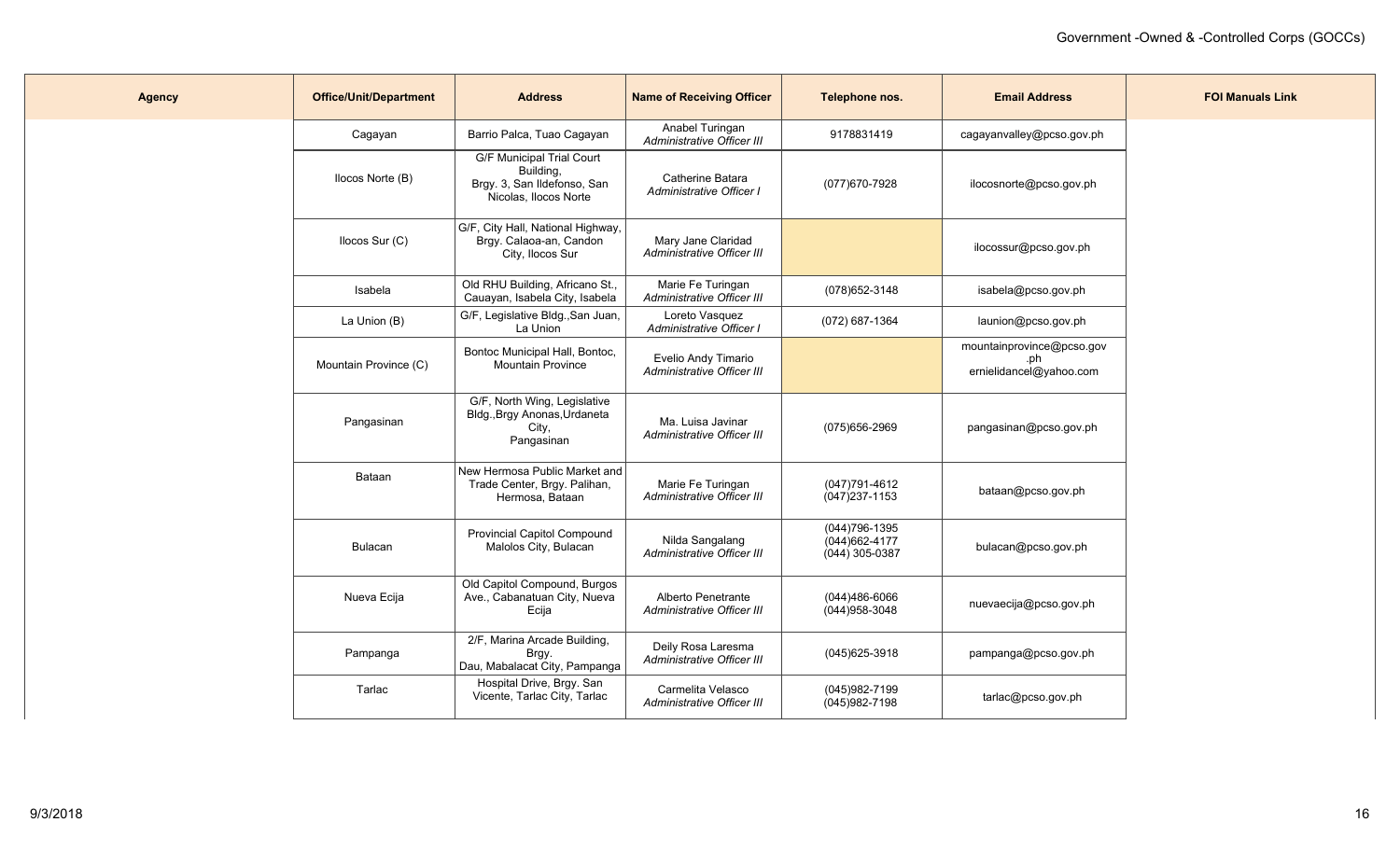| <b>Agency</b>                                       | <b>Office/Unit/Department</b> | <b>Address</b>                                                                                             | <b>Name of Receiving Officer</b>                                   | Telephone nos.                   | <b>Email Address</b>                            | <b>FOI Manuals Link</b>                        |
|-----------------------------------------------------|-------------------------------|------------------------------------------------------------------------------------------------------------|--------------------------------------------------------------------|----------------------------------|-------------------------------------------------|------------------------------------------------|
|                                                     | Zambales                      | 2/F, James L. Gordon Ave.,<br>Market and Mall, Gordon Ave.,<br>Brgy., Pag-asa, Olongapo City,<br>Zambales  | Catherine Villegas<br><b>Acting Administrative Officer</b>         | (047) 222-0797                   | zambales@pcso.gov.ph                            |                                                |
|                                                     | Nueva Vizcaya (B)             | G/F, Municipal Hall Bldg.,<br>Bayombong, Nueva Vizcaya                                                     | Byron Bumanglag<br>OIC-Financial<br>Management Officer I           |                                  | nuevavizcaya@pcso.gov.ph<br>bcube0311@yahoo.com |                                                |
|                                                     | Aurora                        | Old Hospital Building, San Luis<br>St.,<br>Brgy. 5, Baler, Aurora                                          | Leopoldo Atacador<br><b>Acting Admin Officer</b>                   |                                  | aurora@pcso.gov.ph<br>jungatacador@yahoo.com    |                                                |
|                                                     | Kalinga                       | City Hall Compound, Tabuk,<br>Kalinga Apayao                                                               | Beverly Daracan<br>Acting Cashier                                  |                                  | kalinga@pcso.gov.ph                             |                                                |
|                                                     | Batangas                      | Int B., Morada St., Brgy. I, Lipa<br>City, Batangas                                                        | Brenda de Guzman<br><b>Acting Administrative</b><br>Officer        | (043) 702-6728                   | batangas@pcso.gov.ph                            |                                                |
|                                                     | Cavite                        | Municipal Hall, Kawit, Cavite                                                                              | Cherry Rose Ballestamon<br><b>Acting Administrative</b><br>Officer | (046)484-7501<br>loc.122         | cavite@pcso.gov.ph                              |                                                |
|                                                     | Laguna                        | East Gate, Alonte Sports Arena,<br>Brgy. Zapote, Biñan City,<br>Laguna                                     | Romeo Velasco<br>Administrative Officer III                        | (02)420-8263<br>$(049)545-4070$  | laguna@pcso.gov.ph                              |                                                |
|                                                     | Marinduque (B)                | New Admin. Bldg., Capitol<br>Compound, Brgy. Santol, Boac,<br>Marinduque                                   | John Bernard Luna<br>OIC-Financial<br>Management Officer I         |                                  | marinduquebranch@pcso.go<br>v.ph                |                                                |
|                                                     | <b>Oriental Mindoro</b>       | Centro ng Kabataan Compound,<br>Brgy. Sta. Isabel, Calapan City                                            | Jonalyn Francsico<br>Social Welfare Officer II                     | (043) 288-2467                   | orientalmindorobranch@pcs<br>o.gov.ph           |                                                |
|                                                     | Occidental Mindoro (C)        | Brgy. Central San Jose,<br>Occidental Mindoro (opposite<br>side<br>fronting San Jose District<br>Hospital) | Rowena Rebaldo<br>Administrative Officer III                       |                                  | occidentalmindorobranch@p<br>cso.gov.ph         |                                                |
|                                                     | Palawan                       | City Coliseum, Brgy. San Pedro,<br>National Highway, Puerto<br>Princesa                                    | Charo Queño<br><b>Acting Administrative</b><br><b>Officer</b>      | (048) 434-5523<br>(048) 723-3197 | palawanbranch@pcso.gov.p<br>h.                  | http://www.pcso.gov.ph/files/transparency/FOI- |
| <b>Philippine Charity Sweepstakes Office (PCSO)</b> | Quezon                        | Trade and Investment Center,<br>Brgy. Isabang, Tayabas City                                                | Rizali Gayeta<br>Cashier III                                       | (042) 373-5869                   | quezon@pcso.gov.ph                              | Manual August-18-2017.pdf                      |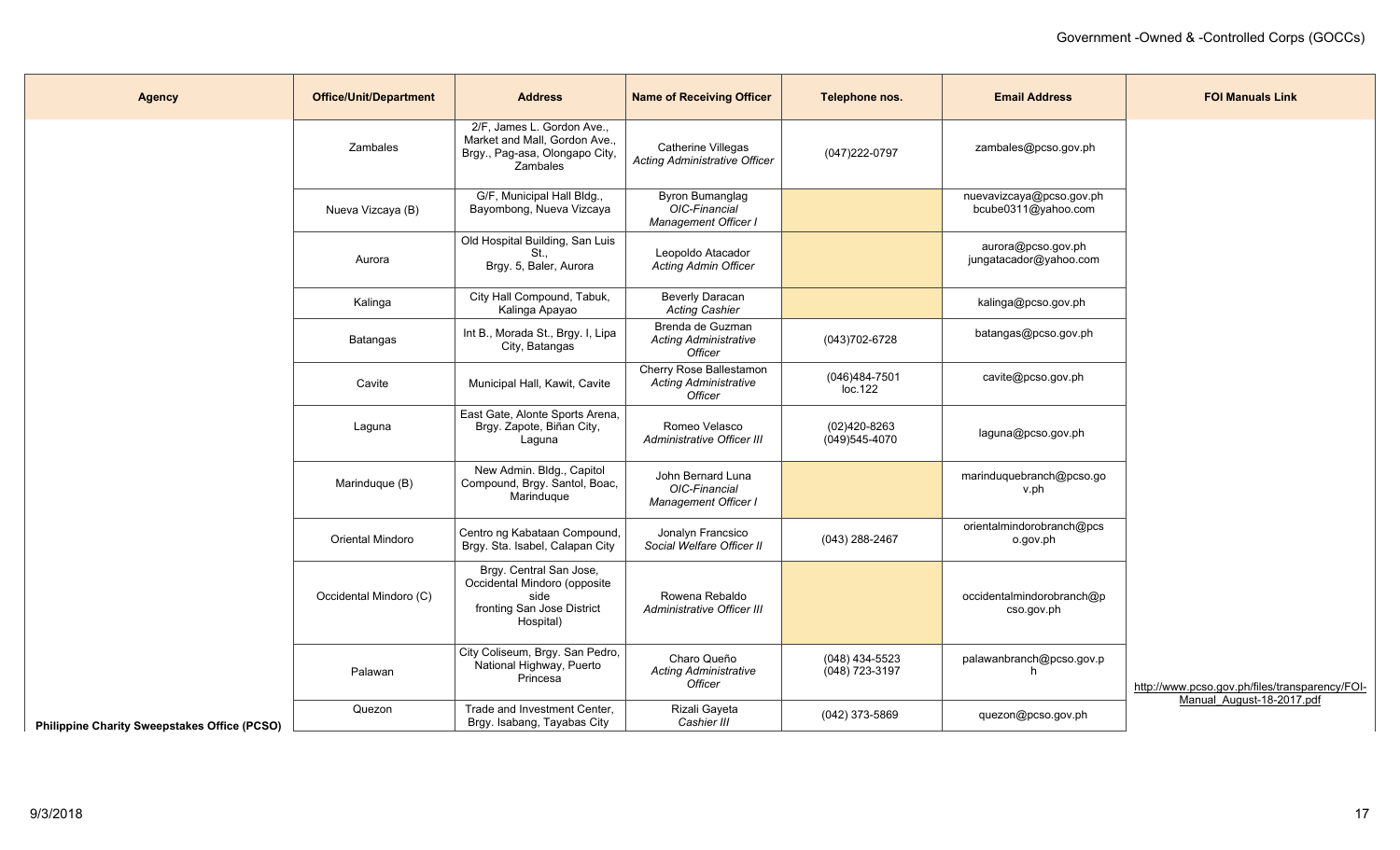| <b>Agency</b> | <b>Office/Unit/Department</b> | <b>Address</b>                                                                                     | <b>Name of Receiving Officer</b>                          | Telephone nos.       | <b>Email Address</b>            | <b>FOI Manuals Link</b>                                                        |
|---------------|-------------------------------|----------------------------------------------------------------------------------------------------|-----------------------------------------------------------|----------------------|---------------------------------|--------------------------------------------------------------------------------|
|               | Rizal                         | G/F, GSO Bldg. Cainta<br>Municipal<br>Hall compound, Cainta Rizal                                  | Cecilia Cruz<br>Administrative Officer III                | 532-1723<br>532-1296 | rizal@pcso.gov.ph               | new: http://www.pcso.gov.<br>ph/files/transparency/FOI%20Manual%202016.<br>pdf |
|               | Albay                         | G/F, Capitol Annex Bldg.,<br>Legaspi<br><b>City</b>                                                | Ricardo Morata<br><b>Acting Administrative</b><br>Officer |                      | albay@pcso.gov.ph               |                                                                                |
|               | Sorsogon (B)                  | Motorpool, Dr. Fernando B.<br>Duran<br>Sr., Hosp. Macaboy, Sorsogon<br>City                        | Giselle Gerona<br>Administrative Officer I                |                      | sorsogonbranch@pcso.gov.<br>ph  |                                                                                |
|               | <b>Camarines Sur</b>          | Jesse M. Robredo Coliseum,<br>Naga<br>City                                                         | Julma Serrano<br>Administrative Officer III               | (054) 472-8937       | camnortebranch@pcso.gov.<br>ph  |                                                                                |
|               | Camarines Norte (B)           | Provincial Capitol Compound, F.<br>Pimentel St., Daet, Camarines<br>Norte<br>In process            | <b>Eric Basit</b><br>Administrative Officer I             |                      | camsur@pcso.gov.ph              |                                                                                |
|               | Masbate (C)                   | Masbate Provincial Hospital<br>Compound, Masbate Road,<br>Masbate City                             | Margie Pecson<br>Acting Administrative<br>Officer         |                      | masbate@pcso.gov.ph             |                                                                                |
|               | Romblon (C)                   | Upper Ground Floor, Bldg. 1,<br>Romblon Provincial Hospital,<br>Brgy.<br>Liwanag, Odiongan Romblon | Renato Ludovice<br><b>Acting Cash Clerk</b>               |                      | romblon@pcso.gov.ph             |                                                                                |
|               | Aklan (B)                     | Provincial Capitol Compound,<br>Kalibo, Aklan                                                      | Therese Pamintuan<br>Administrative Officer I             | $(036)$ 500-7406     | aklanbranch@pcso.gov.ph         |                                                                                |
|               | Antique (B)                   | 2/F, RHU Bldg., San Jose Trade<br>Town, San Jose de Buenavista,<br>Antique                         | Jonah Mae Morales<br>Administrative Officer I             | $(036)545-0120$      | antiquebranch@pcso.gov.ph       |                                                                                |
|               | Bohol                         | New Capitol Compound, C.<br>Marapao St., Tagbilaran<br>City, Bohol                                 | Algy Castañeda<br>Administrative Officer III              | (038)501-7011        | boholbranch@pcso.gov.ph         |                                                                                |
|               | Capiz (B)                     | Provincial Capitol, Capiz, Roxas<br>City                                                           | Aprle Grace Cañete<br>Administrative Officer I            | (036)620-1149        | pcsocapizbranch@pcso.gov.<br>ph |                                                                                |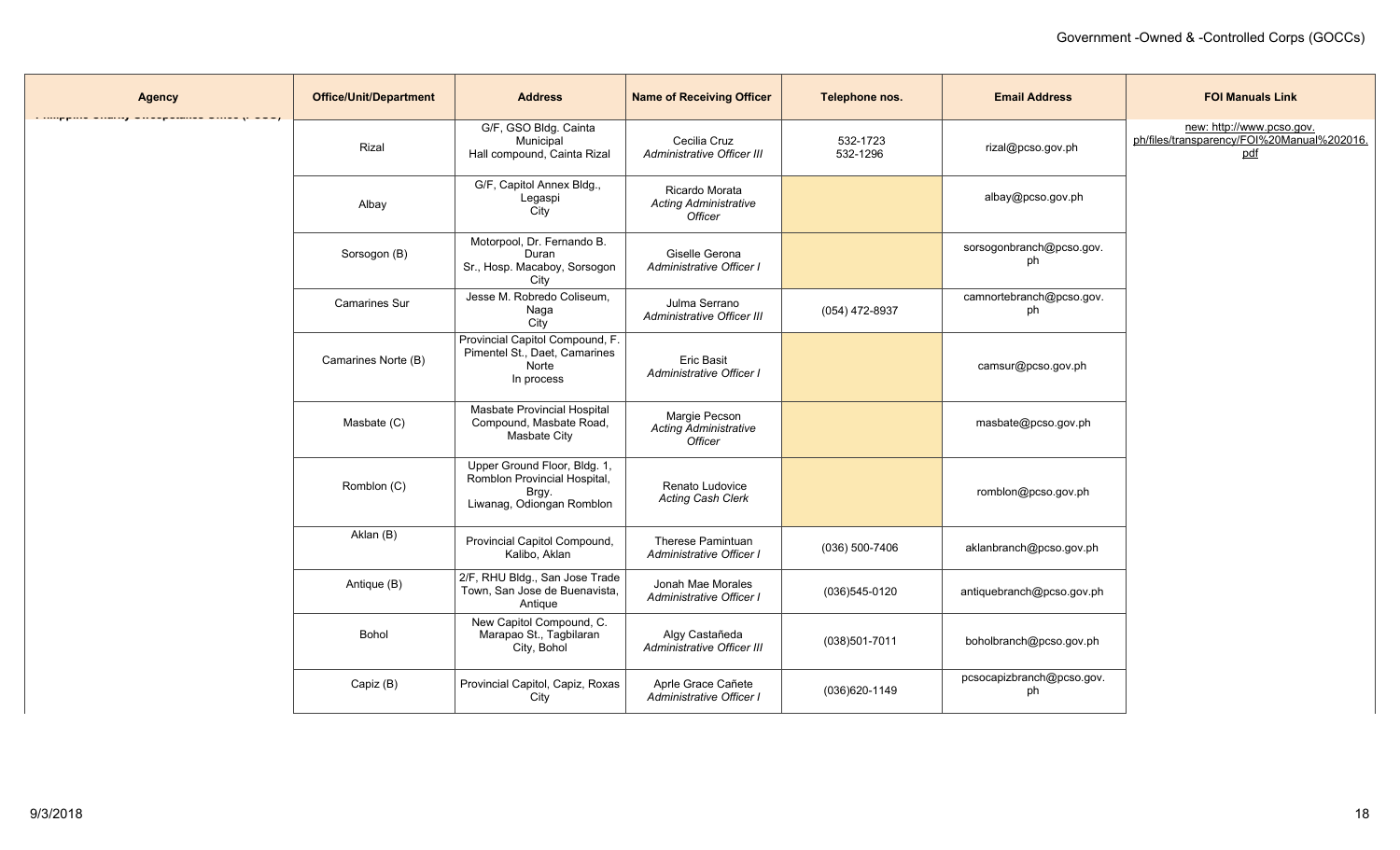| <b>Agency</b> | <b>Office/Unit/Department</b> | <b>Address</b>                                                                            | <b>Name of Receiving Officer</b>                                     | Telephone nos.                                          | <b>Email Address</b>                               | <b>FOI Manuals Link</b> |
|---------------|-------------------------------|-------------------------------------------------------------------------------------------|----------------------------------------------------------------------|---------------------------------------------------------|----------------------------------------------------|-------------------------|
|               | Cebu                          | G/F, PCSO Bldg. S. Osmeña<br>St.<br>North Reclamation Area, Cebu<br>City                  | Maura Eliza Valesco<br>Administrative Officer III                    | (032)231-7275<br>$(032)$ 234-4145                       | cebubranch@pcso.gov.ph                             |                         |
|               | <b>Iloilo</b>                 | Iloilo Sports Complex,<br>Magsaysay<br>Village, La Paz, Iloilo City                       | Victoria Custodio<br><b>Acting Administrative</b><br><b>Officer</b>  | (033)330-0133<br>$(033)330-1340$<br>(033)330-3097       | pcsoiloilo@pcso.gov.ph                             |                         |
|               | Southern Leyte (B)            | City Wharf Bldg. Demetrio<br>Abgao,<br>Maasin City, Southern Leyte                        | <b>Bennette Ebio</b><br>Administrative Officer I                     |                                                         | southernleyte@pcso.gov.ph                          |                         |
|               | Leyte                         | Justice Romualdez St, Tacloban<br>(back of Andoks Tac & beside<br>PNB)                    | Anania Erroba<br>Administrative Officer III                          | (053)325-5120<br>(053)321-3023                          | leyte@pcso.gov.ph                                  |                         |
|               | Northern Samar (B)            | Provincial Capitol Brgy. Dalakit,<br>Catarman, Northern Samar                             | Lester Trongcoso<br>Administrative Officer III                       | (055)500-9644                                           | northernsamar@pcso.gov.ph<br>pcson.samar@gmail.com |                         |
|               | <b>Negros Occidental</b>      | Paglaum Sports Complex,<br>Hernaez St., Bacolod City                                      | Cornelio Vicente Umilin<br>Administrative Officer III                | (034)435-0847<br>(034)435-1883                          | pcsonegrosoccidentalbranch<br>@pcso.gov.ph         |                         |
|               | Negros Oriental               | Gov. Perdeces Sports Complex,<br>Capitol Area, Dumaguete City,<br>Negros Oriental         | Ric Angelo Camacho<br>Administrative Officer III                     | (035)421-0861                                           | negrosoriental@pcso.gov.ph                         |                         |
|               | Western Samar                 | Calbayog Convention Center,<br>Calbayog City, Samar                                       | Cathyrine Acuin<br><b>Acting Administrative</b><br>Officer           | (055)209-1574                                           | pcsowesternsamar@pcso.go<br>v.ph                   |                         |
|               | Agusan del Norte              | City Hall Basement, Doongan,<br>Butuan City 8600                                          | Ghina Jala<br>Administrative Officer III                             | (085) 341-1717<br>loc. 101                              | agusandelnorte@pcso.gov.p<br>h                     |                         |
|               | <b>Bukidnon</b>               | Provincial Capitol Compound,<br>Malaybalay City, Bukidnon                                 | <b>Rey Noel Paderes</b><br>Administrative Officer III                | (088)813-5290                                           | bukidnon@pcso.gov.ph                               |                         |
|               | Davao del Sur                 | G/F, Maharlika Center, J. P.<br>Cabaguio Ave., Davao City                                 | Linne dela Cerna<br>Administrative Officer III                       | (082)282-2445<br>$(082)225 - 4762$<br>$(082)221 - 8579$ | davaodelsur@pcso.gov.ph                            |                         |
|               | Misamis Oriental              | ABAP Bldg., Cor. Corales Ave.<br>and Mabuhay St., Cagayan de<br>Oro City                  | Ray Atkins Zamayla<br><b>Acting Administrative</b><br><b>Officer</b> | (088) 857-1557<br>(088) 857-1556                        | misamisoriental@pcso.gov.p<br>h.                   |                         |
|               | South Cotabato                | General Santos City Hospital<br>Compound, E. Fernandez St.,<br>Lagao, General Santos City | Cynthia Dayatan<br>Administrative Officer III                        | (083)301-2117<br>$(083)552-1179$                        | southcotabato@pcso.gov.ph                          |                         |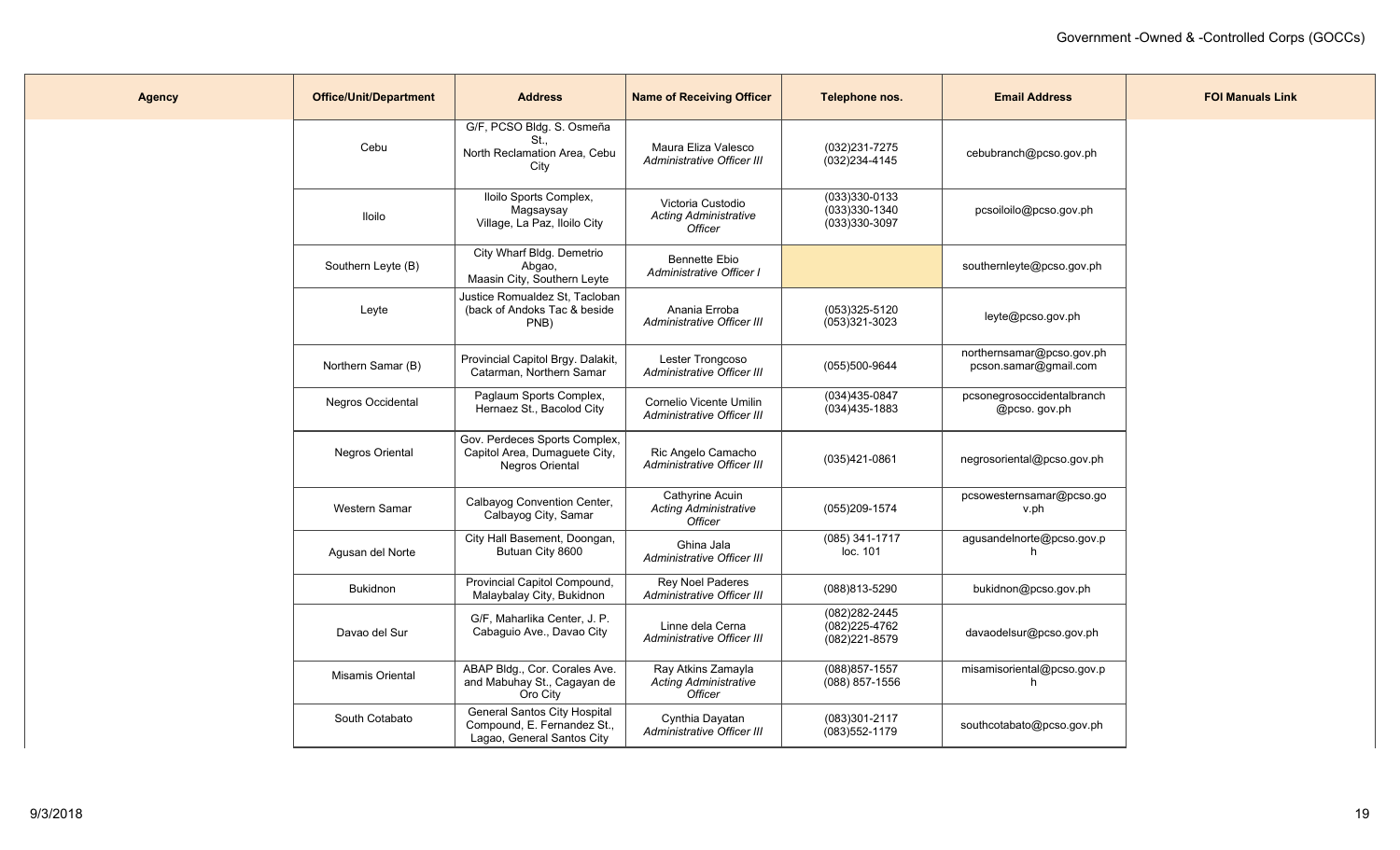|                                                 | <b>Address</b>                                                                 | <b>Name of Receiving Officer</b>                             | Telephone nos.                                              | <b>Email Address</b>                                | <b>FOI Manuals Link</b>                                                                    |
|-------------------------------------------------|--------------------------------------------------------------------------------|--------------------------------------------------------------|-------------------------------------------------------------|-----------------------------------------------------|--------------------------------------------------------------------------------------------|
| Surigao del Norte (B)                           | Surigao del Norte Sports<br>Complex, Rizal St., Surigao City                   | Eric Napil<br>Administrative Officer I                       | 8400<br>(086) 826-1848<br>$(086)826 - 1849$<br>0917-5517653 | surigaodelnorte@pcso.gov.p                          |                                                                                            |
| Zamboanga del Norte<br>(B)                      | Old Provincial Hosp. Bldg.,<br>PDRRMO Compound, Brgy.<br>Biasong, Dipolog City | Allen Divinagracia<br>Social Welfare Officer I               | $(065)$ 908-1565<br>0917-5460483                            | zamboangadelnorte@pcso.g<br>ov.ph                   |                                                                                            |
| Zamboanga del Sur                               | CGHR Bldg., Villalobos St., Zone<br>IV, Zamboanga City                         | Fe Gacho<br>Social Welfare Officer II                        | (062)993-1613                                               | zamboangadelsur@pcso.gov<br>.ph                     |                                                                                            |
| Misamis Occidental (B)                          | Agora Bus Terminal Complex,<br>Ozamiz City, Misamis Occidental                 | Leovy Abellosa<br>Administrative Officer I                   | (088) 545-1734                                              | misamisoccidental@pcso.go<br>v.ph                   |                                                                                            |
| Davao Oriental (C)                              | Former PENR Office, Capitol<br>Hill.<br>Mati. Davao Oriental                   | Virgilio Abanilla<br><b>Acting Administrative</b><br>Officer | (087)811-3690                                               | davaooriental@pcso.gov.ph                           |                                                                                            |
| North Cotabato                                  | Capitol Compound, Amas,<br>Kidapawan City                                      | Gina Bernabe<br><b>Acting Administrative</b><br>Officer      |                                                             | gbernabe@pcso.gov.ph                                |                                                                                            |
|                                                 |                                                                                |                                                              |                                                             |                                                     | Removed their FOI Manual in the Transparency                                               |
|                                                 |                                                                                |                                                              |                                                             |                                                     | http://pca.da.gov.ph/pdf/transparency2016/FOI-<br>PEOPLES-MANUAL.pdf<br>cannot access site |
| Philippine Crop Insurance<br>Corporation (PCIC) | NIA Compound, EDSA, Q.C                                                        | Allan E. Retamar                                             | 941-1325                                                    | aeretamar@pcic.gov.ph<br>administrative@pcic.gov.ph | http://pcic.gov.ph/wp-<br>content/uploads/2015/08/PCIC-FOI.pdf                             |
|                                                 |                                                                                |                                                              |                                                             |                                                     | http://www.pdic.gov.<br>ph/files/foi/Revised_FOI_Manual.pdf                                |
|                                                 |                                                                                |                                                              |                                                             | foi@peza.gov.ph                                     | http://www.peza.gov.ph/index.php/foi-request                                               |
|                                                 |                                                                                |                                                              |                                                             |                                                     | No Manual                                                                                  |
|                                                 |                                                                                |                                                              |                                                             |                                                     | http://www.philexim.gov.ph/files/2-PhilEXIM-FOI-<br>Manual.pdf                             |
|                                                 |                                                                                |                                                              |                                                             |                                                     | Removed in the Transparency Seal                                                           |
|                                                 | Road, Diliman, Q.C.                                                            | Girlie R. Hilario                                            | 925-6146                                                    | gidget_rh@yahoo.com                                 | http://pfda.gov.ph/freedom-of-information-foi                                              |
| <b>Head Office</b>                              | 709 City State Centre Building,<br>Shaw Blvd., Pasig City                      | Delio Aseron                                                 | 441-7442                                                    | aserond@philhealth.gov.ph                           | httne://www.nhilhaalth.nov                                                                 |
|                                                 | <b>Office/Unit/Department</b>                                                  | 2/F PCA Annex Bldg., Elliptical                              |                                                             |                                                     | pfdapis@yahoo.com                                                                          |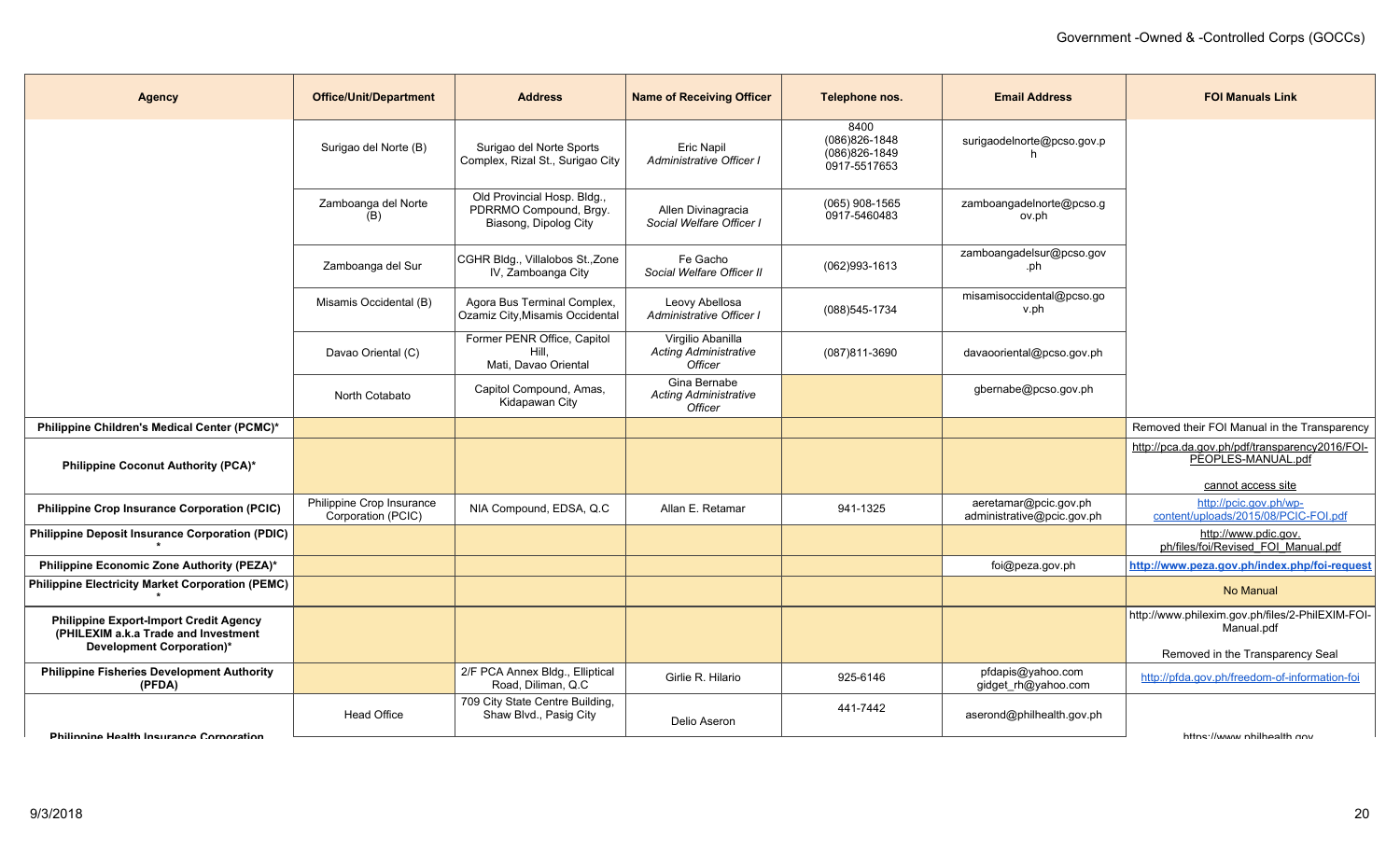| <b>Agency</b>                                                                      | <b>Office/Unit/Department</b> | <b>Address</b>                                                                               | <b>Name of Receiving Officer</b>                                                                            | Telephone nos.                        | <b>Email Address</b>                   | <b>FOI Manuals Link</b>                                                                                                                    |
|------------------------------------------------------------------------------------|-------------------------------|----------------------------------------------------------------------------------------------|-------------------------------------------------------------------------------------------------------------|---------------------------------------|----------------------------------------|--------------------------------------------------------------------------------------------------------------------------------------------|
| Philippine Health Insurance Corporation<br>(PHILHEALTH)                            | <b>NCR</b>                    | 10th Flr. Sunny Mede ITC<br>Building, Quezon Avenue,<br>Quezon City                          | Raymond Acoba                                                                                               | 332-3022                              | acobar@philhealth.gov.ph               | nttps://www.philnealth.gov.<br>ph/about us/transparency/FOI Manual.pdf                                                                     |
| <b>Philippine Heart Center (PHC)</b>                                               |                               | Philippine Heart Center<br>East Avenue, Diliman, Quezon<br><b>City 1100</b>                  | Dr. Pedro P. San Diego, Jr.                                                                                 | 925-24-01                             |                                        | https://www.phc.gov.ph/Images/trans-<br>seal/PHC%20FOI%20Peoples%20Manual%<br>20with%20Exceptions.pdf#navpanes=0                           |
| <b>Philippine Institute for Development Studies</b><br>(PIDS)                      |                               | 18F Three Cyberpod<br>Centris - North<br>Tower. EDSA corner<br>Quezon Avenue.<br>Quezon City | Mr. John Zernan Luna                                                                                        | Tel: (02) 877-4012                    | jluna@mail.pids.gov.ph                 | https://pidswebs.pids.gov.<br>ph/CDN/TRANSEAL/pids_people's_foi_manual.<br>pdf                                                             |
| Philippine Institute of Traditional and Alternative<br><b>Health Care (PITAHC)</b> |                               |                                                                                              | ATTY. CARMENCITA D.<br>CASTRO-SANTOS<br>OIC - Chief Administrative<br>Officer:<br><b>Board Secretary IV</b> | 376-3067, 376-3068 (TF)               | fro.philhealth@gmail.com               | http://pitahc.gov.ph/wp-<br>content/uploads/2017/11/DOH-Peoples-Manual-<br>v1 Nov252016 0.pdf                                              |
| <b>Philippine International Convention Center</b><br>$(PICC)^*$                    |                               |                                                                                              |                                                                                                             |                                       |                                        | Removed their FOI Manual in the Transparency                                                                                               |
| <b>Philippine International Trading Corporation</b><br>$(PITC)^*$                  |                               |                                                                                              |                                                                                                             |                                       |                                        | http://www.pitc.gov.<br>ph/images/TransparencySeal/FOI---PITC.pdf                                                                          |
| <b>Philippine Mining Development Corporation</b><br>(PMDC)                         |                               | Unit 3001B, West Tower, PSE<br>Centre, Ortigas Center, Pasig<br>City                         | Ms. Kristhine Bernadette R.<br>Gaor<br><b>OIC-Records Officer</b>                                           | (02) 706-1631                         | info@pmdc.com.ph                       | http://pmdc.gov.ph/site/wp-<br>content/uploads/2017/07/FOI.pdf                                                                             |
|                                                                                    |                               |                                                                                              | Roberto F. Villa Jr                                                                                         | 7897611<br>840-1455                   | rfvilla@pnoc.com.ph                    | pnoc.com.ph/images/FOIManual-with-topsheet-up                                                                                              |
| Philippine National Oil Company (PNOC)                                             |                               |                                                                                              | Raquel M. Villanueva                                                                                        | 7897612<br>8126188                    | rmvillanueva@pnoc.com.ph               |                                                                                                                                            |
| <b>Philippine National Construction Corporation</b>                                | Management Information        | 2/F PNCC Complex. KM 15 East<br>Service Rd., Bicutan, Paranaque                              | Rosalyn S. Delivios                                                                                         | 846-30-45 loc. 110 / 229<br>846-02-09 |                                        | http://www.pncc.ph/LINKS/PDFs/PNCC%                                                                                                        |
| (PNCC)                                                                             | <b>System Department</b>      | City                                                                                         | Jocelyn B. Eiman                                                                                            |                                       |                                        | 20FOI%20Manual.pdf                                                                                                                         |
| <b>Philippine National Railways (PNR)</b>                                          |                               | 4th Floor, PNR Executive<br>Building, Mayhaligue St.,<br>Tondo, Manila                       | Ms. Romelyn Sison                                                                                           | 319-0063 Local 169                    | foi.ro@pnr.gov.ph<br>foi.dm@pnr.gov.ph | http://www.pnr.gov.<br>ph/images/Transparency/Revised PNR FOI M<br>anual 02 10 2018.pdf                                                    |
| <b>Philippine Pharma Procurement Incorporated</b><br>(PPPI)                        |                               |                                                                                              | Ms. Melanie M. Aguelo<br>OIC-Administration                                                                 | (02) 840-1123 loc139                  | mhel.aguelo@pitcpharma.com.ph          | http://www.pitcpharma.com.ph/foi/PPPI%<br>20FOI%20Manual.pdf                                                                               |
| <b>Philippine Ports Authority (PPA)*</b>                                           |                               |                                                                                              |                                                                                                             |                                       | foi1@ppa.com.ph<br>foi2@ppa.com.ph     | http://www.ppa.com.<br>ph/sites/default/files/transparency_docs/PPA%<br>20Freedom%20of%20Information%20%28FOI%<br>29%20Agency%20Manual.pdf |
| Philippine Postal Corporation (PHLPOST)*                                           |                               |                                                                                              |                                                                                                             |                                       |                                        | https://www.phlpost.gov.<br>ph/files/transparency/file.pdf                                                                                 |
|                                                                                    | Occasional Analatanan Tanga   |                                                                                              | Alan                                                                                                        | 125                                   |                                        | http://www.overseasfilipinobank.gov.<br><b>CONTRACTO DE CONTRACTO DE LA CALIFICATIVA DE NO</b>                                             |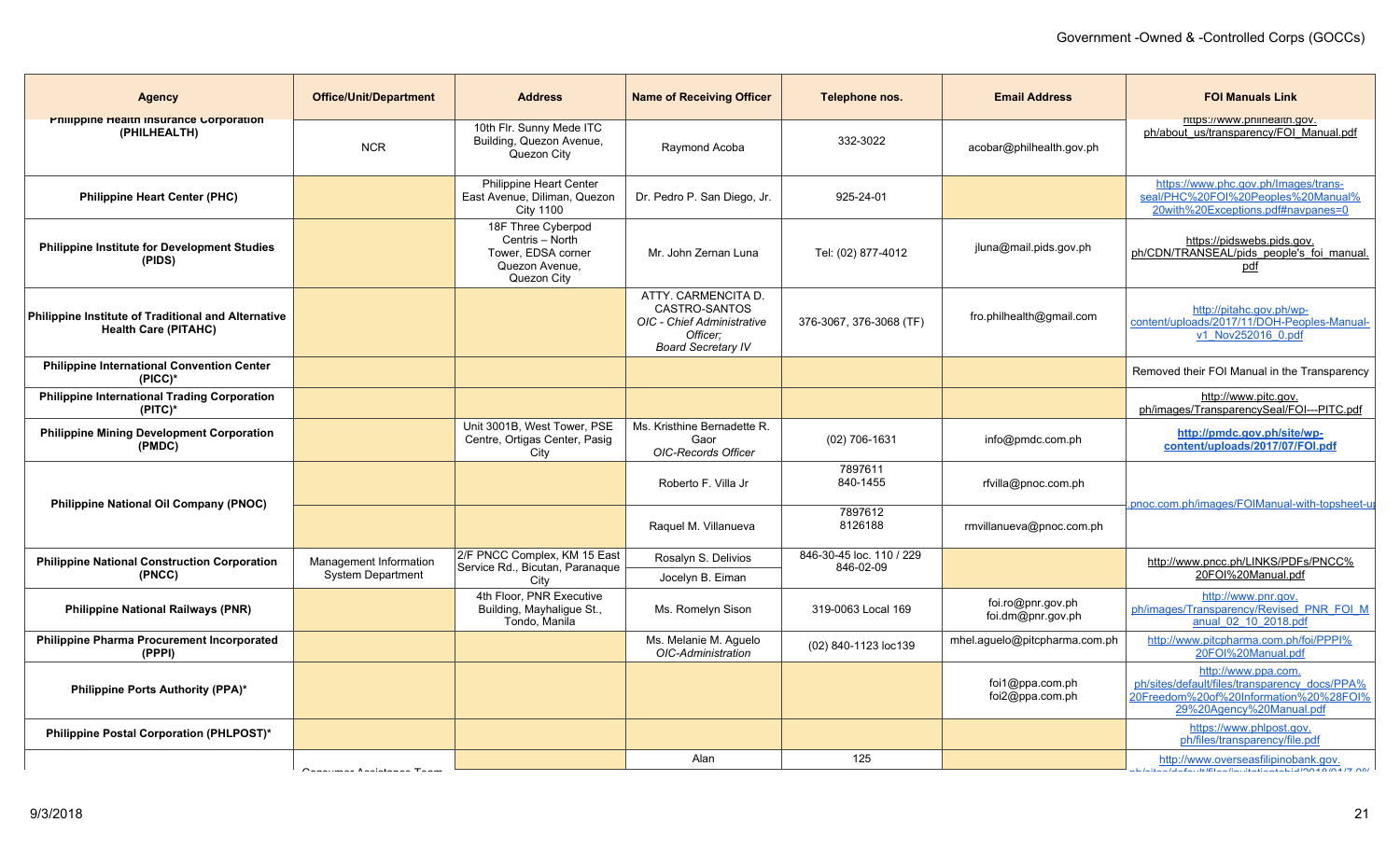| <b>Agency</b>                              | <b>Office/Unit/Department</b>                     | <b>Address</b>                                                                              | <b>Name of Receiving Officer</b> | Telephone nos.                           | <b>Email Address</b>                     | <b>FOI Manuals Link</b>                                                                       |
|--------------------------------------------|---------------------------------------------------|---------------------------------------------------------------------------------------------|----------------------------------|------------------------------------------|------------------------------------------|-----------------------------------------------------------------------------------------------|
| <b>Overseas Filipino Bank Incorporated</b> | <b>Consumer Assistance Team</b><br>(CAT)          |                                                                                             | Virgie                           | 1140                                     |                                          | ph/sites/default/files/invitationtobid/2018/01/7.0%<br>20Postbank%20FOI%20Manual%20-%20Final% |
|                                            |                                                   |                                                                                             | Jhay-r                           | 148                                      |                                          | 20Copy.pdf                                                                                    |
|                                            | Records Management<br>Division                    | Rm 302, 3rd Floor,<br>OWWA Center, Pasay City                                               | ERUM, MA. CYNTHIA DM.            | (+632) 551-6649 or 891-<br>7601 loc 5614 | records@owwa.gov.ph<br>owwarmd@gmail.com |                                                                                               |
|                                            | Advocacy and Social<br>Media Division             | Rm. 603, 6th Floor,<br>OWWA Center, Pasay City                                              | EBRON, MARISOL R.                | (+632) 891-7741 or<br>891-7601 loc 5414  | asmd07@owwa.gov.ph<br>asmd07@gmail.com   |                                                                                               |
|                                            | Management Information<br>System Division         | Rm. 601,6th Floor,<br>OWWA Center, Pasay<br>City                                            | <b>GELLOANO, ALEX T.</b>         | (+632) 834-0139 or<br>891-7601 loc 5605  | misd@owwa.gov.ph                         |                                                                                               |
|                                            | Autonomous Region of<br>Muslim Mindanao<br>(ARMM) | 2nd Flr. Mags Audio<br>Accessories Bldg., 039<br>Quezon Avenue,<br>Cotabato City            | AMY B. CRISOSTOMO                |                                          | armm@owwa.gov.ph                         |                                                                                               |
|                                            | Cordillera Administrative<br>Region (CAR)         | 17 RM. Bldg., Private<br>Road, Magsaysay Ave.<br>Baguio City                                | EVELYN LARANANG                  |                                          | car@owwa.gov.ph                          |                                                                                               |
|                                            | <b>CARAGA- North Eastern</b><br>Mindanao          | Nimfa Tiu Building II,<br>J.P. Rosales Avenue,<br><b>Butuan City</b>                        | SAMUEL S. MADRID                 |                                          | caraga@owwa.gov.ph                       |                                                                                               |
|                                            | National Capital Region<br>(NCR)                  | 2/F OWWA Center,<br>F.B. Harrison cor. 7th<br>Street, Pasay City                            | <b>EMMA SINCLAIR</b>             |                                          | ncr@owwa.gov.ph                          |                                                                                               |
|                                            | Region I - (Ilocos<br>Region)                     | 2/F Kenny Plaza,<br>Quezon Ave., San<br>Fernando, La Union                                  | SERGIO B. BORGUETA, JR.          |                                          | region1@owwa.gov.ph                      |                                                                                               |
|                                            | Region II- (Cagayan<br>Valley)                    | #13 Dalan na<br>Pavvuluran, Regional<br>Government Center,<br>Carig Sur, Tuguegarao<br>City | PILIPINA C. DINO                 |                                          | region2@owwa.gov.ph                      |                                                                                               |
|                                            | Region III-(Central<br>Luzon)                     | 4th Flr. Ascorp Bldg.<br>Dolores H-way, City of San<br>Fernando, Pampanga                   | MA. LOURDES V. REYES             |                                          | region3@owwa.gov.ph                      |                                                                                               |
|                                            | Region IV-A<br>(CALABAR)                          | Unit 1-3, Penthouse<br>Bldg., Chipeco Ave.,<br>Brgy Halang, Calamba, Laguna                 | JULIA F. FABIAN                  |                                          | region4a@owwa.gov.ph                     |                                                                                               |
|                                            | Region IV-B<br>(MIMAROPA)                         | 9 Flr. Marc 2000 Tower,<br>1973 Taft Ave., cor San<br>Andres St., Malate, Manila            | <b>ALLAN IGNACIO</b>             |                                          | region4b@owwa.gov.ph                     |                                                                                               |
|                                            | Region V (Bicol Region)                           | 3rd Flr. ANST Bldg.,<br>Washington Drive, Legazpi City                                      | REYNALDO D. TAYAG                |                                          | region5@owwa.gov.ph                      |                                                                                               |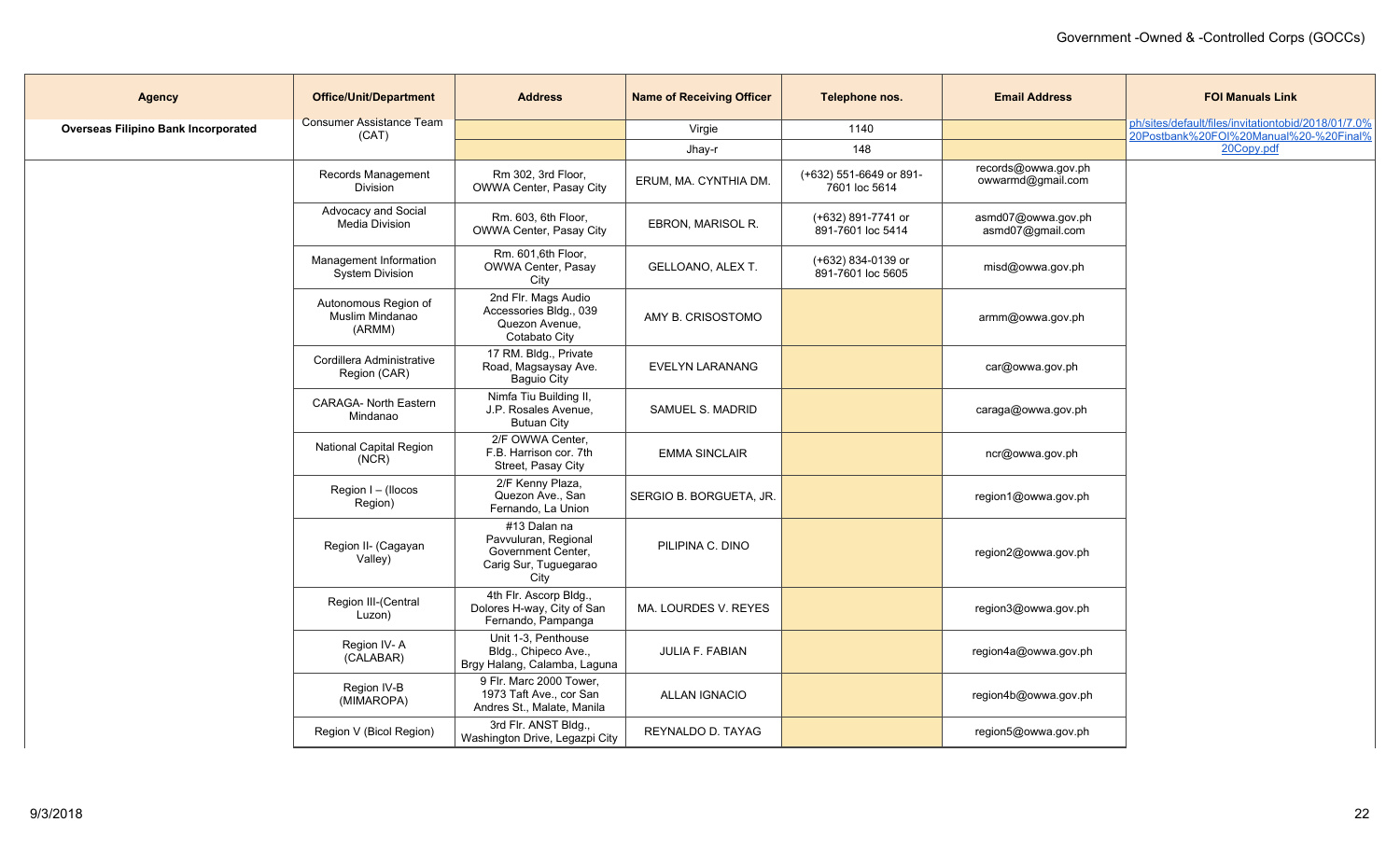| <b>Agency</b>                                                            | <b>Office/Unit/Department</b>                                                                         | <b>Address</b>                                                                                                             | <b>Name of Receiving Officer</b>           | Telephone nos. | <b>Email Address</b> | <b>FOI Manuals Link</b>                                                                                 |
|--------------------------------------------------------------------------|-------------------------------------------------------------------------------------------------------|----------------------------------------------------------------------------------------------------------------------------|--------------------------------------------|----------------|----------------------|---------------------------------------------------------------------------------------------------------|
|                                                                          | Region VI (Western Visayas)                                                                           | Robinsons Land Corporation,<br>Level 3-156 to 164A, Quezon<br>corner De Leon Sts., Iloilo City                             | <b>JAMES B. MENDIOLA</b>                   |                | region6@owwa.gov.ph  |                                                                                                         |
|                                                                          | Region VII (Central Visayas)                                                                          | 2/F DOLE Bldg., Coronado Ave.<br>cor Gen Maxillon Ave., Cebu<br>City                                                       | <b>WILFREDA MISTERIO</b>                   |                | region7@owwa.gov.ph  |                                                                                                         |
|                                                                          | Region VIII (Eastern Visayas)                                                                         | DOLE Compound, Trece<br>Marterez st. Tacloban City                                                                         | MARY CATHERINE O.<br><b>PASTOR</b>         |                | region8@owwa.gov.ph  |                                                                                                         |
|                                                                          | Region IX (Zamboanga<br>Peninsula)                                                                    | 3/F Goodwill Center, Mayor<br>Jaldon St., Canelar, Zamboanga<br>City                                                       | <b>HASSAN GABRA T.</b><br><b>JUMDAIN</b>   |                | region9@owwa.gov.ph  |                                                                                                         |
|                                                                          | Region X (Northern<br>Mindanao)                                                                       | 2/F Trinidad Bldg.,<br>Corrales-Yacapin Street,<br>Cagayan de Oro City                                                     | <b>LEONOR MABAGAL</b>                      |                | region10@owwa.gov.ph |                                                                                                         |
|                                                                          | Region XI (Davao<br>Region)                                                                           | Doors 31 E-G G.B. Cam Bldg.,<br>Monteverde St., Davao City                                                                 | EDUARDO E. BELLIDO                         |                | region11@owwa.gov.ph |                                                                                                         |
|                                                                          | Region XII<br>(SOCCSKSARGEN)                                                                          | Ilao Bldg., Judge Alba St., Zone<br>3, Koronadal City                                                                      | <b>MARLYN E. JAMERO</b>                    |                | region12@owwa.gov.ph |                                                                                                         |
|                                                                          | <b>BAHRAIN Embassy of the</b><br>Philippines                                                          | Villa No. 939, Road 3220,<br>Block 334 Mahooz, Manama,<br>Bahrain                                                          | PRISCILLA PAMELLA M.<br><b>FLORES</b>      |                | bahrain@owwa.gov.ph  |                                                                                                         |
|                                                                          | <b>BRUNEI Embassy of the</b><br>Phillipines, Philippine<br>Overseas Labor<br>Office                   | Simpang 336-17,<br>Diplomatic Enclave,<br>Kampong Kianggeh, Jalan<br>Kebangsaan, Bandar Seri<br>Begawan, Brunei Darussalam | MA, LUISA S, REYES                         |                | brunei@owwa.gov.ph   |                                                                                                         |
|                                                                          | <b>CYPRUS Philippine Overseas</b><br>Labor<br>Office                                                  | Flat 13 4th Floor, 26<br>Grivas Digenis Ave., 1066,<br>Nicosia, Cyprus                                                     |                                            |                | cyprus@owwa.gov.ph   |                                                                                                         |
|                                                                          | GREECE Embassy of the<br>Philippines,<br>Philippine Overseas Labor<br>Office                          | 10 Fthiotidos St.,<br>1523 Ambelokipi, Athens<br>Greece                                                                    | ROSALIA SUSANA S.<br><b>BAHIA-CATAPANG</b> |                | greece@owwa.gov.ph   |                                                                                                         |
|                                                                          | <b>HONGKONG - SAR Philippine</b><br>Overseas<br>Consulate General, Phlippine<br>Overseas Labor Office | Unit 1101 11th Floor Toweer 1<br>Admiralty Centre 18 Hardcourt<br>Road, Hongkong - Special<br>Administrative Region        | <b>JUDITH D. SANTOS</b>                    |                | hongkong@owwa.gov.ph |                                                                                                         |
|                                                                          | ISRAEL Embassy of the<br>Philippines,<br>Philippine Overseas Labor<br>Office                          | 18 Rehov Bnei Dan, Israel                                                                                                  | CORNELIA DG CHANCO                         |                | israel@owwa.gov.ph   | http://www.owwa.gov.                                                                                    |
| <b>Overseas Filipino Workers Welfare</b><br><b>Administration (OWWA)</b> | <b>ITALY - MILAN Philippine</b><br>Consulate<br>General                                               | Via Stromboli No. 1, 20144<br>Milan, Italy                                                                                 | JOCELYN O. HAPAL                           |                | milan@owwa.gov.ph    | ph/sites/default/files/files/Revised%20FOI%<br>20Manual%20for%20OWWA%20(Corrected%<br>2027%20March).pdf |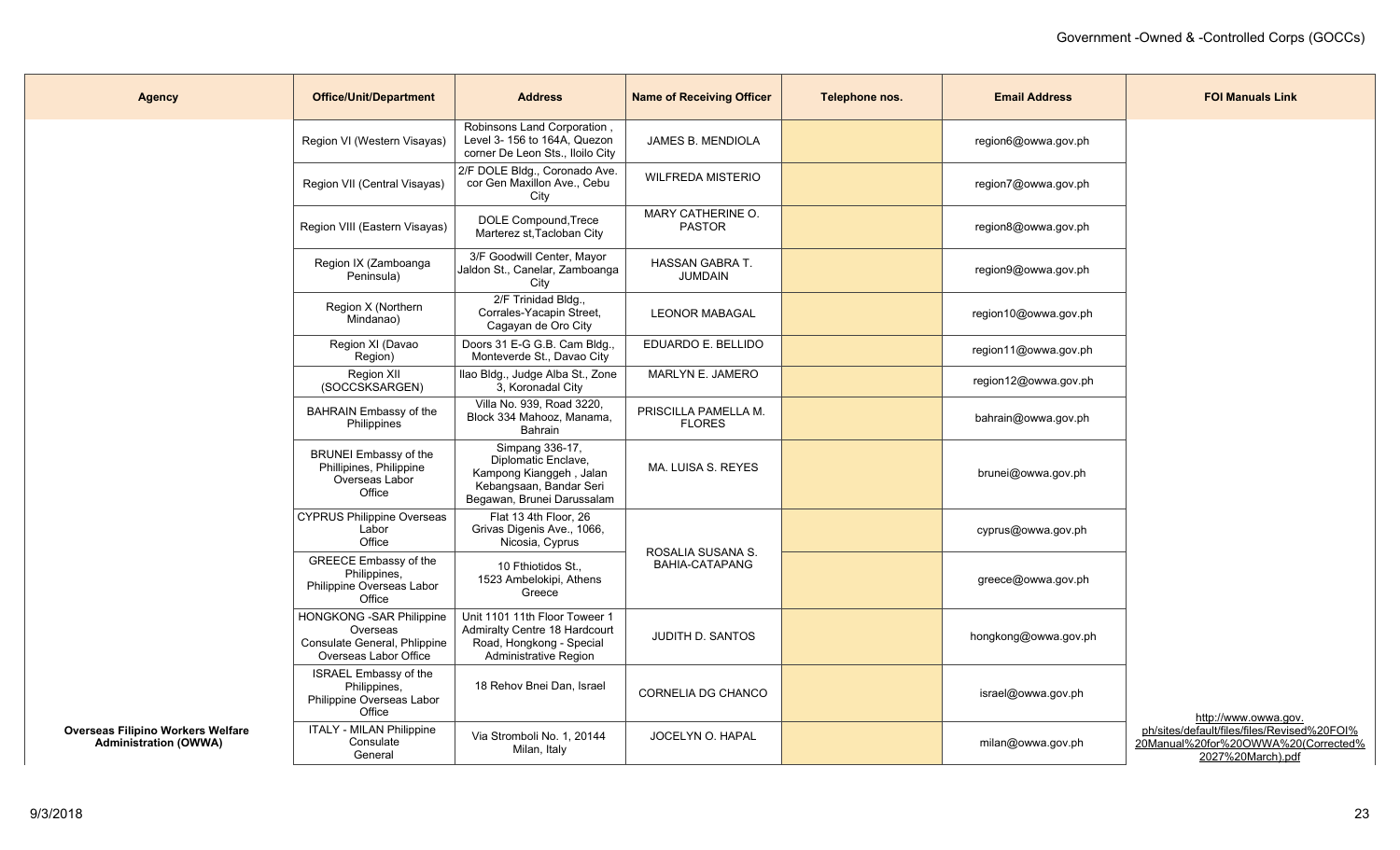| <b>Agency</b> | <b>Office/Unit/Department</b>                                                                    | <b>Address</b>                                                                                                                    | <b>Name of Receiving Officer</b>               | Telephone nos. | <b>Email Address</b> | <b>FOI Manuals Link</b> |
|---------------|--------------------------------------------------------------------------------------------------|-----------------------------------------------------------------------------------------------------------------------------------|------------------------------------------------|----------------|----------------------|-------------------------|
|               | ITALY - ROME Embassy of<br>the Philippines                                                       | Vialle Delle Medaglie D' Oro<br>112-114, 00136 Rome, Italy                                                                        | HECTOR B. CRUZ, JR                             |                | rome@owwa.gov.ph     |                         |
|               | JAPAN Philippine Embassy,<br>Philippine Overseas Labor<br>Office                                 | 5-15-5 Roppongi,<br>Minato-ku, Tokyo, 106-8537,<br>Japan                                                                          | CARMELITA T. RAQUIZA                           |                | japan@owwa.gov.ph    |                         |
|               | JORDAN Embassy of the<br>Philippines,<br>Philippine Overseas Labor<br>Office                     | 113, kaled Yassin AlDiyar,<br>Dhei Ghabar, Amman, Jordan                                                                          | <b>HARRY B. BORRES</b>                         |                | jordan@owwa.gov.ph   |                         |
|               | KINGDOM OF SAUDI ARABIA<br>Embassy of the Philippines                                            | No. 10 Abi Al Maali Al Zaki<br>Street, Sulaimaniyah District,<br>RIYADH and UNAIZAH (CRO) Riyadh, P.O. Box 94366, Riyadh<br>11693 | <b>MANUEL MAMERTO L.</b><br><b>MERCADO III</b> |                | riyadh@owwa.gov.ph   |                         |
|               | KINGDOM OF SAUDI ARABIA<br><b>JEDDAH</b><br>Phippine Consulate General                           | Umm Al Qurah Street, AlRehab<br>District 3, P.O. Box<br>16254, Jeddah 21464,<br>Kingdom of Saudi Arabia                           | YOLANDA U. PENARANDA                           |                | jeddah@owwa.gov.ph   |                         |
|               | KINGDOM OF SAUDIA<br><b>ARABIA</b><br>- AL KHOBAR<br>c/o Embassy of the Philippines              | D3 Collector<br>Road C. Diplomatic Quarter,<br>P.O. Box 94366, Rivadh<br>11693, Kingdom of Saudi Arabia                           | SITTI KAUSHAR G. JAAFAR                        |                | alkhobar@owwa.gov.ph |                         |
|               | KUWAIT Embassy of the<br>Philippines                                                             | Bldg. 816, Block 1 St. 101, Al<br>Aiddeeq Road,, South Surra,<br>State of Kuwait                                                  | <b>NESTOR P. BURAYAG</b>                       |                | kuwait@owwa.gov.ph   |                         |
|               | LEBANON Embassy of the<br>Philippines                                                            | W Building, Rue Mar Geries,<br>Haddath Baabda, Mount<br>Lebanon, Republic of Lebanon                                              | <b>NEIL ALLAN R.BABAN</b>                      |                | lebanon@owwa.gov.ph  |                         |
|               | LIBYA Embassy of the<br>Philippines                                                              | Km 7 Gargaresh Road, P.O. Box<br>12508                                                                                            | <b>HABIB G. MALIK</b>                          |                | libya@owwa.gov.ph    |                         |
|               | MACAU - SAR Philippine<br>Overseas<br>Consulate General,<br>Philippines Overseas Labor<br>Office | Unit 1406, 14/F AIA Tower, 251-<br>A 301, Avenida Commecial de<br>Macau,<br>Macau-Special Administrative<br>Region                | ELIZABETH F.<br><b>MONTEALEGRE</b>             |                | macau@owwa.gov.ph    |                         |
|               | <b>MALAYSIA Philippine</b><br>Embassy<br>Philippine Overseas Labor<br>Office                     | No. 1 Changkat Kia Peng, 50450<br>Kuala Lumpur, Malaysia                                                                          | <b>ZENAIDA S. RAMOS</b>                        |                | malaysia@owwa.gov.ph |                         |
|               | OMAN Embassy of the<br>Philippines                                                               | Building No. 1041/1043, Way<br>No. 3015, Al-Kharjiyad St., Shatti<br>Al-Qurum                                                     | MARILOU M. SUMALINOG                           |                | oman@owwa.gov.ph     |                         |
|               | QATAR Embassy of the<br>Philippines,<br>Philippine Overseas Labor<br>Office                      | Al Furat Corner Al<br>Qaisoum Streets Zone 66.<br>Onaiza Al Dafna, Doha, State<br>of Qatar                                        | <b>LEONILA DG. ROBILLOS</b>                    |                | qatar@owwa.gov.ph    |                         |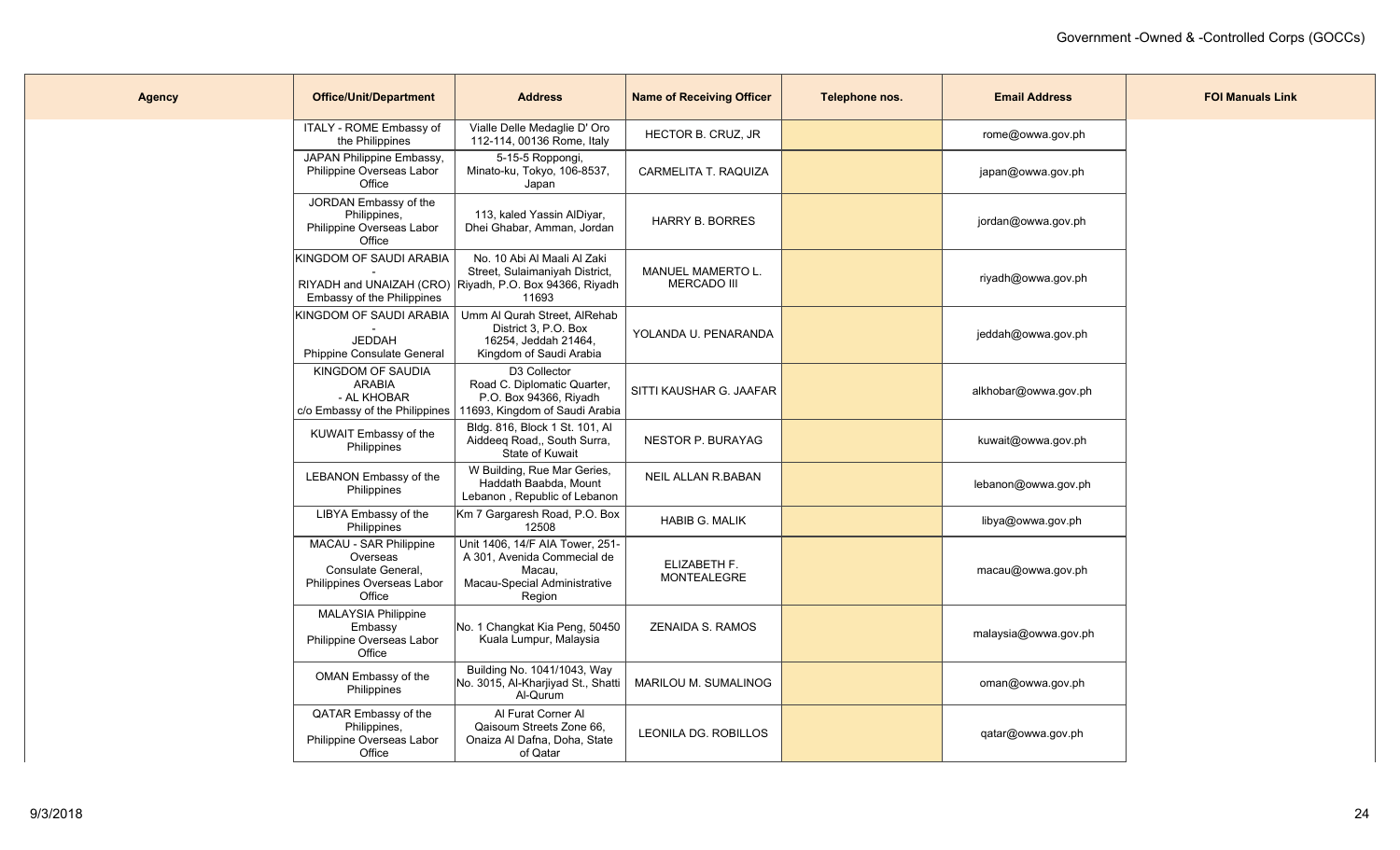| <b>Agency</b>                                        | <b>Office/Unit/Department</b>                                                                                           | <b>Address</b>                                                                                                                                          | <b>Name of Receiving Officer</b>       | Telephone nos.                    | <b>Email Address</b>       | <b>FOI Manuals Link</b>                                                    |
|------------------------------------------------------|-------------------------------------------------------------------------------------------------------------------------|---------------------------------------------------------------------------------------------------------------------------------------------------------|----------------------------------------|-----------------------------------|----------------------------|----------------------------------------------------------------------------|
|                                                      | SINGAPORE Philippine<br>Embassy,<br>Philippine Overseas Labor<br>Office                                                 | 20 Nassim Road, Singapore<br>258395                                                                                                                     | ANICETA G. CATARAN                     |                                   | singapore@owwa.gov.ph      |                                                                            |
|                                                      | SOUTH KOREA Philippine<br>Embassy                                                                                       | No. 5-1 Itaewon 2-dong,<br>YongsanGu, Seoul 140-857,<br>Republic of Korea                                                                               | <b>MANUELA N. PENA</b>                 |                                   | southkorea@owwa.gov.ph     |                                                                            |
|                                                      | SPAIN EMBAJADA DE<br>FILIPINAS,<br>OFFICINA LABOR                                                                       | Calle Alcala<br>149,2B 28009, Madrid, Spain                                                                                                             | <b>NESA S. NOLIDO</b>                  |                                   | spain@owwa.gov.ph          |                                                                            |
|                                                      | <b>TAIWAN - KAOHSIUNG</b><br>Manila Economic and<br><b>Cultural Office</b>                                              | <b>MECO Labor</b><br>Affairs 9f-2, No. 80 Grand 50<br>Tower. Min Tzu 1st Road,<br>San Min District, Kaohsiung<br>City, Taiwan                           | RODERICK D. CRUZ                       |                                   | kaohsiung@owwa.gov.ph      |                                                                            |
|                                                      | TAIWAN - TAICHUNG Manila<br>Economic and<br><b>Cultural Office Philippine</b><br>Labor Center                           | Taichung 2-A Cathay, Insurance<br>Chung Gang Building, Suite 2-A,<br>4th Floor, No. 239 Min Chuan<br>Road, West District, Taichug<br>City, Taiwan 40341 | RONALD A. MINA                         |                                   | taichung@owwa.gov.ph       |                                                                            |
|                                                      | <b>TAIWAN - TAIPEI Manila</b><br>Economic and<br><b>Cultural Office</b>                                                 | 3F, No. 33 Sector 2, Jianguo N.<br>Rd, Taipei City                                                                                                      | ANDRELYN R. GREGORIO                   |                                   | taipei@owwa.gov.ph         |                                                                            |
|                                                      | U.S.A. Embassy of the<br>Philippines                                                                                    | 1600 Massachusetts Ave.<br>NW, Washington, DC 20036,<br>, United State of America                                                                       | PETRONA M. BERGADO                     |                                   | washington@owwa.gov.ph     |                                                                            |
|                                                      | <b>UNITED ARAB EMIRATES -</b><br><b>ABU DHABI</b><br>Embassy of the Philippines,<br>Philippine Overseas Labor<br>Office | W-48, Street No. 8,<br>Sector 2-23, Plot No. 51, Al<br>Qubaisat, Abu Dhabi United<br><b>Arab Emirates</b>                                               | RON LIONEL M.<br><b>BARTOLOME</b>      |                                   | abudhabi@owwa.gov.ph       |                                                                            |
|                                                      | UNITED ARAB EMIRATES<br><b>DUBAI</b><br>Philippine Consulate<br>General, Philippine Overseas<br>Labor Office            | No. 35A Beirut St., Community<br>234, Al Qusais 3, P.O. Box<br>4960. Dubai, United Arab<br>Emirates                                                     | MA. EVANGELINA V.<br><b>FILAMOR</b>    |                                   | dubai@owwa.gov.ph          |                                                                            |
|                                                      | <b>UNITED KINGDOM Embassy</b><br>of the Philippines                                                                     | 6 Suffolk St., London, SW1Y<br>4HG                                                                                                                      | MARIA CONSOLASTIO C.<br><b>MARQUEZ</b> |                                   | london@owwa.gov.ph         |                                                                            |
| Philippine Reclamation Authority (PEA)*              |                                                                                                                         |                                                                                                                                                         |                                        |                                   |                            | http://www.pea.gov.<br>ph/images/pra_images/pdf/FOI/PRA-FOI-<br>Manual.pdf |
| <b>Philippine Retirement Authority (PRA)</b>         |                                                                                                                         |                                                                                                                                                         | Ms. Belen D. Asuelo                    | 848-1412 or                       | corplan.pra@gmail.com      | https://pra.gov.ph/assets/transparency-<br>seal/PRA%20FOI%20Manual.pdf     |
| <b>Philippine Rice Research Institute (PhilRice)</b> | Philippine Rice Research<br>Institute (PhilRice)                                                                        | Maligaya, Muñoz, Nueva Ecija                                                                                                                            | Jaime Manalo                           | (044) 456-0112 (044) 456-<br>0354 | ja.manalo4@philrice.gov.ph | http://www.philrice.gov.ph/wp-<br>content/uploads/2017/07/FOI-Manual.pdf   |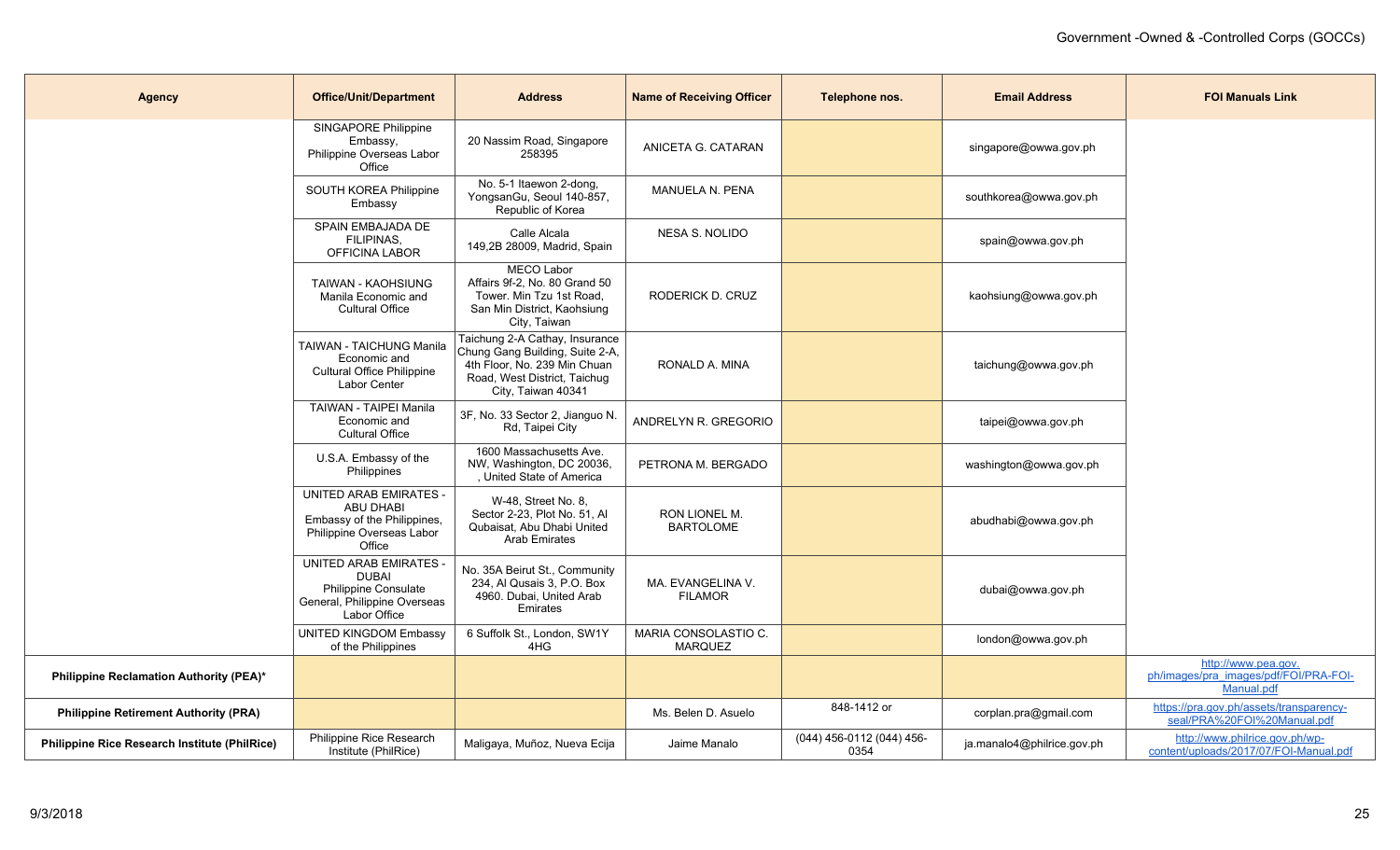| <b>Agency</b>                                                          | <b>Office/Unit/Department</b>               | <b>Address</b>                                                                                   | <b>Name of Receiving Officer</b> | Telephone nos.            | <b>Email Address</b>                                 | <b>FOI Manuals Link</b>                                                                                                                     |
|------------------------------------------------------------------------|---------------------------------------------|--------------------------------------------------------------------------------------------------|----------------------------------|---------------------------|------------------------------------------------------|---------------------------------------------------------------------------------------------------------------------------------------------|
| <b>Philippine Sugar Corporation (PhilSuCor)*</b>                       | Administrative Division                     | Philippine Sugar Corporation,<br>Unit 1405 Security Bank Centre,<br>6776 Ayala Ave., Makati City |                                  | 856-4477 / 830-0317 (fax) |                                                      | http://www.philsucor.gov.ph/aboutus/DA-FOI-<br>Manual.pdf                                                                                   |
| Philippine Tax Academy (PTA)***                                        |                                             |                                                                                                  |                                  |                           |                                                      | No Manual                                                                                                                                   |
| <b>Phividec Panay Agro-Industrial Corporation</b><br>(PPAC)***         |                                             |                                                                                                  |                                  |                           |                                                      | No Manual                                                                                                                                   |
| PHIVIDEC Industrial Authority (PHIVIDEC-IA)***                         |                                             |                                                                                                  |                                  |                           |                                                      | No Manual                                                                                                                                   |
| <b>PNOC Exploration Corporation (PNOC EC)</b>                          | <b>External Relations Department</b>        | Ground Floor, Building 5, Energy<br>Center, Rizal Drive, Bonifacio<br>Global City, Taguig City   | Sharon Bertha H. Ner             |                           | fro@pnoc-ec.com.ph                                   | https://drive.google.<br>com/file/d/0B4OHUEC83u7geVBjeVUybE1wLV<br><b>E/view</b>                                                            |
| PNOC Renewables Corporation (PNOC RC)*                                 |                                             |                                                                                                  |                                  |                           |                                                      | http://www.pnoc-rc.com.<br>ph/images/Transparency/SKMBT_C4521710260<br>9210.pdf                                                             |
| Poro Point Management Corporation (PPMC)*                              |                                             |                                                                                                  |                                  |                           |                                                      | http://poropointfreeport.gov.ph/FOI%20Manual.<br>pdf                                                                                        |
| Quedan and Rural Credit Guarantee Corporation<br>(QUEDANCOR)           |                                             | 34 Panay Avenue, Quezon City                                                                     | Ma. Ruby G. Lumongsod            | 376-4790                  | marubylumongsod@yahoo.com<br>pio_quedancor@yahoo.com | 17/08/gcor-circular-501-s2017-guidelines-on-peop                                                                                            |
| Power Sector Assets and Liabilities Management<br>Corporation (PSALM)* | <b>Corporate Communications</b><br>Division | PSALM 3rd Floor Transco Bldg.<br>Power Center, Quezon Ave cor.<br>BIR Rd., Diliman, Quezon City  |                                  | 902-9067                  |                                                      | https://www.psalm.gov.<br>ph/assets/documents/FOI/07182017%<br>20CORPLAN%20memo%20re %20Freedom%<br>20of%20Information%20(FOI)%20Manual.pdf |
| Quezon City Development Authority (QCDA)***                            |                                             |                                                                                                  |                                  |                           |                                                      | No Manual                                                                                                                                   |
| Road Board*                                                            |                                             |                                                                                                  |                                  |                           |                                                      | Hardcopy                                                                                                                                    |
|                                                                        | <b>Head Office</b>                          | Makati City                                                                                      | Peter Pizarro                    | $(02)$ 751-1888           | ppizarro@sbgfc.org.ph                                |                                                                                                                                             |
|                                                                        |                                             | Naga City                                                                                        | Ms. Ma. Edena Diez               | (054) 473-9975            | mdiez@sbgfc.org.ph                                   |                                                                                                                                             |
|                                                                        |                                             | Puerto Princesa                                                                                  | Mr. Marcelino Dile               | (048) 434-1748            | mdile@sbgfc.org.ph                                   |                                                                                                                                             |
|                                                                        | South Luzon Desk Office                     | Laguna                                                                                           | Mr. William Makalintal           | $(049) 545 - 6169$        | wmakalintal@sbgfc.org.ph                             |                                                                                                                                             |
|                                                                        |                                             | Occidental                                                                                       | Mr. Arsenio Delos Reyes          | (043) 491-2131            | adlosreyes@sbgfc.org.ph                              |                                                                                                                                             |
|                                                                        |                                             | Legazpi City                                                                                     | Ms. Karla De Villa               | (052) 742-2590            | kdvilla@sbgfc.org.ph                                 |                                                                                                                                             |
|                                                                        | North Luzon Area and Desk                   | <b>Baguio City</b>                                                                               | Ms. Venus Albay                  | (074) 424-7647            | valbay@sbgfc.org.ph                                  |                                                                                                                                             |
| <b>Small Business Corporation (SB Corp.) / Small</b>                   | Office                                      | Cauayan City                                                                                     | Ms. Marjorie Mostoles            | (078) 652-1964            | mmostoles@sbgfc.org.ph                               | http://www.sbgfc.org.ph/sites/default/files/SB%                                                                                             |
| <b>Business Guarantee and Finance Corporation</b><br>(SBGFC)           |                                             | Cebu City                                                                                        | Mr. Francisco Buenavides         | (032) 232-1200            | fbuenavides@sbgfc.org                                | 20CORP%20FOI%20MANUAL%20AS%20OF%<br>2031%20MARCH%202017.pdf                                                                                 |
|                                                                        |                                             |                                                                                                  |                                  |                           |                                                      |                                                                                                                                             |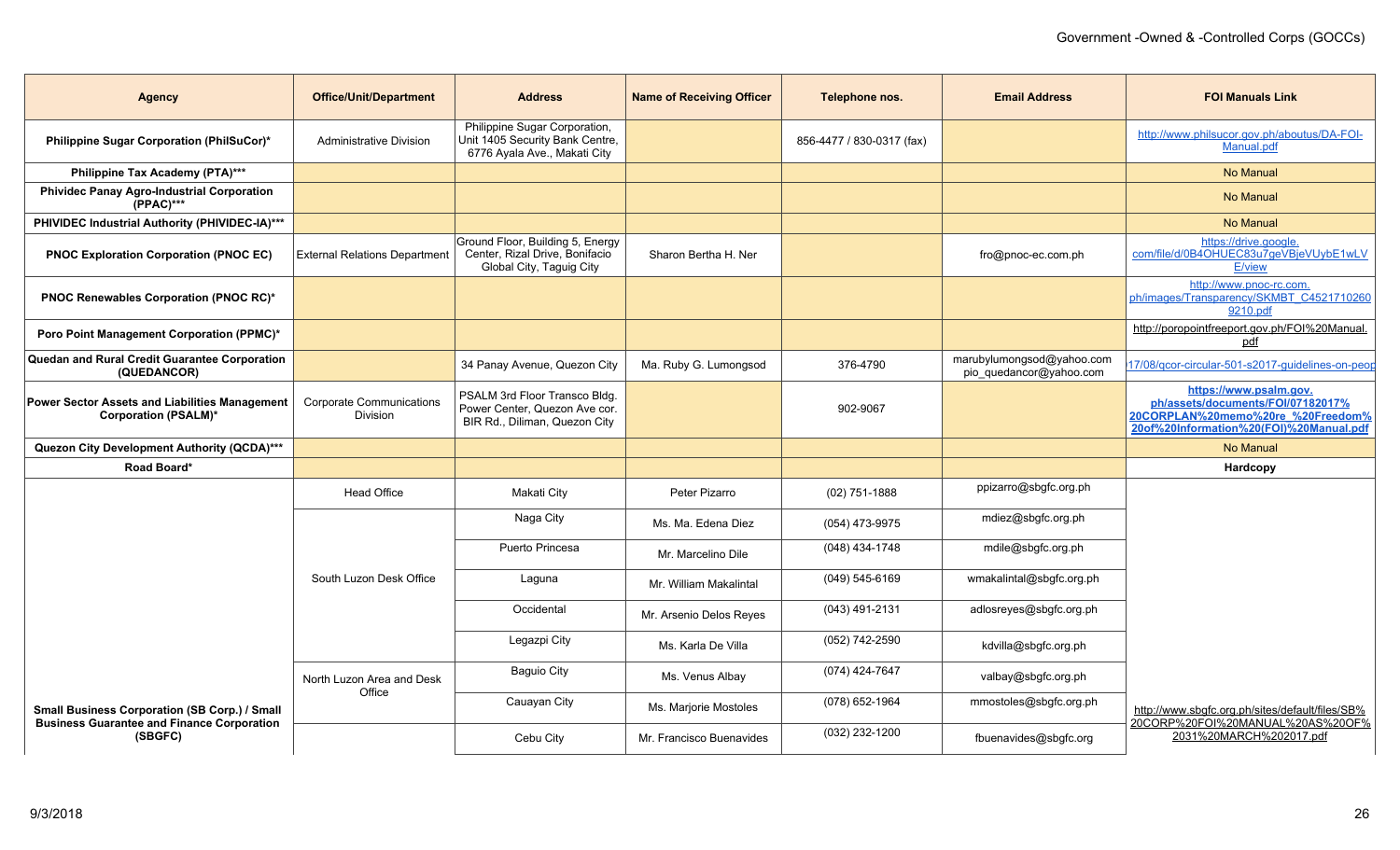| <b>Agency</b>                              | <b>Office/Unit/Department</b> | <b>Address</b>                                                                                   | <b>Name of Receiving Officer</b> | Telephone nos.                                                   | <b>Email Address</b>  | <b>FOI Manuals Link</b>                                                    |
|--------------------------------------------|-------------------------------|--------------------------------------------------------------------------------------------------|----------------------------------|------------------------------------------------------------------|-----------------------|----------------------------------------------------------------------------|
|                                            | Visayas Area and Desk Office  | <b>Iloilo City</b>                                                                               | Ms. Julie Jean Tidon             | $(033)$ 335-0060                                                 | jtidon@sbgfc.orh.ph   |                                                                            |
|                                            |                               | Palo Leyte                                                                                       | Ms. Antonette Corcuera           | (0905) 289-8422                                                  | egarado@sbgfc.org.ph  |                                                                            |
|                                            |                               | <b>Bacolod City Negros</b>                                                                       | Mr. Willy Lobaton                | (034) 708-2423                                                   | wlobaton@sbgfc.org.ph |                                                                            |
|                                            |                               | Bajada, Davao City                                                                               | Ms. Dida Delute                  | (082) 221-1488                                                   | ddelute@sbgfc.org.ph  |                                                                            |
|                                            | Mindanao Area and Desk        | General Santos City                                                                              | Jelou Cabug                      | (083) 554-1929                                                   | jcabug@sbgfc.org.ph   |                                                                            |
|                                            | Office                        | Cagayan de Oro City                                                                              | Jade Montero                     | (088) 231-5703                                                   | jmontero@sbgfc.org,ph |                                                                            |
|                                            |                               | <b>Butuan City</b>                                                                               | Melody Viste                     | (085) 225-9268                                                   | mviste@sbgfc.org.ph   |                                                                            |
| Social Housing Finance Corporation (SHFC)* |                               |                                                                                                  |                                  |                                                                  |                       | http://www.shfcph.com/SHFC%20People's%<br>20Freedom%20of%20Information.pdf |
|                                            | Cubao                         | 2/F Puregold Bldg., Aurora Blvd.<br>cor. Gen. Santos Ave., Araneta<br>Center, Cubao, Quezon City |                                  | 911-1864 * 913-7217 to 20 *<br>911-2783 *<br>911-2782 (BH)       |                       |                                                                            |
|                                            | Diliman                       | Members Assistance Center<br>(MAC) SSS Compound, East<br>Ave., Diliman, Quezon City              |                                  | 924-7854 * 921-2810 * 921-<br>9388 * 924-7862 *<br>924-7901 (BH) |                       |                                                                            |
|                                            | Fairview                      | GEM Bldg., Regalado Ave.,<br>North Fairview, Quezon City                                         |                                  | 461-6937 * 461-6939 * 806-<br>4136 * 806-4167 *<br>806-4172 (BH) |                       |                                                                            |
|                                            | San Francisco Del Monte       | RCDC Bldg., 154 Roosevelt<br>Ave., SFDM, Quezon City                                             |                                  | 373-9906 to 10 * 374-6360 *<br>371-9906 *<br>371-1148 (BH)       |                       |                                                                            |
|                                            | Valenzuela City               | Puregold Valenzuela Bldg.,<br>McArthur Highway, Dalandanan,<br>Valenzuela City                   |                                  | 292-4225 * 292-4243 * 292-<br>4378 * 291-0461 (BH)               |                       |                                                                            |
|                                            | Antipolo                      | Camina Bldg., Circumferential<br>Road cor. M.L.<br>Quezon, Antipolo City                         |                                  | 650-7627 to 29 * 570-6837 *<br>570-9709 (BH)                     |                       |                                                                            |
|                                            | Mandaluyong                   | Gomega Bldg., No. 6 J. Tiosejo<br>St. cor. P.<br>Martinez St., Shaw Blvd.,<br>Mandaluyong City   |                                  | 531-6461 * 534-1446 * 534-<br>1445 (BH)                          |                       |                                                                            |
|                                            | Marikina                      | Tai Bldg., Block 9, Lots 12 & 13,<br>Gil Fernando Ave., Sta. Elena,<br>Marikina City             |                                  | 645-7667 * 681-6261 * 645-<br>4070 * 645-8901 (BH)               |                       |                                                                            |
|                                            | Pasig - Pioneer               | 2/F Cromagen Bldg., 8007<br>Pioneer St., Pasig City                                              |                                  | 635-6243 * 635-5976 * 635-<br>5978 * 635-5897 *<br>638-4775 (BH) |                       |                                                                            |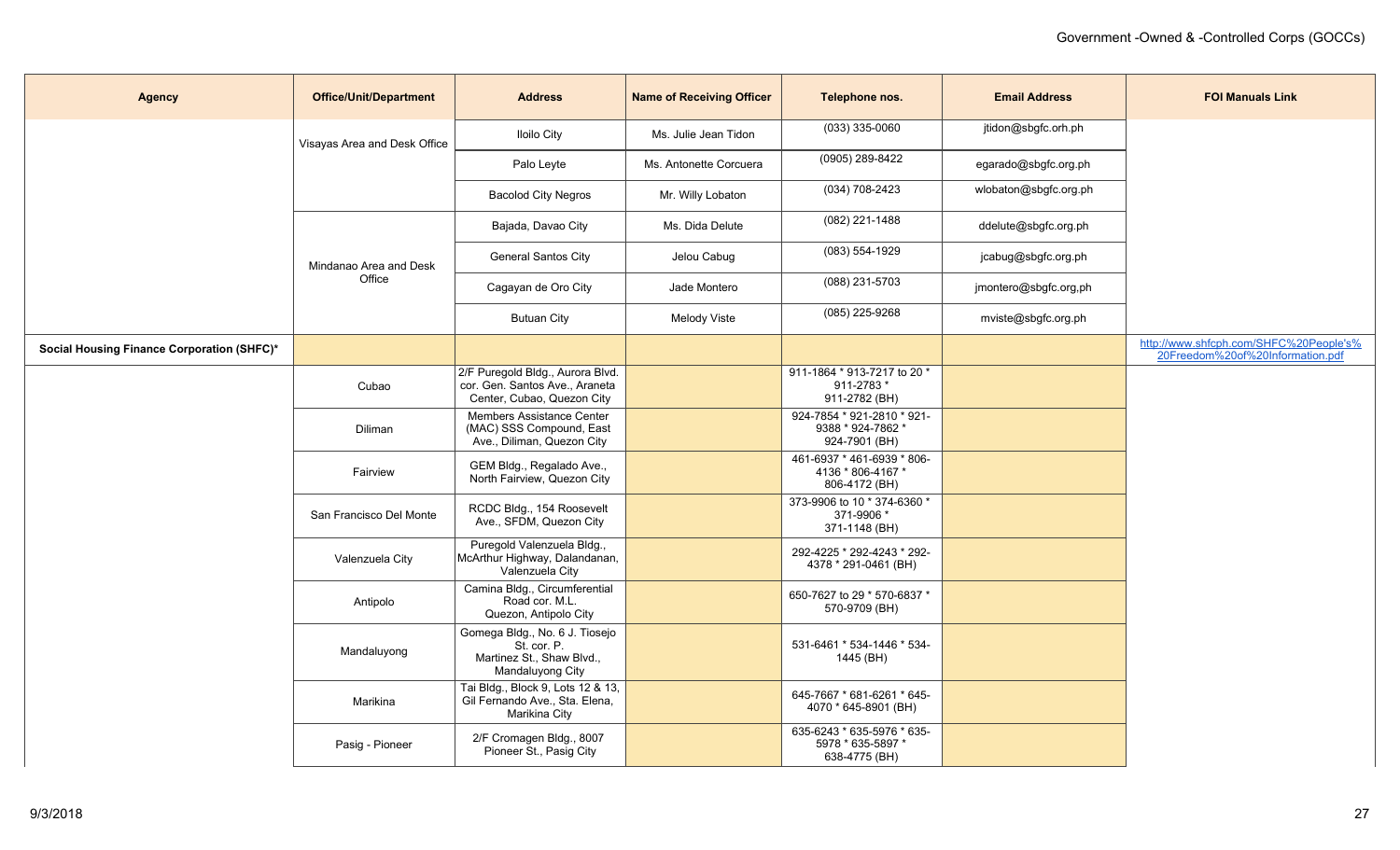| <b>Agency</b> | <b>Office/Unit/Department</b> | <b>Address</b>                                                                             | <b>Name of Receiving Officer</b> | Telephone nos.                                                   | <b>Email Address</b> | <b>FOI Manuals Link</b> |
|---------------|-------------------------------|--------------------------------------------------------------------------------------------|----------------------------------|------------------------------------------------------------------|----------------------|-------------------------|
|               | San Juan                      | Glialcon Villas Bldg., 1 128 F.<br>Blumentritt St., San Juan City                          |                                  | 721-5184 * 721-5195 * 724-<br>0684 * 721-2686 (BH)               |                      |                         |
|               | Legarda                       | Cobee Bldg., 2485 Legarda St.,<br>Sampaloc, Manila                                         |                                  | 735-7438 * 735-7468 * 734-<br>9293 * 735-7458 (BH)               |                      |                         |
|               | Pasay                         | HK Sun Plaza, SSS FCA<br>Property, 8001 Financial<br>Center, Roxas Blvd., Pasay City       |                                  | 556-0993 * 556-1554 * 556-<br>0992 * 556-0995 *<br>556-1556 (BH) |                      |                         |
|               | Welcome                       | Espana Tower Condominium,<br>Espana Blvd. cor. Josefina St.,<br>Sampaloc, Manila           |                                  | 781-0050 * 781-0053 to 54 *<br>781-0042 *711-0600 (BH)           |                      |                         |
|               | Alabang                       | Estrellita Bldg., No. 236<br>Montillano St.,<br>Alabang, Muntinlupa City                   |                                  | 807-9864 * 807-0600 * 807-<br>2608 (BH)                          |                      |                         |
|               | Makati - Gil Puyat            | 355 ECC Bldg., Gil Puyat Ave.,<br>Makati City                                              |                                  | 896-4706 * 890-1636 * 896-<br>8535 * 890-4762 *<br>896-7134 (BH) |                      |                         |
|               | Taguig                        | 7/F Unit 705 SM Aura Tower,<br>Bonifacio Global City, Taguig<br>City                       |                                  | 828-3009 * 556-3822                                              |                      |                         |
|               | Baguio                        | SSS Bldg., Harrison Road,<br>Baguio City                                                   |                                  | (074) 444-2929 * 442-3705 *<br>446-0360 *<br>444-8073 (BH)       |                      |                         |
|               | La Union                      | SSS Bldg., Government Center,<br>Sevilla, San Fernando City, La<br>Union                   |                                  | (072) 242-5812 to 13 * 700-<br>5668 (BH)                         |                      |                         |
|               | Laoag                         | RT Bueno Bldg., Don E. Ruiz<br>St., Laoag City,<br>Ilocos Norte                            |                                  | (077) 771-4414 * 771-5305<br>(BH)                                |                      |                         |
|               | Solano                        | Guevardan Bldg., Burgos St.,<br>Solano, Nueva Vizcaya                                      |                                  | (078) 326-7325 * 326-6934                                        |                      |                         |
|               | Tuguegarao                    | Cedenio Bldg., Luna St.,<br>Tuguegarao, Cagayan                                            |                                  | (078) 844-2108 * 844-1512<br>(BH)                                |                      |                         |
|               | Balanga                       | G/F Wong Chun Kar Bldg.,<br>Rotary Ave.,<br>Tenejero, Balanga City, Bataan                 |                                  | (047) 237-3349 (BH)                                              |                      |                         |
|               | Cabanatuan                    | NE Pacific Shopping Center,<br>Km. 111, Maharlika Highway,<br>Cabanatuan City, Nueva Ecija |                                  | (044) 463-0691                                                   |                      |                         |
|               | Camiling                      | Julian Qui Bldg., Bonifacio St.,<br>Camiling, Tarlac                                       |                                  | (045) 934-0463                                                   |                      |                         |
|               | Dagupan                       | EastGate Plaza, AB Fernandez<br>Ave., Dagupan City, Pangasinan                             |                                  | (075) 523-4094 * 522-8908<br>(BH)                                |                      |                         |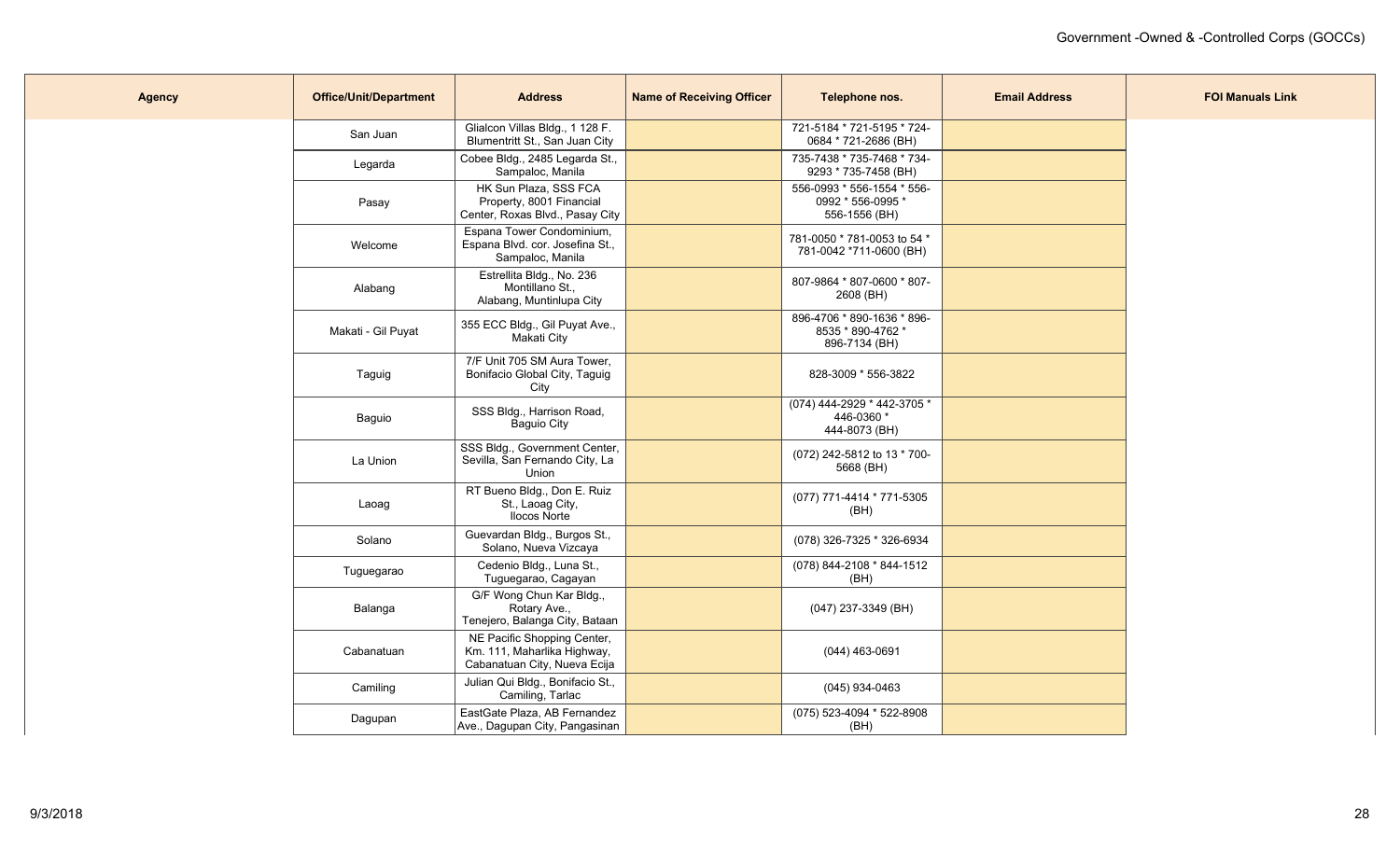| <b>Agency</b> | <b>Office/Unit/Department</b> | <b>Address</b>                                                                                   | <b>Name of Receiving Officer</b> | Telephone nos.                                                     | <b>Email Address</b> | <b>FOI Manuals Link</b> |
|---------------|-------------------------------|--------------------------------------------------------------------------------------------------|----------------------------------|--------------------------------------------------------------------|----------------------|-------------------------|
|               | Tarlac                        | SSS Bldg., Macabulos Drive,<br>San Vicente, Tarlac City                                          |                                  | (045) 982-3366 * 982-1666 *<br>982-4488 *<br>982-3541 * 982-7719   |                      |                         |
|               | Urdaneta                      | 3/F Government Center, CB<br>Mall, McArthur Highway,<br>Nancayasan, Urdaneta City,<br>Pangasinan |                                  | (075) 568-8512 * 696-0331 *<br>656-2617 (BH)                       |                      |                         |
|               | Angeles                       | Level 3, MarQuee Mall,<br>Francisco G. Nepo Ave.,<br>Pulung Maragul, Angeles City                |                                  | (045) 322-0164 * 322-2984 *<br>323-4916 (BH)                       |                      |                         |
|               | Baliuag                       | AC Bldg., Dona Remedios<br>Trinidad Highway,<br>Baliuag, Bulacan                                 |                                  | (044) 766-1162 * 797-8871<br>(BH)                                  |                      |                         |
|               | Malolos                       | Cabanas N-4, McArthur<br>Highway, Malolos City, Bulacan                                          |                                  | (044) 896-3325 * 896-3327                                          |                      |                         |
|               | Meycauayan                    | Esperanza Mall McArthur<br>Highway, Calvario, Meycauayan<br>City, Bulacan                        |                                  | (044) 228-5886                                                     |                      |                         |
|               | Olongapo                      | Wong Chun Kar Bldg., 35<br>Gordon Ave., Pag-asa,<br>Olongapo City, Zambales                      |                                  | (047) 223-5201                                                     |                      |                         |
|               | San Fernando                  | SSS Bldg., Brgy. Maimpis, San<br>Fernando City, Pampanga                                         |                                  | (045) 861-3176 * 861-3175<br>(BH)                                  |                      |                         |
|               | Bacoor                        | Jolly Home Apartelle, Aguinaldo<br>Highway cor. Coastal Road<br>Talaba 7, Bacoor City            |                                  | (046) 472-2368 * 472-2319 *<br>472-2246 *<br>472-2134 (BH)         |                      |                         |
|               | Binan                         | 3rd Level Central Mall Binan,<br>San Vicente, Binan, Laguna                                      |                                  | (049) 511-6758 * 511-6757                                          |                      |                         |
|               | Calamba                       | SSS Bldg., National Highway,<br>Parian, Calamba City, Laguna                                     |                                  | (049) 545-1689 * 545-9663 *<br>545-9667*<br>545-6860 loc. 121 (BH) |                      |                         |
|               | Lucena                        | Lucena Grand Central Terminal<br>Bldg., Diversion Road, Ilayang<br>Dubay, Lucena City            |                                  | (042) 710-8626 * 373-6421                                          |                      |                         |
|               | Rozario                       | SSS Bldg., PEZA, Rozario,<br>Cavite                                                              |                                  | (046) 437-0025 (BH)                                                |                      |                         |
|               | San Pablo                     | SSS Bldg., Balagtas Blvd. cor.<br>M. Paulino St., San Pablo City                                 |                                  | (049) 521-0831 * 562-7503 *<br>562-5919 *<br>562-4506 (BH)         |                      |                         |
|               | Tagaytay                      | JPD Bldg., Calamba Road,<br>Brgy. San Jose, Tagaytay City                                        |                                  | (046) 413-4612                                                     |                      |                         |
|               | Batangas                      | SSS Bldg., National Highway,<br>Kumintang Ilaya, Batangas City                                   |                                  | (043) 723-5185 * 723-3873 *<br>723-3874 (BH)                       |                      |                         |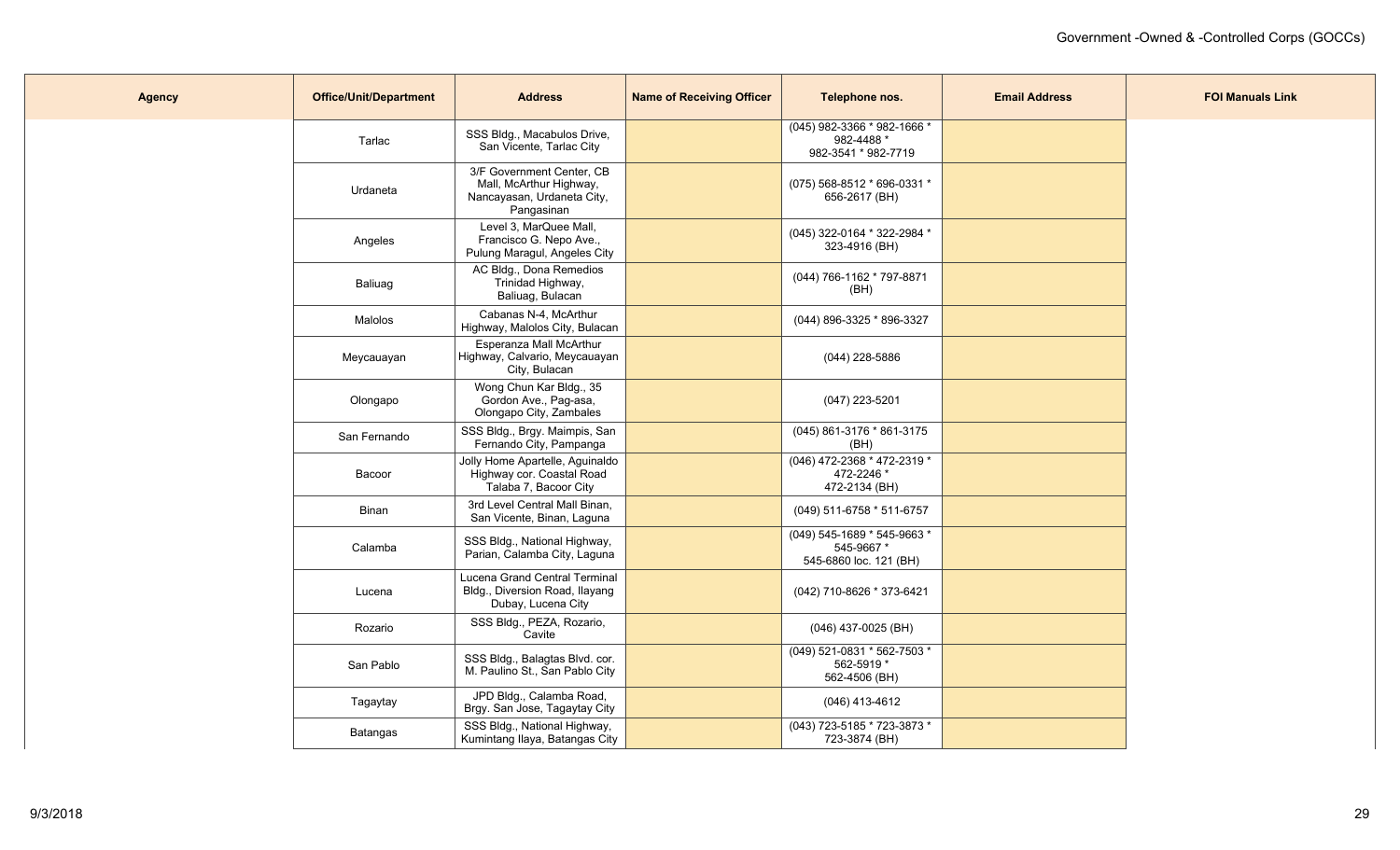| <b>Agency</b>                 | <b>Office/Unit/Department</b> | <b>Address</b>                                                                                       | <b>Name of Receiving Officer</b> | Telephone nos.                               | <b>Email Address</b> | <b>FOI Manuals Link</b>                                                                       |
|-------------------------------|-------------------------------|------------------------------------------------------------------------------------------------------|----------------------------------|----------------------------------------------|----------------------|-----------------------------------------------------------------------------------------------|
|                               | Boac                          | 10 De Oktubre St., Brgy.<br>Malusak, Boac, Marinduque                                                |                                  | (042) 332-1872 (BH)                          |                      |                                                                                               |
|                               | Calapan                       | Uy Bldg. cor. Roxas and<br>Governor Ignacio Sts.,<br>Lumang Bayan, Calapan City,<br>Oriental Mindoro |                                  | (043) 288-2267 * 286-7133 *<br>288-2427 (BH) |                      |                                                                                               |
|                               | Lipa                          | AMR Business Center, Pilahan<br>Sabang, Lipa City                                                    |                                  | (043) 756-7507 * 757-1365                    |                      |                                                                                               |
| Social Security System (SSS)* | Puerto Princesa               | Go Siong Kuan Bldg., Lacao<br>St., Puerto Princesa City,<br>Palawan                                  |                                  | (048) 433-7147 * 433-7148 *<br>433-1671 (BH) |                      | https://www.sss.gov.ph/sss/DownloadContent?<br>fileName=FOI_Manual_Updated%2005-30-17.<br>pdf |
|                               | Daet                          | G/F Ricasio Bldg., Carlos II St.,<br>Brgy. 3, Daet, Camarines Norte                                  |                                  | (054) 571-2764                               |                      |                                                                                               |
|                               | Iriga                         | Cerillo Bldg., No. 272 National<br>Highway, San Nicolas, Iriga City,<br><b>Camarines Sur</b>         |                                  | (054) 456-0876 (BH)                          |                      |                                                                                               |
|                               | Legazpi                       | Morante Bldg., Imperial Court<br>Subd. Phase II, Legazpi City                                        |                                  | (052) 480-7301 * 480-7076<br>(BH)            |                      |                                                                                               |
|                               | Masbate                       | Reloao Bldg., Ibanez St.,<br>Poblacion 2, Masbate City                                               |                                  | (056) 333-2485                               |                      |                                                                                               |
|                               | Naga                          | SSS Bldg., Concepcion,<br>Pequena, Naga City                                                         |                                  | (054) 472-9791 to 95 * 478-<br>0302 (BH)     |                      |                                                                                               |
|                               | Sorsogon                      | Jomil Enterprises Bldg., Quezon<br>St., Polvorista, Sorsogon,<br>Sorsogon                            |                                  | (056) 211-1638 * 211-0179                    |                      |                                                                                               |
|                               | Virac                         | P. Araojo Shopping Arcade,<br>Cavinitan, Virac, Catanduanes                                          |                                  |                                              |                      |                                                                                               |
|                               | Cebu                          | SSS Bldg., Brgy. Kalubihan,<br>Osmena Blvd., Cebu City                                               |                                  | (032) 505-9301 * 505-9310                    |                      |                                                                                               |
|                               | Mactan                        | G/F Annex Bldg., Gaisano<br>Mactan Island Mall, Pajo, Lapu-<br>Lapu City, Mactan, Cebu               |                                  | (032) 341-1004 * 340-1886 *<br>340-8050      |                      |                                                                                               |
|                               | Tagbilaran                    | 2/F Galleria Luisia Bldg., Gov.<br>Celestino Gallares<br>St., Tagbilaran City, Bohol                 |                                  | (038) 501-7055 * 411-3934                    |                      |                                                                                               |
|                               | Calbayog                      | PNB Bldg., Maharlika Highway,<br>Obrero, Calbayog<br>City, Western Samar                             |                                  | (055) 209-1198 * 209-3862                    |                      |                                                                                               |
|                               | Catbalogan                    | To Chip Bldg., Catbalogan,<br>Samar                                                                  |                                  | (055) 356-1052 * 251-2218                    |                      |                                                                                               |
|                               | Maasin                        | Saludo Bldg., Kanleon St.,<br>Maasin City, Southern Leyte                                            |                                  | (053) 570-8551 * 381-2119                    |                      |                                                                                               |
|                               | Ormoc                         | Yuvallos Bldg., Veloso St.,<br>Punta, Ormoc City                                                     |                                  | (053) 255-4658 * 255-5241                    |                      |                                                                                               |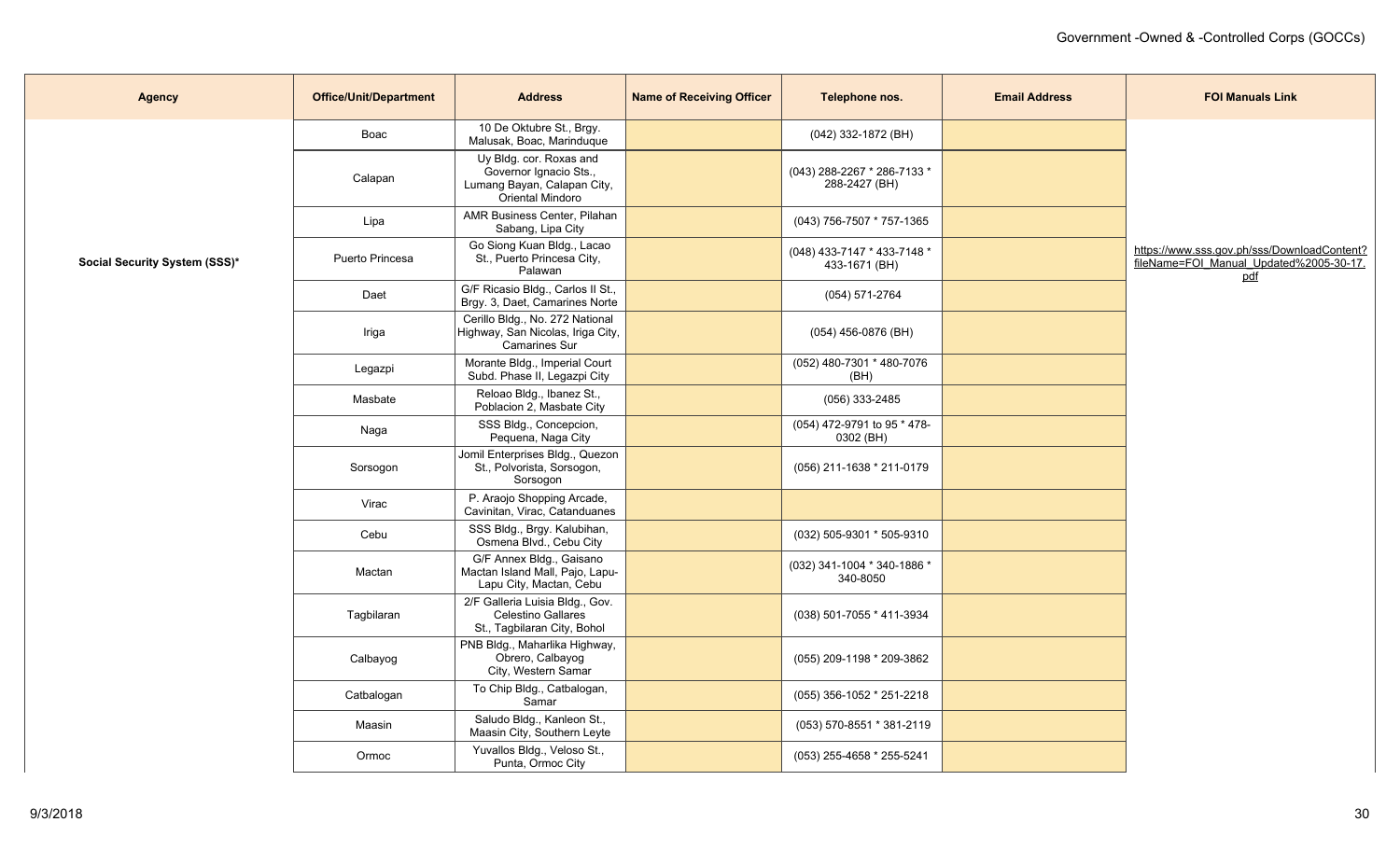| <b>Agency</b> | <b>Office/Unit/Department</b> | <b>Address</b>                                                                             | <b>Name of Receiving Officer</b> | Telephone nos.                                     | <b>Email Address</b> | <b>FOI Manuals Link</b> |
|---------------|-------------------------------|--------------------------------------------------------------------------------------------|----------------------------------|----------------------------------------------------|----------------------|-------------------------|
|               | Tacloban                      | Robert Yu Bldg., National<br>Highway, Brgy. Fatima,<br>Marasbaras, Tacloban City,<br>Leyte |                                  | (053) 321-4310                                     |                      |                         |
|               | Bacolod                       | SSS Bldg., Lacson St., Bacolod<br>City, Negros Occidental                                  |                                  | (034) 433-1378 * 434-4749 *<br>709-0880            |                      |                         |
|               | Bago                          | JGM Bldg., General Luna St.,<br>Bago City, Negros Occidental                               |                                  | (034) 732-8888                                     |                      |                         |
|               | Tanlungon                     | Amorganda Bldg., National<br>Highway, Talungon, Bais City,<br>Negros Oriental              |                                  | $(035) 541 - 5361$                                 |                      |                         |
|               | Dumaguete                     | MM Kho Bldg., Romero<br>Highway, Bagacay, Dumaguete<br>City, Negros Oriental               |                                  | (035) 225-4340 * 422-4634 *<br>225-6810            |                      |                         |
|               | Kabankalan                    | Zayco Bldg., Repullo St.,<br>Kabankalan City, Negros<br>Occidental                         |                                  | (034) 471-2224 * 746-8130                          |                      |                         |
|               | San Carlos                    | Emerald Bldg., FC Ledesma St.,<br>San Carlos City, Negros<br>Occidental                    |                                  | (034) 312-5422 * 312-5316                          |                      |                         |
|               | Victorias                     | Rainbow Mall, Osmena Ave.,<br>Victorias City, Negros Occidental                            |                                  | $(034)$ 399-2953                                   |                      |                         |
|               | Antique                       | Eagle's Place Dalipe Bldg.,<br>Trade Town, Dalipe, San Jose<br>de Buenavista, Antique      |                                  | $(036)$ 320-1966                                   |                      |                         |
|               | Kalibo                        | JGM Bldg., 302 Goding Ramos<br>St., Kalibo, Aklan                                          |                                  | (036) 262-1787 * 268-4117                          |                      |                         |
|               | Iloilo -Central               | TTW Bldg., cor. JM Basa and<br>Mapa Sts., Iloilo City, Iloilo                              |                                  | (033) 509-9826 * 338-1307 *<br>509-9828 * 337-5533 |                      |                         |
|               | Roxas                         | City Mall Roxas Annex Bldg.,<br>Arnaldo Blvd., Roxas City                                  |                                  | (036) 621-4256 * 522-3839                          |                      |                         |
|               | <b>Butuan</b>                 | Rudy Tiu Bldg., A.D. Curato St.,<br>Butuan City, Agusan del Norte                          |                                  | (085) 225-2153 * 342-3003                          |                      |                         |
|               | Cagayan de Oro                | SSS Bldg., Carmen Patag Road,<br>Carmen, Cagayan<br>De Oro City, Misamis Oriental          |                                  | (088) 350-3529 * 350-3530                          |                      |                         |
|               | Ginoog                        | Villa Hermosa Bldg., Dona<br>Graciana St., Brgy. 20, Gingoog<br>City, Misamis Oriental     |                                  | (088) 427-7720                                     |                      |                         |
|               | Iligan                        | Mindanao Santarium & Hospital<br>College Bldg., Tibanga Highway,<br>Iligan City            |                                  | (063) 221-2988 * 221-6179 *<br>221-5374 * 221-5248 |                      |                         |
|               | Ozamis                        | Grandway Bldg., Don Anselmo<br>Bernard Ave., Ozamis City                                   |                                  | (088) 521-0441 * 521-3397                          |                      |                         |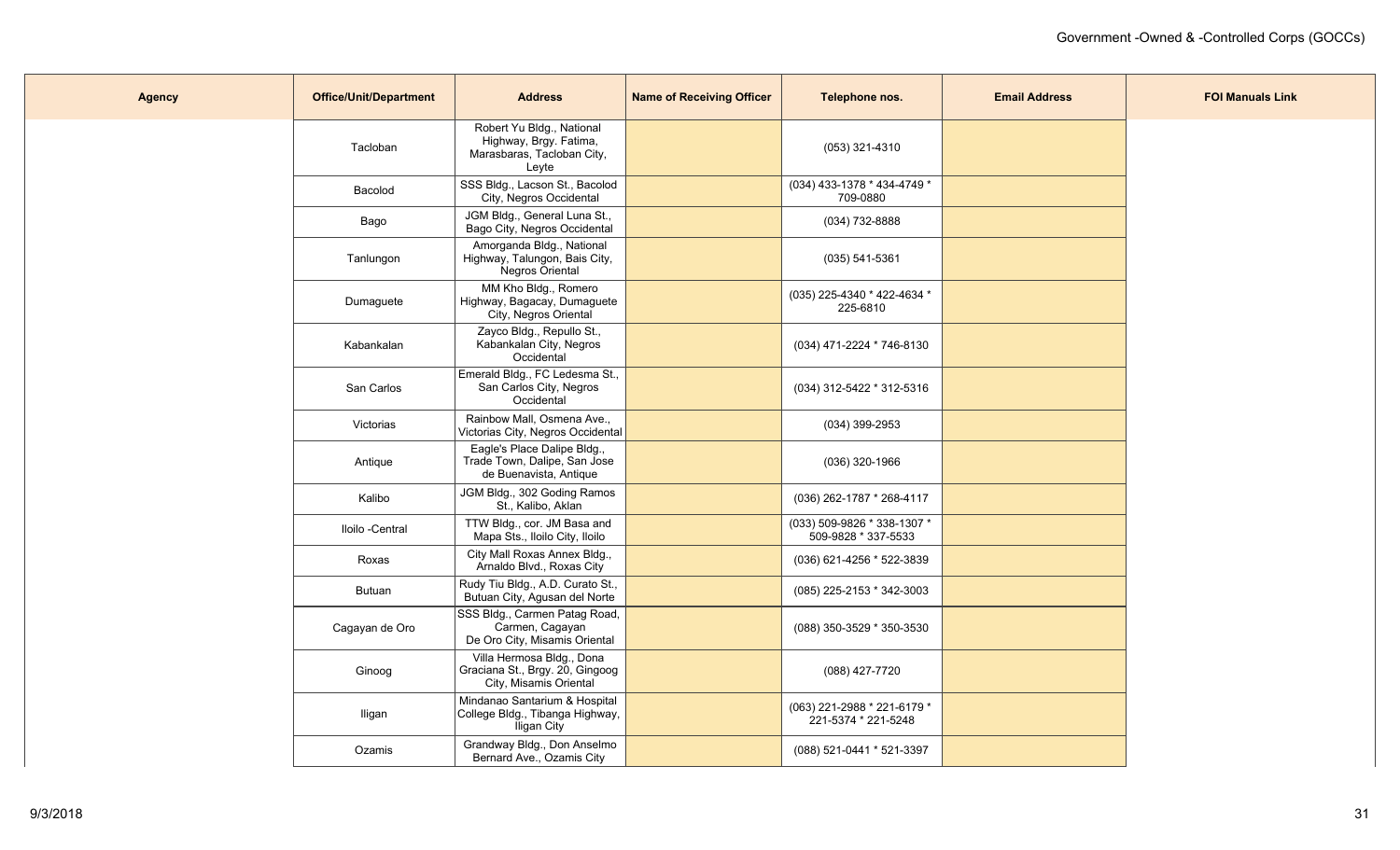| <b>Agency</b> | <b>Office/Unit/Department</b> | <b>Address</b>                                                                           | <b>Name of Receiving Officer</b> | Telephone nos.                                     | <b>Email Address</b> | <b>FOI Manuals Link</b> |
|---------------|-------------------------------|------------------------------------------------------------------------------------------|----------------------------------|----------------------------------------------------|----------------------|-------------------------|
|               | Surigao                       | Parkway Bldg., Km. 2 National<br>Highway, Brgy. Luna, Surigao<br>City, Surigao del Norte |                                  | (086) 231-7033                                     |                      |                         |
|               | Valencia                      | CAP Bldg., Sayre Highway,<br>Hagcol, Valencia City,<br><b>Bukidnon</b>                   |                                  | (088) 828-0275                                     |                      |                         |
|               | Bislig                        | Natalio Plaza Bldg., Espiritu St.,<br>Mangagoy, Bislig City, Surigao<br>del Sur          |                                  | (086) 853-2334 * 853-4126 *<br>853-2333            |                      |                         |
|               | Davao                         | SSS Bldg., J.P. Laurel Ave.,<br>Bajada, Davao City                                       |                                  | (082) 222-6810 * 221-3575 *<br>221-3493 * 221-3536 |                      |                         |
|               | Digos                         | Rebecca Sy Bldg., Lapu-Lapu<br>Ext., Digos City, Davao del Sur                           |                                  | (082) 553-5658 * 553-7343                          |                      |                         |
|               | Mati                          | Old NIA Bldg., Panamin, Matiao<br>Road, Mati City, Davao Oriental                        |                                  | (087) 388-4585 * 811-1448 *<br>388-3754            |                      |                         |
|               | Tagum                         | 2nd Level, Gaisano Grand Mall,<br>Apokon Rd., Tagum City, Davao<br>del Norte             |                                  | $(084)$ 400-1035 * 218-1102                        |                      |                         |
|               | Toril                         | G/F, Gaisano Grand Mall-Toril,<br>Saavedra St., Toril, Davao City                        |                                  | (082) 291-0012 * 291-0156 *<br>291-1761            |                      |                         |
|               | <b>General Santos</b>         | SSS Bldg., Macar Highway Brgy.<br>Labangal, General Santos City                          |                                  | (083) 554-5754 * 554-5752 *<br>554-5751 * 552-8098 |                      |                         |
|               | Kadapawan                     | G/F, ROMA Bldg., Quezon Blvd.,<br>Kidapawan City,<br>North Cotabato                      |                                  | (064) 278-3384                                     |                      |                         |
|               | Koronadal                     | ALCA Bldg., 712 Aurora St.,<br>Koronadal City,<br>South Cotabato                         |                                  | (083) 228-8350 to 51 * 228-<br>3131                |                      |                         |
|               | Tacurong                      | CYC Bldg., National Highway,<br>Brgy. Buenaflor,<br>Tacurong City, Sultan Kudarat        |                                  | (064) 200-3338                                     |                      |                         |
|               | Basilan                       | NFK Bldg., Sunrise Village,<br>Isabela City, Basilan                                     |                                  | (062) 200-3432                                     |                      |                         |
|               | Dipolog                       | Ramos Bldg., Rizal Ave.,<br>Dipolog City                                                 |                                  | (065) 212-2518                                     |                      |                         |
|               | Ipil                          | Chiong Bldg., Poblacion Ipil,<br>Zamboanga Sibugay                                       |                                  | (062) 333-2295                                     |                      |                         |
|               | Pagadian                      | Ancajas Bldg., Sanson St., San<br>Francisco, Pagadian City,<br>Zamboanga del Sur         |                                  | (062) 215-1160 * 214-1633 *<br>214-1819            |                      |                         |
|               | Zamboanga                     | PHIDCO Bldg., Veterans Ave.,<br>Zamboanga City,<br>Zamboanga del Sur                     |                                  | (062) 993-0418<br>991-2007<br>991-1475             |                      |                         |